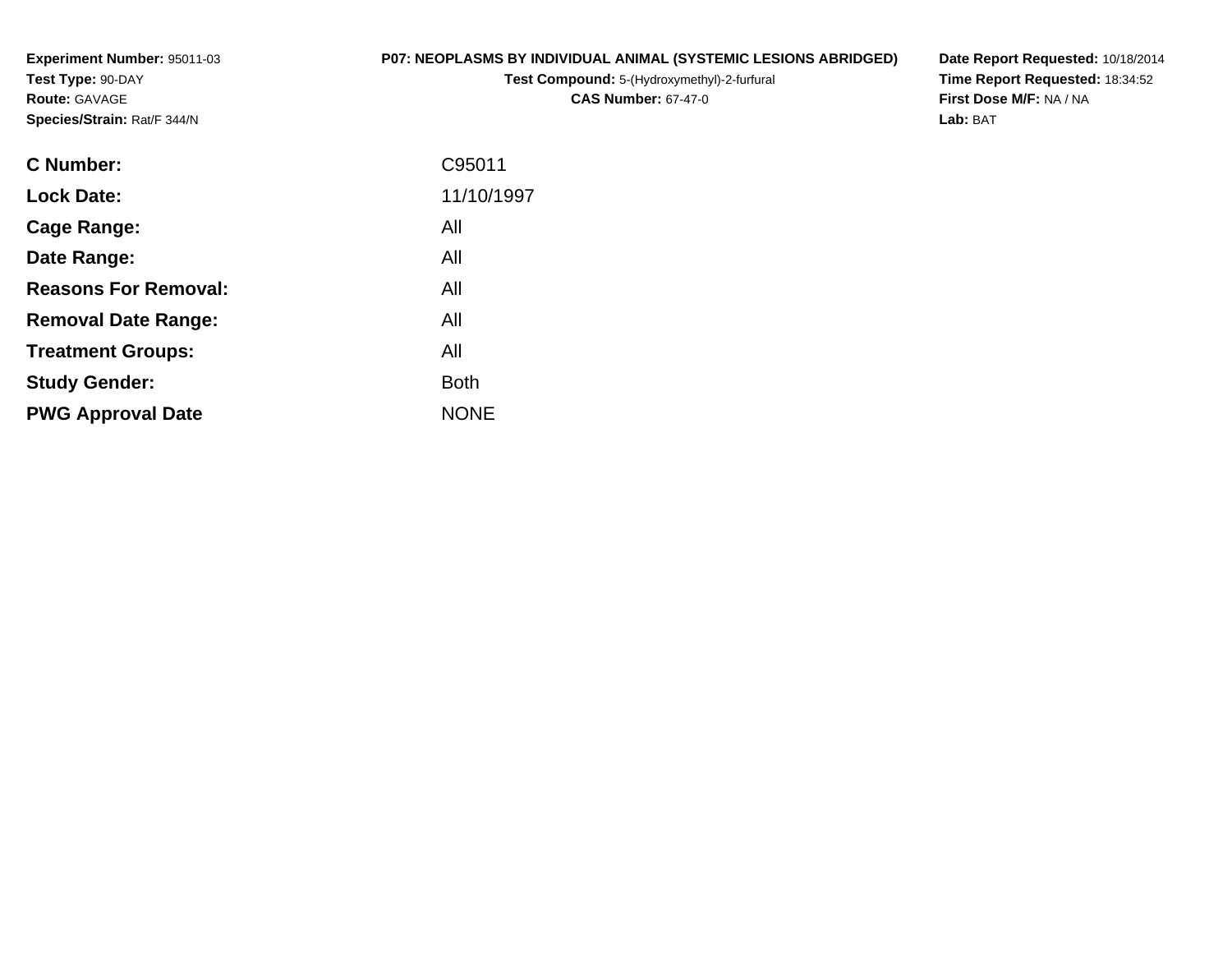**Test Type:** 90-DAY

**Route:** GAVAGE

**Species/Strain:** Rat/F 344/N

#### **P07: NEOPLASMS BY INDIVIDUAL ANIMAL (SYSTEMIC LESIONS ABRIDGED)**

**Test Compound:** 5-(Hydroxymethyl)-2-furfural

**CAS Number:** 67-47-0

**Date Report Requested:** 10/18/2014**Time Report Requested:** 18:34:52**First Dose M/F:** NA / NA**Lab:** BAT

|                              | DAY ON TEST      | $\boldsymbol{\theta}$<br>0 | $\boldsymbol{\theta}$<br>$\boldsymbol{\theta}$ | 0<br>$\boldsymbol{\theta}$ | 0<br>$\boldsymbol{\theta}$ | 0<br>$\boldsymbol{\theta}$ | $\boldsymbol{\theta}$<br>$\boldsymbol{\theta}$ | 0<br>$\boldsymbol{\theta}$ | 0<br>0                     | 0<br>$\boldsymbol{\theta}$ | 0<br>0                     |                       |
|------------------------------|------------------|----------------------------|------------------------------------------------|----------------------------|----------------------------|----------------------------|------------------------------------------------|----------------------------|----------------------------|----------------------------|----------------------------|-----------------------|
| F 344/N Rat Male             |                  | 9                          | 9                                              | 9                          | 9                          | 9                          | 9                                              | 9                          | 9                          | 9                          | 9                          |                       |
| 0 MG/KG                      |                  | 4                          | $\boldsymbol{4}$                               | $\boldsymbol{4}$           | $\boldsymbol{4}$           | $\boldsymbol{4}$           | $\boldsymbol{4}$                               | $\boldsymbol{4}$           | $\boldsymbol{4}$           | $\boldsymbol{4}$           | $\boldsymbol{4}$           |                       |
|                              | <b>ANIMAL ID</b> | $\mathbf 0$<br>$\mathbf 0$ | $\mathbf 0$<br>$\mathbf 0$                     | $\mathbf 0$<br>$\mathbf 0$ | $\mathbf 0$<br>$\mathbf 0$ | $\mathbf 0$<br>$\mathbf 0$ | $\mathbf 0$<br>$\Omega$                        | $\mathbf 0$<br>0           | $\mathbf 0$<br>$\mathbf 0$ | $\mathbf 0$<br>$\mathbf 0$ | $\mathbf 0$<br>$\mathbf 0$ |                       |
|                              |                  | 0                          | $\mathbf 0$                                    | $\mathbf 0$                | $\Omega$                   | $\mathbf 0$                | $\Omega$                                       | $\mathbf 0$                | $\Omega$                   | $\mathbf 0$                | $\Omega$                   |                       |
|                              |                  | 0<br>1                     | 0<br>$\overline{2}$                            | 0<br>3                     | 0<br>$\overline{4}$        | 0<br>5                     | 0<br>6                                         | $\frac{0}{7}$              | 0<br>8                     | 0<br>9                     | 1<br>$\mathbf 0$           | <i><b>*TOTALS</b></i> |
| <b>Alimentary System</b>     |                  |                            |                                                |                            |                            |                            |                                                |                            |                            |                            |                            |                       |
| Esophagus                    |                  | +                          | +                                              | +                          | +                          | +                          | ٠                                              | ٠                          | ٠                          | ÷                          | ÷                          | 10                    |
| Intestine Large, Cecum       |                  | +                          | +                                              | +                          | +                          | +                          | +                                              | $\ddot{}$                  | +                          | +                          | $\ddot{}$                  | 10                    |
| Intestine Large, Colon       |                  | $\pmb{+}$                  | +                                              | +                          | +                          | $\ddot{}$                  | $\ddot{}$                                      | $\ddot{}$                  | $\ddot{}$                  | $\ddot{}$                  | $\ddot{}$                  | 10                    |
| Intestine Large, Rectum      |                  | $\ddot{}$                  | $\ddot{}$                                      | $\ddot{}$                  | $\ddot{}$                  | $\ddot{}$                  | $\ddot{}$                                      | $\ddot{}$                  | $\ddot{}$                  | $\ddot{}$                  | $\ddot{}$                  | 10                    |
| Intestine Small, Duodenum    |                  | $\ddot{}$                  | $\ddot{}$                                      | $\ddot{}$                  | $\ddot{}$                  | $\ddot{}$                  | $\ddot{}$                                      | $\ddot{}$                  | $\ddot{}$                  | $\ddot{}$                  | $\ddot{}$                  | 10                    |
| Intestine Small, Ileum       |                  | $\ddot{}$                  | $\ddot{}$                                      | $\ddot{}$                  | $\ddot{}$                  | +                          | $\ddot{}$                                      | $\ddot{}$                  | $\ddot{}$                  | $\ddot{}$                  | $\ddot{}$                  | 10                    |
| Intestine Small, Jejunum     |                  | $\ddot{}$                  | $\ddot{}$                                      | $\ddot{}$                  | $\ddot{}$                  | $\ddot{}$                  | $\ddot{}$                                      | $+$                        | $+$                        | $+$                        | $\ddot{}$                  | 10                    |
| Liver                        |                  | +                          | $\ddot{}$                                      | $\ddot{}$                  | $\ddot{}$                  | $\ddot{}$                  | $\ddot{}$                                      | $\ddot{}$                  | $\pm$                      | $\ddot{}$                  | $\ddot{}$                  | 10                    |
| Pancreas                     |                  | +                          | +                                              | +                          | +                          | +                          | +                                              | $\ddot{}$                  | $\ddot{}$                  | $\ddot{}$                  | $\ddot{}$                  | 10                    |
| Salivary Glands              |                  | $\pmb{+}$                  | $\ddot{}$                                      | $\ddot{}$                  | $\ddot{}$                  | $\ddot{}$                  | $\ddot{}$                                      | $\ddot{}$                  | $\ddot{}$                  | $\ddot{}$                  | $\ddot{}$                  | 10                    |
| Stomach, Forestomach         |                  | $\ddot{}$                  | +                                              | +                          | +                          | +                          | $\ddot{}$                                      | $+$                        | $+$                        | $\ddot{}$                  | $\ddot{}$                  | 10                    |
| Stomach, Glandular           |                  | $\ddot{}$                  | $\ddot{}$                                      | $\ddot{}$                  | $\ddot{}$                  | $\ddot{}$                  | $\ddot{}$                                      | $\ddot{}$                  | $\ddot{}$                  | $\ddot{}$                  | $\ddot{}$                  | 10                    |
| <b>Cardiovascular System</b> |                  |                            |                                                |                            |                            |                            |                                                |                            |                            |                            |                            |                       |
| <b>Blood Vessel</b>          |                  | +                          |                                                |                            | +                          | +                          | +                                              | +                          | +                          | +                          | +                          | 10                    |
| Heart                        |                  | $\ddot{}$                  | $\ddot{}$                                      | $\ddot{}$                  | $\ddot{}$                  | $\ddot{}$                  | ÷                                              | $\ddot{}$                  | $\ddot{}$                  | $\ddot{}$                  | $\ddot{}$                  | 10                    |
| <b>Endocrine System</b>      |                  |                            |                                                |                            |                            |                            |                                                |                            |                            |                            |                            |                       |
| <b>Adrenal Cortex</b>        |                  | +                          | +                                              | ٠                          | ٠                          | +                          | ٠                                              | ٠                          | ٠                          | +                          | ٠                          | 10                    |
| Adrenal Medulla              |                  | $\ddot{}$                  | $\ddot{}$                                      | $\ddot{}$                  | $\ddot{}$                  | $\ddot{}$                  | $\ddot{}$                                      | $\ddot{}$                  | $+$                        | $\ddot{}$                  | $\ddot{}$                  | 10                    |
| Islets, Pancreatic           |                  | +                          | +                                              | +                          | +                          | $\ddot{}$                  | $\ddot{}$                                      | $\ddot{}$                  | $\ddot{}$                  | $\ddot{}$                  | $\ddot{}$                  | 10                    |
| Parathyroid Gland            |                  | +                          |                                                |                            |                            | $\ddot{}$                  | ÷                                              | +                          | +                          | $\ddot{}$                  | M                          | 9                     |

\* ..Total animals with tissue examined microscopically; Total animals with tumor **M** . Missing tissue M ..Missing tissue

+ ..Tissue examined microscopically

I ..Insufficient tissue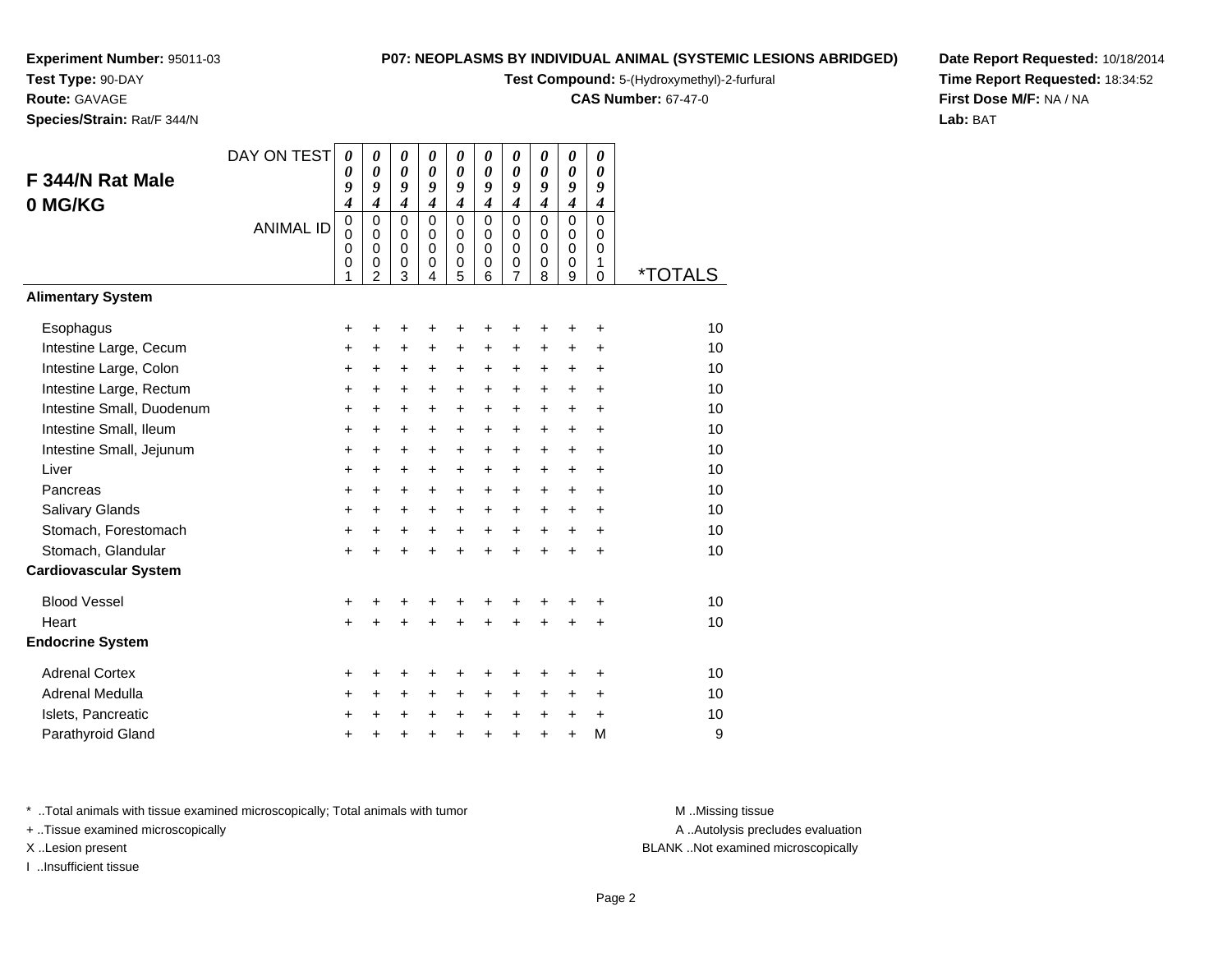**Test Type:** 90-DAY

## **Route:** GAVAGE

**Species/Strain:** Rat/F 344/N

#### **P07: NEOPLASMS BY INDIVIDUAL ANIMAL (SYSTEMIC LESIONS ABRIDGED)**

**Test Compound:** 5-(Hydroxymethyl)-2-furfural

**CAS Number:** 67-47-0

**Date Report Requested:** 10/18/2014**Time Report Requested:** 18:34:52**First Dose M/F:** NA / NA**Lab:** BAT

| F 344/N Rat Male<br>0 MG/KG   | DAY ON TEST      | 0<br>0<br>9<br>4                     | 0<br>$\boldsymbol{\theta}$<br>9<br>$\overline{\boldsymbol{4}}$ | 0<br>0<br>9<br>$\overline{\boldsymbol{4}}$ | 0<br>0<br>9<br>$\overline{\boldsymbol{4}}$ | 0<br>$\boldsymbol{\theta}$<br>9<br>$\overline{\boldsymbol{4}}$ | $\boldsymbol{\theta}$<br>$\boldsymbol{\theta}$<br>9<br>$\overline{\boldsymbol{4}}$ | 0<br>$\boldsymbol{\theta}$<br>9<br>$\boldsymbol{4}$                      | 0<br>0<br>9<br>$\boldsymbol{4}$                     | $\boldsymbol{\theta}$<br>$\boldsymbol{\theta}$<br>9<br>$\boldsymbol{4}$ | 0<br>0<br>9<br>$\overline{\boldsymbol{4}}$ |                       |
|-------------------------------|------------------|--------------------------------------|----------------------------------------------------------------|--------------------------------------------|--------------------------------------------|----------------------------------------------------------------|------------------------------------------------------------------------------------|--------------------------------------------------------------------------|-----------------------------------------------------|-------------------------------------------------------------------------|--------------------------------------------|-----------------------|
|                               | <b>ANIMAL ID</b> | $\boldsymbol{0}$<br>0<br>0<br>0<br>1 | $\mathbf 0$<br>$\pmb{0}$<br>$\mathbf 0$<br>0<br>$\overline{c}$ | $\mathbf 0$<br>0<br>0<br>0<br>3            | 0<br>0<br>0<br>0<br>4                      | $\mathbf 0$<br>$\mathbf 0$<br>$\mathbf 0$<br>0<br>5            | $\mathbf 0$<br>$\mathbf 0$<br>$\mathbf 0$<br>$\mathbf 0$<br>6                      | $\mathbf 0$<br>$\mathbf 0$<br>$\mathbf 0$<br>$\pmb{0}$<br>$\overline{7}$ | $\mathbf 0$<br>0<br>$\mathbf 0$<br>$\mathbf 0$<br>8 | $\mathbf 0$<br>$\mathbf 0$<br>$\mathbf 0$<br>$\mathbf 0$<br>9           | $\mathbf 0$<br>0<br>0<br>1<br>$\Omega$     | <i><b>*TOTALS</b></i> |
| <b>Pituitary Gland</b>        |                  | $\ddot{}$                            | $\ddot{}$                                                      | +                                          | +                                          |                                                                | $\ddot{}$                                                                          | $\ddot{}$                                                                | $\ddot{}$                                           | $\ddot{}$                                                               | $\ddot{}$                                  | 9                     |
| <b>Thyroid Gland</b>          |                  | $\ddot{}$                            | $\ddot{}$                                                      | $\ddot{}$                                  | Ŧ.                                         | $\ddot{}$                                                      | $\ddot{}$                                                                          | $\ddot{}$                                                                | $\ddot{}$                                           | $\ddot{}$                                                               | $\ddot{}$                                  | 10                    |
| <b>General Body System</b>    |                  |                                      |                                                                |                                            |                                            |                                                                |                                                                                    |                                                                          |                                                     |                                                                         |                                            |                       |
| <b>NONE</b>                   |                  |                                      |                                                                |                                            |                                            |                                                                |                                                                                    |                                                                          |                                                     |                                                                         |                                            |                       |
| <b>Genital System</b>         |                  |                                      |                                                                |                                            |                                            |                                                                |                                                                                    |                                                                          |                                                     |                                                                         |                                            |                       |
| Epididymis                    |                  | +                                    | +                                                              | +                                          | +                                          | +                                                              | +                                                                                  | +                                                                        | +                                                   | +                                                                       | +                                          | 10                    |
| <b>Preputial Gland</b>        |                  | +                                    | $+$                                                            | +                                          | $\ddot{}$                                  | +                                                              | +                                                                                  | $\ddot{}$                                                                | ٠                                                   | +                                                                       | +                                          | 10                    |
| Prostate                      |                  | +                                    | $\ddot{}$                                                      | $\ddot{}$                                  | $\ddot{}$                                  | $\ddot{}$                                                      | $\ddot{}$                                                                          | $\ddot{}$                                                                | $\ddot{}$                                           | $\ddot{}$                                                               | +                                          | 10                    |
| Seminal Vesicle               |                  | +                                    | $+$                                                            | $\ddot{}$                                  | $\ddot{}$                                  | $\ddot{}$                                                      | $+$                                                                                | $\ddot{}$                                                                | $\ddot{}$                                           | $\ddot{}$                                                               | $\ddot{}$                                  | 10                    |
| <b>Testes</b>                 |                  | $\ddot{}$                            | $\ddot{}$                                                      | $\ddot{}$                                  | $\ddot{}$                                  | $\ddot{}$                                                      | $\ddot{}$                                                                          | $\ddot{}$                                                                | $\ddot{}$                                           | $\ddot{}$                                                               | $\ddot{}$                                  | 10                    |
| <b>Hematopoietic System</b>   |                  |                                      |                                                                |                                            |                                            |                                                                |                                                                                    |                                                                          |                                                     |                                                                         |                                            |                       |
| <b>Bone Marrow</b>            |                  | +                                    | +                                                              | +                                          | +                                          | +                                                              | +                                                                                  | +                                                                        |                                                     | +                                                                       | +                                          | 10                    |
| Lymph Node, Mandibular        |                  | +                                    | $\ddot{}$                                                      | $\ddot{}$                                  | $\ddot{}$                                  | $\ddot{}$                                                      | M                                                                                  | $\ddot{}$                                                                | +                                                   | $\ddot{}$                                                               | +                                          | 9                     |
| Lymph Node, Mesenteric        |                  | +                                    | +                                                              | $\ddot{}$                                  | +                                          | $\ddot{}$                                                      | $\ddot{}$                                                                          | $\ddot{}$                                                                | +                                                   | +                                                                       | +                                          | 10                    |
| Spleen                        |                  | +                                    | $\ddot{}$                                                      | +                                          | $\ddot{}$                                  | $\ddot{}$                                                      | $\ddot{}$                                                                          | $\ddot{}$                                                                | $\ddot{}$                                           | $\ddot{}$                                                               | $\ddot{}$                                  | 10                    |
| Thymus                        |                  | $\ddot{}$                            | $\ddot{}$                                                      | +                                          | +                                          | $\ddot{}$                                                      | $\ddot{}$                                                                          | $\ddot{}$                                                                | $\ddot{}$                                           | $\ddot{}$                                                               | $\ddot{}$                                  | 10                    |
| <b>Integumentary System</b>   |                  |                                      |                                                                |                                            |                                            |                                                                |                                                                                    |                                                                          |                                                     |                                                                         |                                            |                       |
| <b>Mammary Gland</b>          |                  | +                                    | +                                                              | +                                          | +                                          | +                                                              | +                                                                                  | +                                                                        | +                                                   | +                                                                       | +                                          | 10                    |
| Skin                          |                  | +                                    |                                                                | +                                          |                                            | +                                                              | +                                                                                  | +                                                                        |                                                     | +                                                                       | +                                          | 10                    |
| <b>Musculoskeletal System</b> |                  |                                      |                                                                |                                            |                                            |                                                                |                                                                                    |                                                                          |                                                     |                                                                         |                                            |                       |

\* ..Total animals with tissue examined microscopically; Total animals with tumor **M** . Missing tissue M ..Missing tissue

+ ..Tissue examined microscopically

I ..Insufficient tissue

A ..Autolysis precludes evaluation

X ..Lesion present BLANK ..Not examined microscopically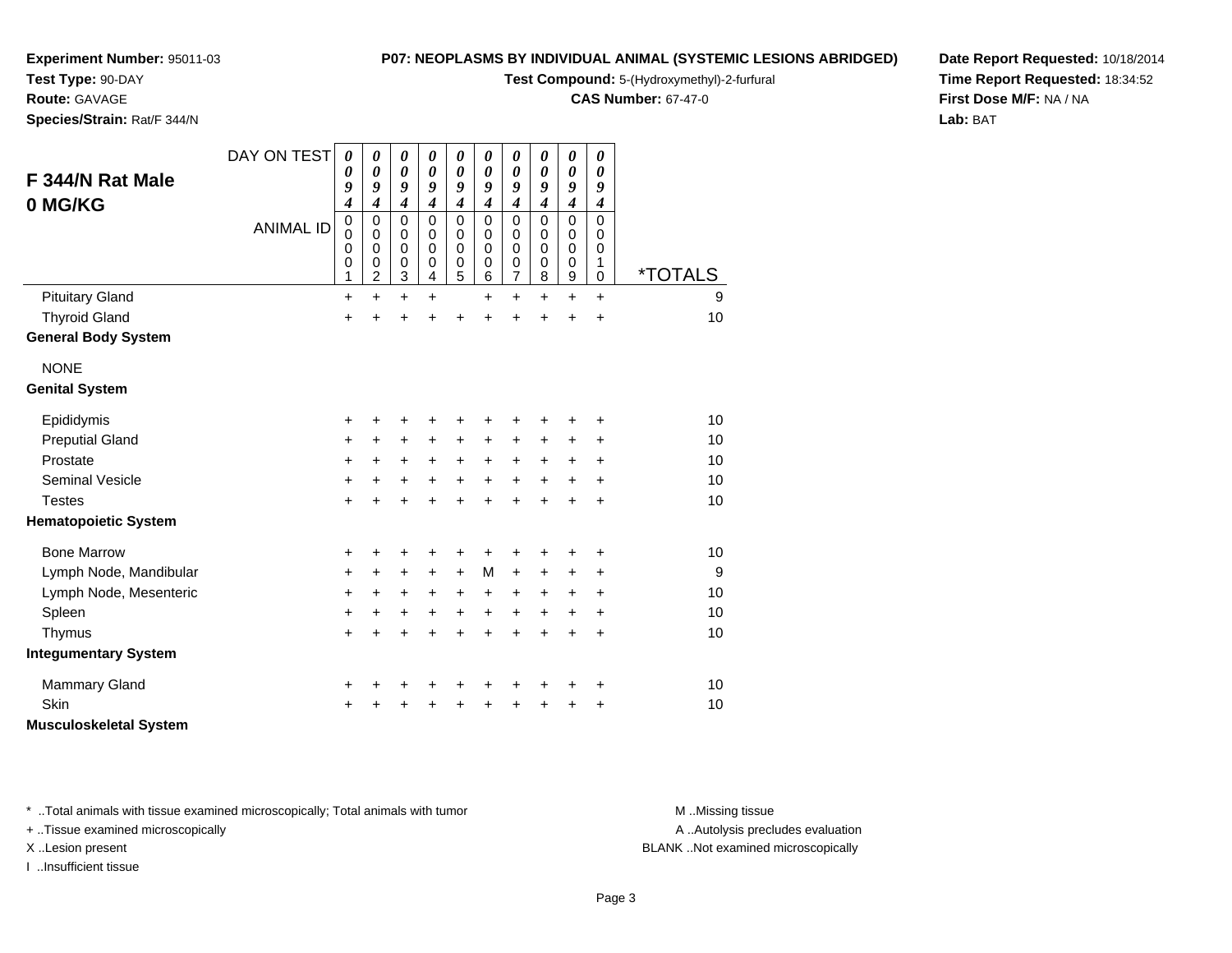**Test Type:** 90-DAY

**Route:** GAVAGE

**Species/Strain:** Rat/F 344/N

#### **P07: NEOPLASMS BY INDIVIDUAL ANIMAL (SYSTEMIC LESIONS ABRIDGED)**

**Test Compound:** 5-(Hydroxymethyl)-2-furfural

**CAS Number:** 67-47-0

**Date Report Requested:** 10/18/2014**Time Report Requested:** 18:34:52**First Dose M/F:** NA / NA**Lab:** BAT

| F 344/N Rat Male<br>0 MG/KG  | DAY ON TEST<br><b>ANIMAL ID</b> | 0<br>0<br>9<br>4<br>$\pmb{0}$<br>$\mathbf 0$<br>$\mathbf 0$<br>$\mathbf 0$<br>1 | $\boldsymbol{\theta}$<br>0<br>9<br>4<br>$\pmb{0}$<br>$\mathbf 0$<br>$\mathbf 0$<br>$\mathbf 0$<br>$\overline{2}$ | 0<br>$\boldsymbol{\theta}$<br>9<br>$\boldsymbol{4}$<br>$\pmb{0}$<br>$\pmb{0}$<br>$\mathbf 0$<br>$\mathbf 0$<br>3 | 0<br>0<br>9<br>4<br>$\mathbf 0$<br>$\mathbf 0$<br>$\mathbf 0$<br>$\mathbf 0$<br>4 | 0<br>$\boldsymbol{\theta}$<br>9<br>$\boldsymbol{4}$<br>$\mathbf 0$<br>$\mathbf 0$<br>$\mathbf 0$<br>$\mathbf 0$<br>5 | 0<br>0<br>9<br>$\boldsymbol{4}$<br>0<br>$\mathbf 0$<br>$\mathbf 0$<br>$\mathbf 0$<br>6 | 0<br>0<br>9<br>$\boldsymbol{4}$<br>0<br>$\pmb{0}$<br>0<br>0<br>$\overline{7}$ | 0<br>0<br>9<br>$\boldsymbol{4}$<br>$\mathbf 0$<br>$\mathbf 0$<br>0<br>$\mathbf 0$<br>8 | 0<br>0<br>9<br>$\boldsymbol{4}$<br>$\mathbf 0$<br>$\pmb{0}$<br>$\mathbf 0$<br>$\mathbf 0$<br>$\boldsymbol{9}$ | $\boldsymbol{\theta}$<br>0<br>9<br>$\boldsymbol{4}$<br>$\Omega$<br>$\mathbf 0$<br>$\mathbf 0$<br>1<br>$\mathbf 0$ | <i><b>*TOTALS</b></i> |
|------------------------------|---------------------------------|---------------------------------------------------------------------------------|------------------------------------------------------------------------------------------------------------------|------------------------------------------------------------------------------------------------------------------|-----------------------------------------------------------------------------------|----------------------------------------------------------------------------------------------------------------------|----------------------------------------------------------------------------------------|-------------------------------------------------------------------------------|----------------------------------------------------------------------------------------|---------------------------------------------------------------------------------------------------------------|-------------------------------------------------------------------------------------------------------------------|-----------------------|
| <b>Bone</b>                  |                                 | $\ddot{}$                                                                       | $\ddot{}$                                                                                                        | $\ddot{}$                                                                                                        | $\ddot{}$                                                                         | $\ddot{}$                                                                                                            | ÷                                                                                      | $\ddot{}$                                                                     | $\ddot{}$                                                                              | $\ddot{}$                                                                                                     | $\ddot{}$                                                                                                         | 10                    |
| <b>Nervous System</b>        |                                 |                                                                                 |                                                                                                                  |                                                                                                                  |                                                                                   |                                                                                                                      |                                                                                        |                                                                               |                                                                                        |                                                                                                               |                                                                                                                   |                       |
| <b>Brain</b>                 |                                 | $\ddot{}$                                                                       |                                                                                                                  |                                                                                                                  |                                                                                   |                                                                                                                      |                                                                                        |                                                                               |                                                                                        |                                                                                                               |                                                                                                                   | 10                    |
| <b>Respiratory System</b>    |                                 |                                                                                 |                                                                                                                  |                                                                                                                  |                                                                                   |                                                                                                                      |                                                                                        |                                                                               |                                                                                        |                                                                                                               |                                                                                                                   |                       |
| Lung                         |                                 | $\ddot{}$                                                                       |                                                                                                                  |                                                                                                                  |                                                                                   |                                                                                                                      |                                                                                        |                                                                               |                                                                                        |                                                                                                               | ٠                                                                                                                 | 10                    |
| <b>Nose</b>                  |                                 | $\ddot{}$                                                                       | $\ddot{}$                                                                                                        | $\ddot{}$                                                                                                        | $\ddot{}$                                                                         | $\ddot{}$                                                                                                            | $\ddot{}$                                                                              | $\ddot{}$                                                                     | $\ddot{}$                                                                              | $\ddot{}$                                                                                                     | ÷                                                                                                                 | 10                    |
| Trachea                      |                                 | $\ddot{}$                                                                       |                                                                                                                  |                                                                                                                  |                                                                                   | +                                                                                                                    |                                                                                        | +                                                                             |                                                                                        | +                                                                                                             | +                                                                                                                 | 10                    |
| <b>Special Senses System</b> |                                 |                                                                                 |                                                                                                                  |                                                                                                                  |                                                                                   |                                                                                                                      |                                                                                        |                                                                               |                                                                                        |                                                                                                               |                                                                                                                   |                       |
| <b>NONE</b>                  |                                 |                                                                                 |                                                                                                                  |                                                                                                                  |                                                                                   |                                                                                                                      |                                                                                        |                                                                               |                                                                                        |                                                                                                               |                                                                                                                   |                       |
| <b>Urinary System</b>        |                                 |                                                                                 |                                                                                                                  |                                                                                                                  |                                                                                   |                                                                                                                      |                                                                                        |                                                                               |                                                                                        |                                                                                                               |                                                                                                                   |                       |
| Kidney                       |                                 | $\ddot{}$                                                                       |                                                                                                                  |                                                                                                                  |                                                                                   |                                                                                                                      |                                                                                        |                                                                               |                                                                                        |                                                                                                               | ٠                                                                                                                 | 10                    |
| <b>Urinary Bladder</b>       |                                 | $\ddot{}$                                                                       |                                                                                                                  | ÷                                                                                                                |                                                                                   | $\ddot{}$                                                                                                            |                                                                                        |                                                                               |                                                                                        | $\ddot{}$                                                                                                     | $\ddot{}$                                                                                                         | 10                    |
| <b>SYSTEMIC LESIONS</b>      |                                 |                                                                                 |                                                                                                                  |                                                                                                                  |                                                                                   |                                                                                                                      |                                                                                        |                                                                               |                                                                                        |                                                                                                               |                                                                                                                   |                       |
| Multiple Organ               |                                 | ٠                                                                               |                                                                                                                  |                                                                                                                  |                                                                                   |                                                                                                                      |                                                                                        |                                                                               |                                                                                        |                                                                                                               | ٠                                                                                                                 | 10                    |

\* ..Total animals with tissue examined microscopically; Total animals with tumor **M** . Missing tissue M ..Missing tissue

+ ..Tissue examined microscopically

I ..Insufficient tissue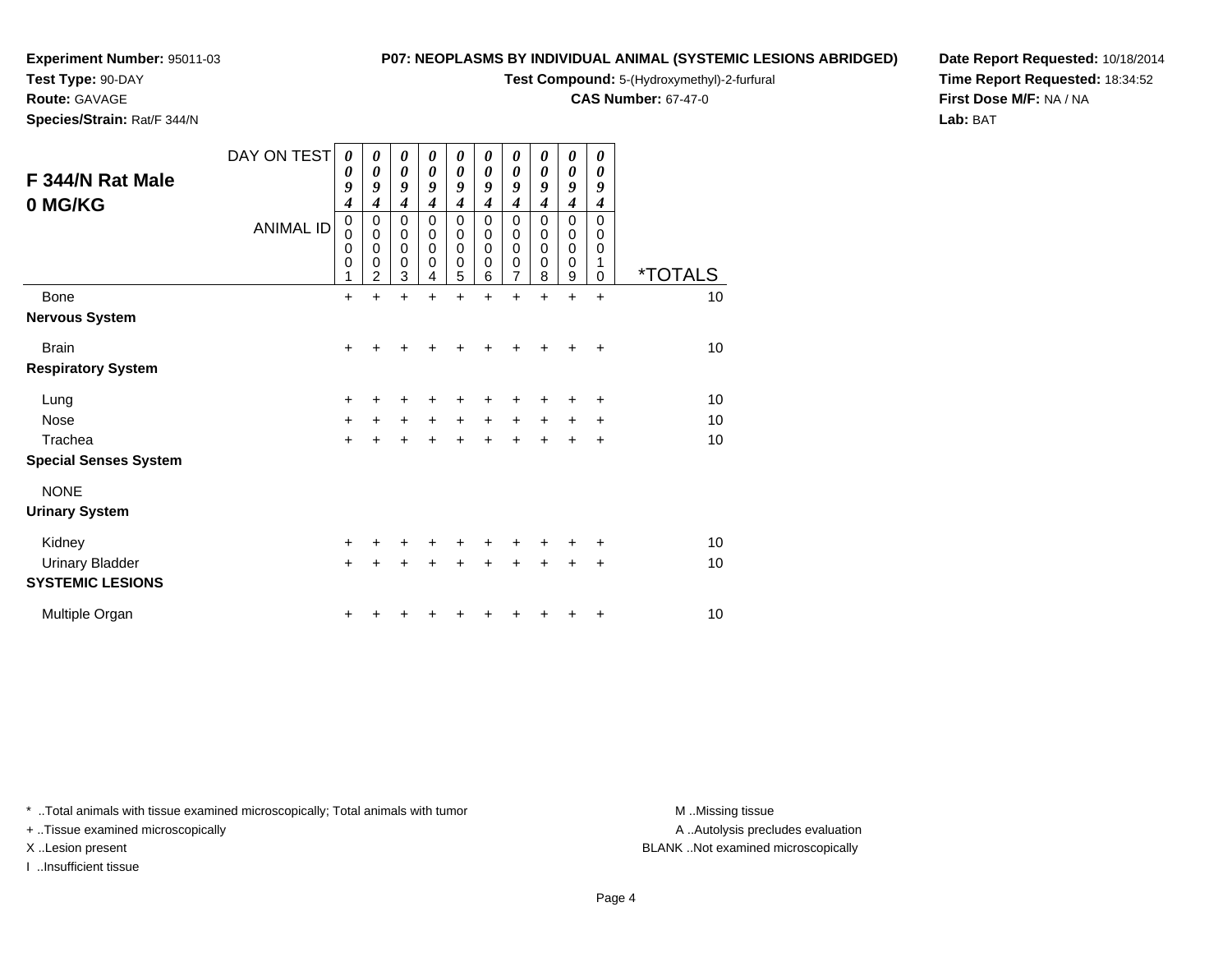#### **Test Type:** 90-DAY**Route:** GAVAGE

**Species/Strain:** Rat/F 344/N

#### **P07: NEOPLASMS BY INDIVIDUAL ANIMAL (SYSTEMIC LESIONS ABRIDGED)**

**Test Compound:** 5-(Hydroxymethyl)-2-furfural

**CAS Number:** 67-47-0

**Date Report Requested:** 10/18/2014**Time Report Requested:** 18:34:52**First Dose M/F:** NA / NA**Lab:** BAT

| F 344/N Rat Male<br>94 MG/KG                                                    | DAY ON TEST      | $\boldsymbol{\theta}$<br>0<br>9<br>4 | $\pmb{\theta}$<br>$\pmb{\theta}$<br>9<br>$\boldsymbol{4}$      | $\pmb{\theta}$<br>$\pmb{\theta}$<br>9<br>$\boldsymbol{4}$ | $\pmb{\theta}$<br>$\pmb{\theta}$<br>9<br>$\boldsymbol{4}$ | 0<br>0<br>9<br>$\boldsymbol{4}$         | $\pmb{\theta}$<br>$\boldsymbol{\theta}$<br>9<br>$\boldsymbol{4}$ | $\pmb{\theta}$<br>$\boldsymbol{\theta}$<br>9<br>$\boldsymbol{4}$ | $\pmb{\theta}$<br>$\pmb{\theta}$<br>9<br>$\boldsymbol{4}$ | $\pmb{\theta}$<br>$\boldsymbol{\theta}$<br>9<br>$\boldsymbol{4}$ | $\boldsymbol{\theta}$<br>$\boldsymbol{\theta}$<br>9<br>$\boldsymbol{4}$ |                       |
|---------------------------------------------------------------------------------|------------------|--------------------------------------|----------------------------------------------------------------|-----------------------------------------------------------|-----------------------------------------------------------|-----------------------------------------|------------------------------------------------------------------|------------------------------------------------------------------|-----------------------------------------------------------|------------------------------------------------------------------|-------------------------------------------------------------------------|-----------------------|
|                                                                                 | <b>ANIMAL ID</b> | $\mathbf 0$<br>0<br>0<br>1<br>1      | $\pmb{0}$<br>$\mathbf 0$<br>$\mathbf 0$<br>1<br>$\overline{c}$ | $\pmb{0}$<br>0<br>0<br>1<br>3                             | $\mathbf 0$<br>0<br>$\pmb{0}$<br>1<br>4                   | $\mathbf 0$<br>0<br>$\pmb{0}$<br>1<br>5 | $\pmb{0}$<br>0<br>$\mathbf 0$<br>1<br>6                          | $\pmb{0}$<br>0<br>$\pmb{0}$<br>1<br>7                            | $\mbox{O}$<br>0<br>$\,0\,$<br>1<br>8                      | $\mathbf 0$<br>0<br>$\mathbf 0$<br>1<br>9                        | $\mathbf 0$<br>0<br>$\pmb{0}$<br>$\boldsymbol{2}$<br>$\pmb{0}$          | <i><b>*TOTALS</b></i> |
| <b>Alimentary System</b>                                                        |                  |                                      |                                                                |                                                           |                                                           |                                         |                                                                  |                                                                  |                                                           |                                                                  |                                                                         |                       |
| Liver<br><b>Cardiovascular System</b>                                           |                  |                                      |                                                                |                                                           |                                                           |                                         |                                                                  | $\ddot{}$                                                        |                                                           |                                                                  |                                                                         | 1                     |
| <b>NONE</b><br><b>Endocrine System</b>                                          |                  |                                      |                                                                |                                                           |                                                           |                                         |                                                                  |                                                                  |                                                           |                                                                  |                                                                         |                       |
| <b>NONE</b><br><b>General Body System</b>                                       |                  |                                      |                                                                |                                                           |                                                           |                                         |                                                                  |                                                                  |                                                           |                                                                  |                                                                         |                       |
| <b>NONE</b><br><b>Genital System</b>                                            |                  |                                      |                                                                |                                                           |                                                           |                                         |                                                                  |                                                                  |                                                           |                                                                  |                                                                         |                       |
| <b>NONE</b><br><b>Hematopoietic System</b>                                      |                  |                                      |                                                                |                                                           |                                                           |                                         |                                                                  |                                                                  |                                                           |                                                                  |                                                                         |                       |
| <b>NONE</b><br><b>Integumentary System</b>                                      |                  |                                      |                                                                |                                                           |                                                           |                                         |                                                                  |                                                                  |                                                           |                                                                  |                                                                         |                       |
| <b>NONE</b><br><b>Musculoskeletal System</b>                                    |                  |                                      |                                                                |                                                           |                                                           |                                         |                                                                  |                                                                  |                                                           |                                                                  |                                                                         |                       |
| <b>NONE</b><br><b>Nervous System</b>                                            |                  |                                      |                                                                |                                                           |                                                           |                                         |                                                                  |                                                                  |                                                           |                                                                  |                                                                         |                       |
| <b>Brain</b>                                                                    |                  | $\ddot{}$                            |                                                                |                                                           |                                                           |                                         | $+$                                                              |                                                                  | $\pm$                                                     | $\ddot{}$                                                        | $\ddot{}$                                                               | 10                    |
| *  Total animals with tissue examined microscopically; Total animals with tumor |                  |                                      |                                                                |                                                           |                                                           |                                         |                                                                  |                                                                  |                                                           |                                                                  |                                                                         | M Missing tissue      |

+ ..Tissue examined microscopically

I ..Insufficient tissue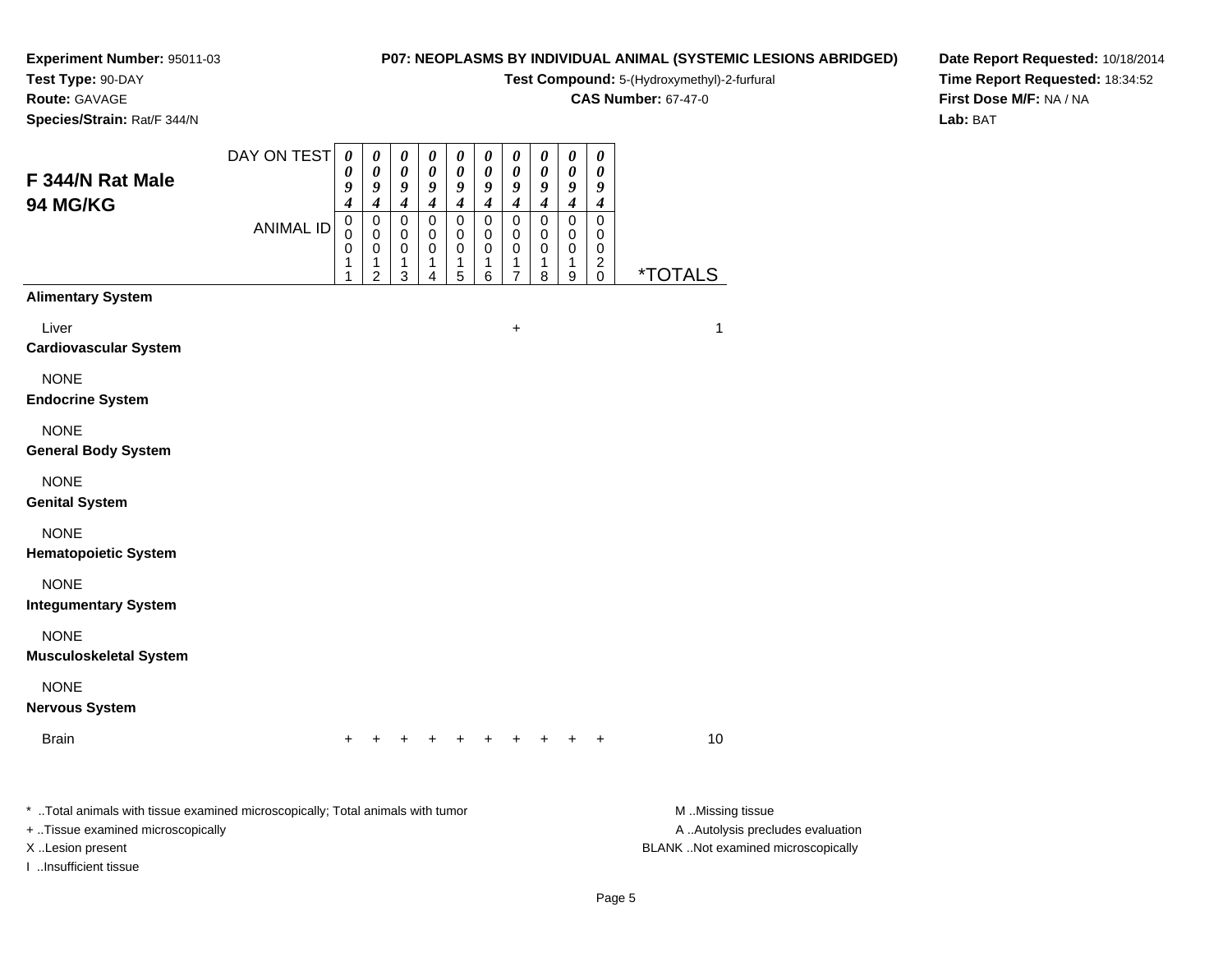**Test Type:** 90-DAY

**Route:** GAVAGE

**Species/Strain:** Rat/F 344/N

### **P07: NEOPLASMS BY INDIVIDUAL ANIMAL (SYSTEMIC LESIONS ABRIDGED)**

**Test Compound:** 5-(Hydroxymethyl)-2-furfural

**CAS Number:** 67-47-0

**Date Report Requested:** 10/18/2014**Time Report Requested:** 18:34:52**First Dose M/F:** NA / NA**Lab:** BAT

| F 344/N Rat Male<br>94 MG/KG                | DAY ON TEST      | 0<br>0<br>9<br>4   | 0<br>0<br>9<br>4                        | 0<br>0<br>9<br>4        | 0<br>$\boldsymbol{\theta}$<br>9<br>4 | 0<br>0<br>9<br>4 | 0<br>0<br>9<br>4 | 0<br>$\boldsymbol{\theta}$<br>9<br>4 | 0<br>0<br>9<br>4 | $\boldsymbol{\theta}$<br>0<br>9<br>4        | 0<br>0<br>9<br>4      |                       |    |  |
|---------------------------------------------|------------------|--------------------|-----------------------------------------|-------------------------|--------------------------------------|------------------|------------------|--------------------------------------|------------------|---------------------------------------------|-----------------------|-----------------------|----|--|
| <b>Respiratory System</b>                   | <b>ANIMAL ID</b> | 0<br>$\Omega$<br>0 | 0<br>$\mathbf 0$<br>0<br>$\overline{2}$ | $\Omega$<br>0<br>0<br>3 | 0<br>0<br>0<br>4                     | 0<br>0<br>0<br>5 | 0<br>0<br>0<br>6 | 0<br>0<br>$\Omega$                   | 0<br>0<br>0<br>8 | $\Omega$<br>$\mathbf 0$<br>$\mathbf 0$<br>9 | 0<br>0<br>0<br>2<br>0 | <i><b>*TOTALS</b></i> |    |  |
|                                             |                  |                    |                                         |                         |                                      |                  |                  |                                      |                  |                                             |                       |                       |    |  |
| <b>NONE</b><br><b>Special Senses System</b> |                  |                    |                                         |                         |                                      |                  |                  |                                      |                  |                                             |                       |                       |    |  |
| <b>NONE</b><br><b>Urinary System</b>        |                  |                    |                                         |                         |                                      |                  |                  |                                      |                  |                                             |                       |                       |    |  |
| <b>NONE</b><br><b>SYSTEMIC LESIONS</b>      |                  |                    |                                         |                         |                                      |                  |                  |                                      |                  |                                             |                       |                       |    |  |
| Multiple Organ                              |                  | +                  |                                         |                         |                                      |                  |                  |                                      |                  | ÷                                           | +                     |                       | 10 |  |

\* ..Total animals with tissue examined microscopically; Total animals with tumor **M** . Missing tissue M ..Missing tissue

+ ..Tissue examined microscopically

I ..Insufficient tissue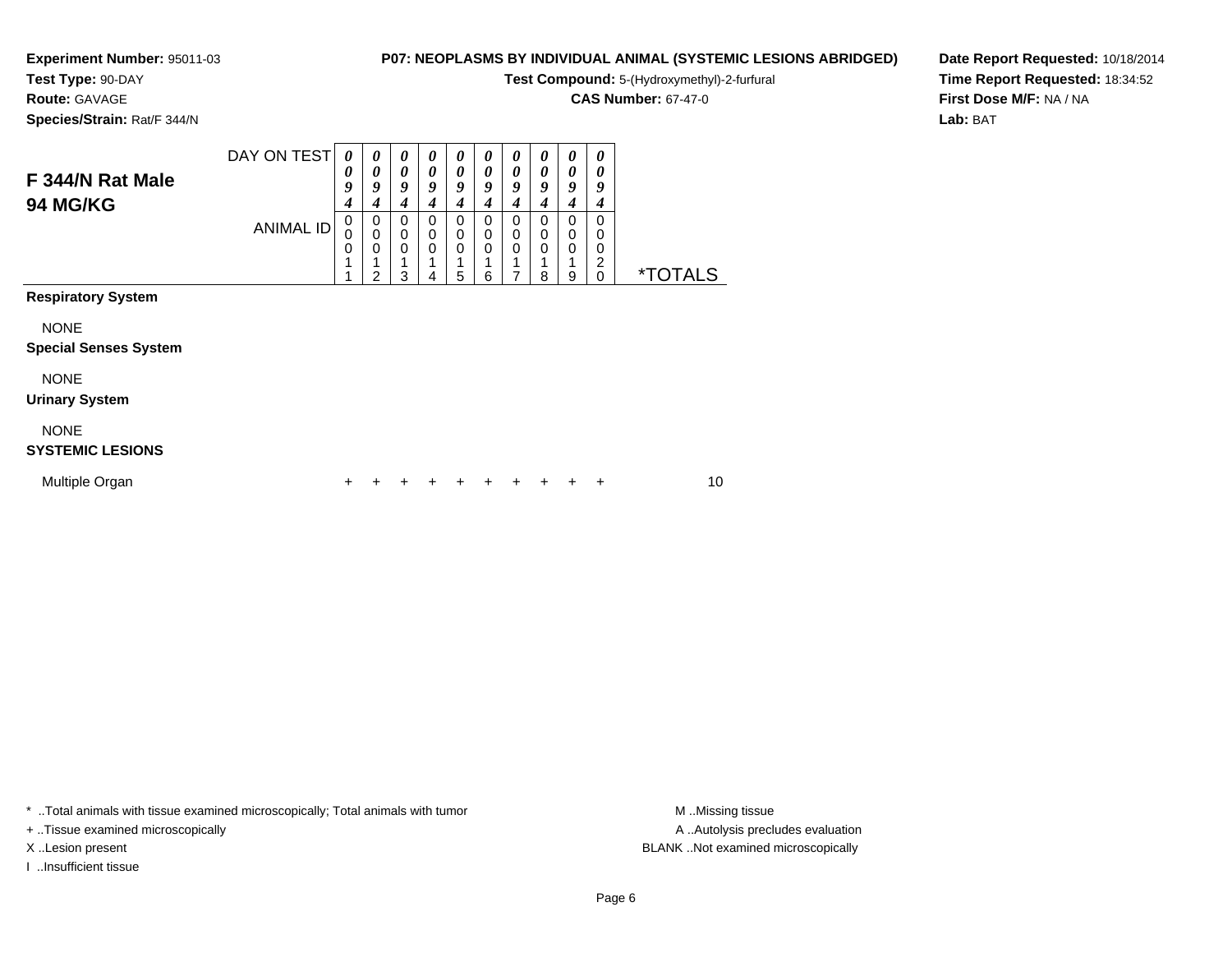# **Test Type:** 90-DAY

**Route:** GAVAGE

**Species/Strain:** Rat/F 344/N

### **P07: NEOPLASMS BY INDIVIDUAL ANIMAL (SYSTEMIC LESIONS ABRIDGED)**

**Test Compound:** 5-(Hydroxymethyl)-2-furfural

**CAS Number:** 67-47-0

**Date Report Requested:** 10/18/2014**Time Report Requested:** 18:34:52**First Dose M/F:** NA / NA**Lab:** BAT

| F 344/N Rat Male                                                                                                                                                  | DAY ON TEST      | $\pmb{\theta}$<br>0<br>9                                                 | 0<br>$\boldsymbol{\theta}$<br>9                                              | $\pmb{\theta}$<br>$\pmb{\theta}$<br>9                                           | 0<br>$\pmb{\theta}$<br>9                                           | 0<br>$\boldsymbol{\theta}$<br>9                                    | $\pmb{\theta}$<br>0<br>9                                           | 0<br>0<br>9                                                                          | $\pmb{\theta}$<br>$\pmb{\theta}$<br>9                                             | 0<br>$\pmb{\theta}$<br>9                                                                    | 0<br>0<br>9                         |                                                                                             |
|-------------------------------------------------------------------------------------------------------------------------------------------------------------------|------------------|--------------------------------------------------------------------------|------------------------------------------------------------------------------|---------------------------------------------------------------------------------|--------------------------------------------------------------------|--------------------------------------------------------------------|--------------------------------------------------------------------|--------------------------------------------------------------------------------------|-----------------------------------------------------------------------------------|---------------------------------------------------------------------------------------------|-------------------------------------|---------------------------------------------------------------------------------------------|
| 188<br><b>MG/KG</b>                                                                                                                                               | <b>ANIMAL ID</b> | $\boldsymbol{4}$<br>$\pmb{0}$<br>0<br>$\mathbf 0$<br>$\overline{c}$<br>1 | 4<br>$\pmb{0}$<br>$\mathbf 0$<br>$\mathbf 0$<br>$\sqrt{2}$<br>$\overline{2}$ | $\boldsymbol{4}$<br>$\boldsymbol{0}$<br>0<br>$\mathbf 0$<br>$\overline{c}$<br>3 | $\boldsymbol{4}$<br>$\mathbf 0$<br>0<br>$\pmb{0}$<br>$\frac{2}{4}$ | 4<br>$\mathbf 0$<br>0<br>$\pmb{0}$<br>$\overline{\mathbf{c}}$<br>5 | $\boldsymbol{4}$<br>$\mathbf 0$<br>0<br>$\pmb{0}$<br>$\frac{2}{6}$ | $\boldsymbol{4}$<br>$\pmb{0}$<br>0<br>0<br>$\overline{\mathbf{c}}$<br>$\overline{7}$ | $\boldsymbol{4}$<br>$\mathsf 0$<br>0<br>$\pmb{0}$<br>$\overline{\mathbf{c}}$<br>8 | $\boldsymbol{4}$<br>$\pmb{0}$<br>0<br>$\mathbf 0$<br>$\overline{\mathbf{c}}$<br>$\mathsf g$ | 4<br>0<br>0<br>0<br>$\sqrt{3}$<br>0 | <i><b>*TOTALS</b></i>                                                                       |
| <b>Alimentary System</b>                                                                                                                                          |                  |                                                                          |                                                                              |                                                                                 |                                                                    |                                                                    |                                                                    |                                                                                      |                                                                                   |                                                                                             |                                     |                                                                                             |
| Liver<br><b>Cardiovascular System</b>                                                                                                                             |                  |                                                                          |                                                                              | +                                                                               |                                                                    |                                                                    |                                                                    | $\ddot{}$                                                                            |                                                                                   |                                                                                             |                                     | $\overline{2}$                                                                              |
| <b>NONE</b><br><b>Endocrine System</b>                                                                                                                            |                  |                                                                          |                                                                              |                                                                                 |                                                                    |                                                                    |                                                                    |                                                                                      |                                                                                   |                                                                                             |                                     |                                                                                             |
| <b>NONE</b><br><b>General Body System</b>                                                                                                                         |                  |                                                                          |                                                                              |                                                                                 |                                                                    |                                                                    |                                                                    |                                                                                      |                                                                                   |                                                                                             |                                     |                                                                                             |
| <b>NONE</b><br><b>Genital System</b>                                                                                                                              |                  |                                                                          |                                                                              |                                                                                 |                                                                    |                                                                    |                                                                    |                                                                                      |                                                                                   |                                                                                             |                                     |                                                                                             |
| <b>NONE</b><br><b>Hematopoietic System</b>                                                                                                                        |                  |                                                                          |                                                                              |                                                                                 |                                                                    |                                                                    |                                                                    |                                                                                      |                                                                                   |                                                                                             |                                     |                                                                                             |
| <b>NONE</b><br><b>Integumentary System</b>                                                                                                                        |                  |                                                                          |                                                                              |                                                                                 |                                                                    |                                                                    |                                                                    |                                                                                      |                                                                                   |                                                                                             |                                     |                                                                                             |
| <b>NONE</b><br><b>Musculoskeletal System</b>                                                                                                                      |                  |                                                                          |                                                                              |                                                                                 |                                                                    |                                                                    |                                                                    |                                                                                      |                                                                                   |                                                                                             |                                     |                                                                                             |
| <b>NONE</b><br><b>Nervous System</b>                                                                                                                              |                  |                                                                          |                                                                              |                                                                                 |                                                                    |                                                                    |                                                                    |                                                                                      |                                                                                   |                                                                                             |                                     |                                                                                             |
| <b>Brain</b>                                                                                                                                                      |                  |                                                                          |                                                                              |                                                                                 |                                                                    |                                                                    | $+$                                                                | $+$                                                                                  | $+$                                                                               | $+$                                                                                         | $+$                                 | 10                                                                                          |
| *  Total animals with tissue examined microscopically; Total animals with tumor<br>+ Tissue examined microscopically<br>X Lesion present<br>I Insufficient tissue |                  |                                                                          |                                                                              |                                                                                 |                                                                    |                                                                    |                                                                    |                                                                                      |                                                                                   |                                                                                             |                                     | M Missing tissue<br>A  Autolysis precludes evaluation<br>BLANK Not examined microscopically |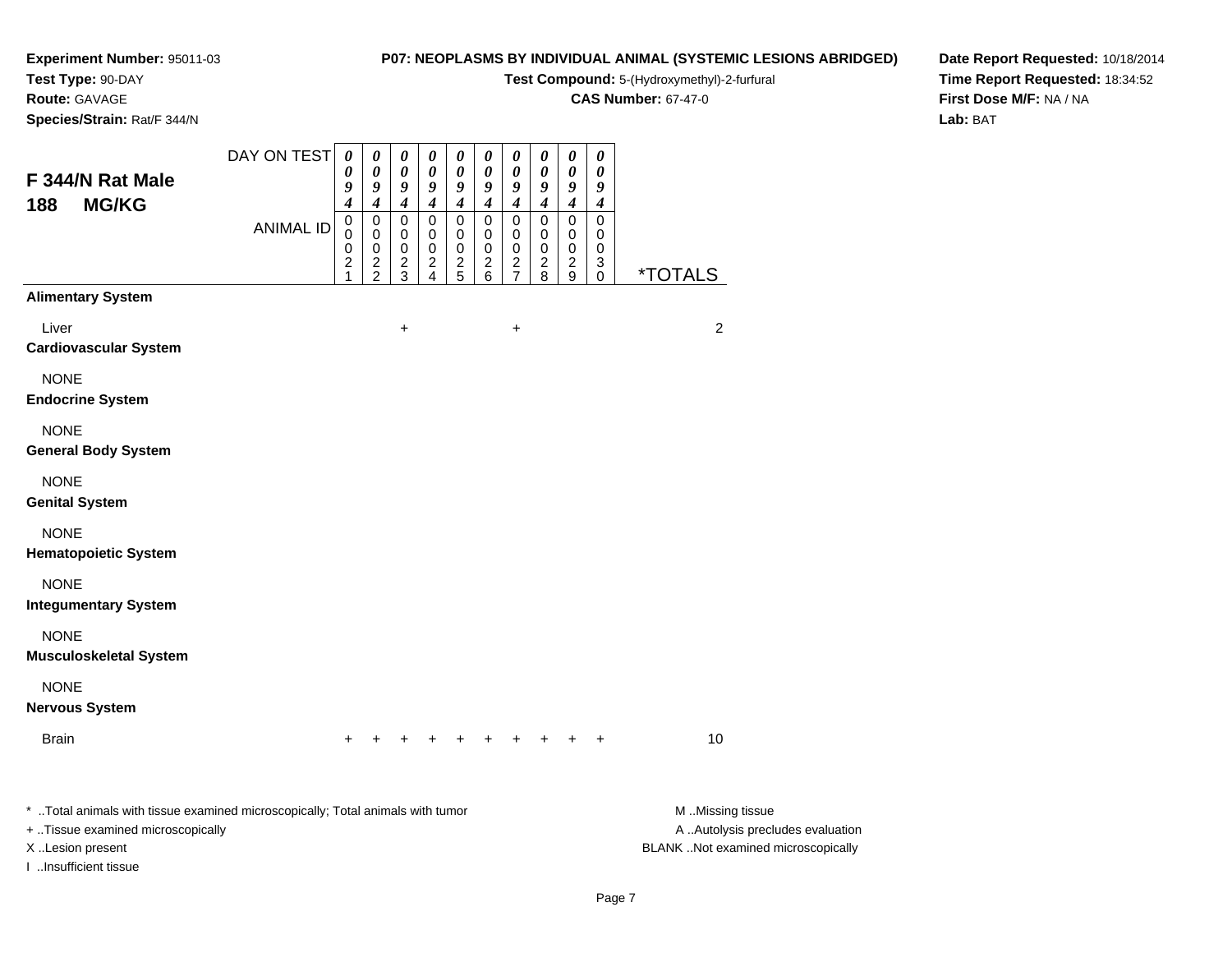**Test Type:** 90-DAY

**Route:** GAVAGE

**Species/Strain:** Rat/F 344/N

### **P07: NEOPLASMS BY INDIVIDUAL ANIMAL (SYSTEMIC LESIONS ABRIDGED)**

 $\overline{\phantom{a}}$  $\overline{\phantom{0}}$ 

**Test Compound:** 5-(Hydroxymethyl)-2-furfural

**CAS Number:** 67-47-0

**Date Report Requested:** 10/18/2014**Time Report Requested:** 18:34:52**First Dose M/F:** NA / NA**Lab:** BAT

| F 344/N Rat Male<br><b>MG/KG</b><br>188     | DAY ON TEST      | $\theta$<br>0<br>9<br>4<br>0 | $\boldsymbol{\theta}$<br>0<br>9<br>4<br>0                      | 0<br>0<br>9<br>4<br>0 | $\boldsymbol{\theta}$<br>$\boldsymbol{\theta}$<br>9<br>4 | 0<br>0<br>9<br>4<br>0                                     | $\boldsymbol{\theta}$<br>$\boldsymbol{\theta}$<br>9<br>4<br>0 | 0<br>0<br>9<br>4<br>0             | 0<br>$\boldsymbol{\theta}$<br>9<br>4<br>0           | 0<br>0<br>9<br>4<br>0   | $\boldsymbol{\theta}$<br>$\boldsymbol{\theta}$<br>9<br>4<br>0 |                       |    |
|---------------------------------------------|------------------|------------------------------|----------------------------------------------------------------|-----------------------|----------------------------------------------------------|-----------------------------------------------------------|---------------------------------------------------------------|-----------------------------------|-----------------------------------------------------|-------------------------|---------------------------------------------------------------|-----------------------|----|
|                                             | <b>ANIMAL ID</b> | 0<br>0<br>$\overline{c}$     | $\mathbf 0$<br>$\mathbf 0$<br>$\overline{c}$<br>$\overline{2}$ |                       | 0000024                                                  | $\mathbf 0$<br>$\begin{array}{c} 0 \\ 2 \\ 5 \end{array}$ | $\pmb{0}$<br>$\overline{0}$<br>$\frac{2}{6}$                  | 0<br>$\mathbf 0$<br>$\frac{2}{7}$ | $\mathbf 0$<br>$\ddot{\mathbf{0}}$<br>$\frac{2}{8}$ | 0<br>0<br>$\frac{2}{9}$ | 0<br>0<br>3<br>$\pmb{0}$                                      | <i><b>*TOTALS</b></i> |    |
| <b>Respiratory System</b>                   |                  |                              |                                                                |                       |                                                          |                                                           |                                                               |                                   |                                                     |                         |                                                               |                       |    |
| <b>NONE</b><br><b>Special Senses System</b> |                  |                              |                                                                |                       |                                                          |                                                           |                                                               |                                   |                                                     |                         |                                                               |                       |    |
| <b>NONE</b><br><b>Urinary System</b>        |                  |                              |                                                                |                       |                                                          |                                                           |                                                               |                                   |                                                     |                         |                                                               |                       |    |
| <b>NONE</b><br><b>SYSTEMIC LESIONS</b>      |                  |                              |                                                                |                       |                                                          |                                                           |                                                               |                                   |                                                     |                         |                                                               |                       |    |
| Multiple Organ                              |                  |                              |                                                                |                       |                                                          |                                                           |                                                               |                                   |                                                     |                         |                                                               |                       | 10 |

┯  $\overline{\phantom{0}}$  $\overline{\phantom{a}}$  $\overline{\phantom{a}}$ 

┯

\* ..Total animals with tissue examined microscopically; Total animals with tumor **M** . Missing tissue M ..Missing tissue

+ ..Tissue examined microscopically

I ..Insufficient tissue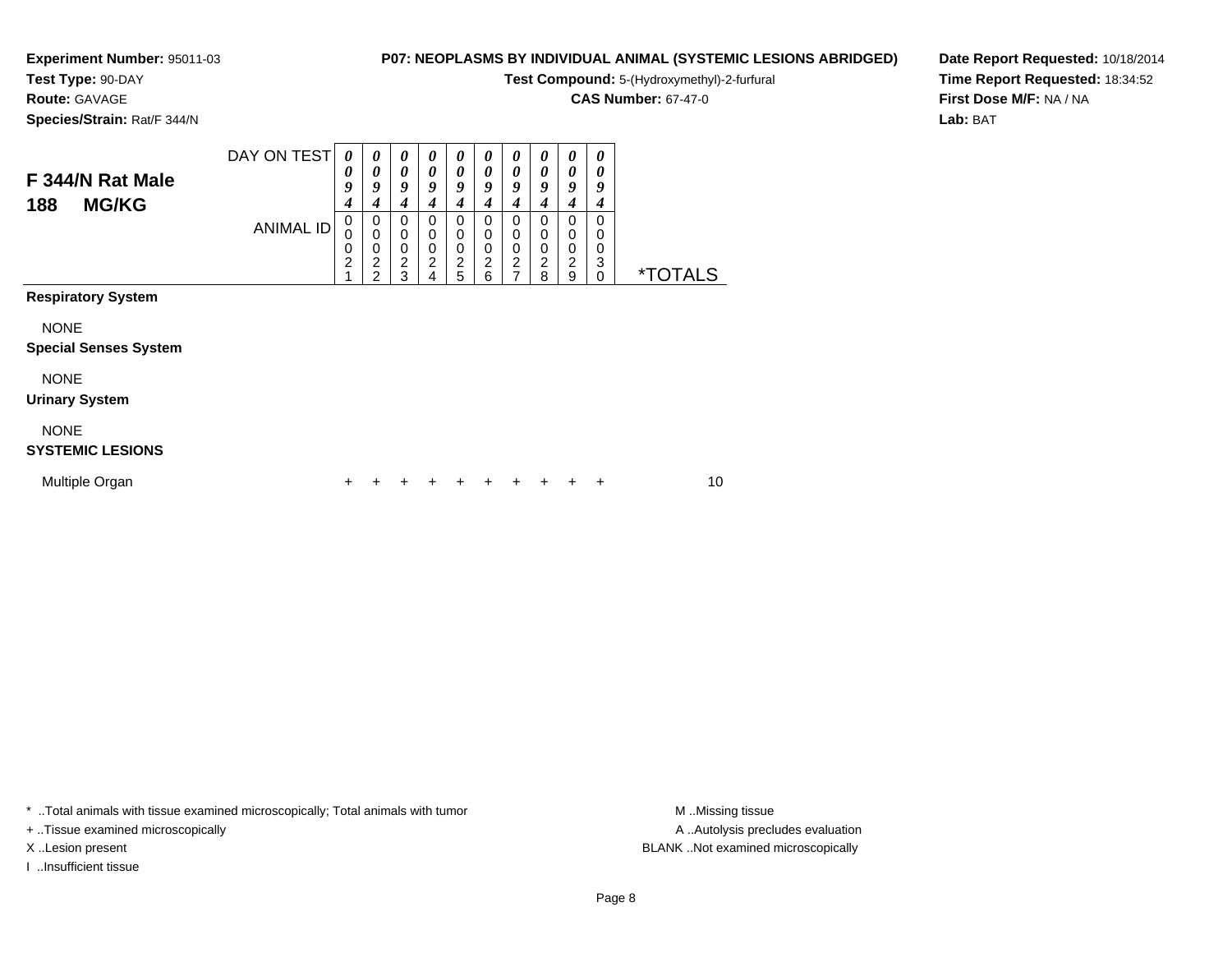**Test Type:** 90-DAY

**Route:** GAVAGE

**Species/Strain:** Rat/F 344/N

## **P07: NEOPLASMS BY INDIVIDUAL ANIMAL (SYSTEMIC LESIONS ABRIDGED)**

**Test Compound:** 5-(Hydroxymethyl)-2-furfural

**CAS Number:** 67-47-0

**Date Report Requested:** 10/18/2014 **Time Report Requested:** 18:34:52**First Dose M/F:** NA / NA**Lab:** BAT

| F 344/N Rat Male                                                                                                                                                  | DAY ON TEST      | $\pmb{\theta}$<br>0<br>9<br>4   | 0<br>0<br>9<br>4             | 0<br>0<br>9<br>$\boldsymbol{4}$ | 0<br>0<br>9<br>$\boldsymbol{4}$ | $\boldsymbol{\theta}$<br>0<br>9<br>$\boldsymbol{4}$ | 0<br>0<br>9<br>4                        | $\pmb{\theta}$<br>0<br>9<br>$\boldsymbol{4}$                     | $\pmb{\theta}$<br>0<br>9<br>$\boldsymbol{4}$ | 0<br>0<br>9<br>$\boldsymbol{4}$         | $\pmb{\theta}$<br>0<br>9             |                                                                                             |
|-------------------------------------------------------------------------------------------------------------------------------------------------------------------|------------------|---------------------------------|------------------------------|---------------------------------|---------------------------------|-----------------------------------------------------|-----------------------------------------|------------------------------------------------------------------|----------------------------------------------|-----------------------------------------|--------------------------------------|---------------------------------------------------------------------------------------------|
| <b>MG/KG</b><br>375                                                                                                                                               | <b>ANIMAL ID</b> | $\mathbf 0$<br>0<br>0<br>3<br>1 | 0<br>0<br>0<br>$\frac{3}{2}$ | 0<br>0<br>0<br>3<br>3           | $\pmb{0}$<br>0<br>0<br>3<br>4   | $\mathbf 0$<br>0<br>0<br>3<br>5                     | $\pmb{0}$<br>0<br>$\mathbf 0$<br>3<br>6 | $\mathsf 0$<br>$\mathbf 0$<br>$\mathbf 0$<br>3<br>$\overline{7}$ | $\mathsf 0$<br>0<br>$\mathbf 0$<br>3<br>8    | $\mathbf 0$<br>0<br>$\pmb{0}$<br>3<br>9 | 4<br>0<br>0<br>$\mathbf 0$<br>4<br>0 | <i><b>*TOTALS</b></i>                                                                       |
| <b>Alimentary System</b>                                                                                                                                          |                  |                                 |                              |                                 |                                 |                                                     |                                         |                                                                  |                                              |                                         |                                      |                                                                                             |
| Liver<br><b>Cardiovascular System</b>                                                                                                                             |                  |                                 |                              |                                 |                                 |                                                     |                                         | $\ddot{}$                                                        |                                              |                                         |                                      | $\mathbf{1}$                                                                                |
| <b>NONE</b><br><b>Endocrine System</b>                                                                                                                            |                  |                                 |                              |                                 |                                 |                                                     |                                         |                                                                  |                                              |                                         |                                      |                                                                                             |
| <b>NONE</b><br><b>General Body System</b>                                                                                                                         |                  |                                 |                              |                                 |                                 |                                                     |                                         |                                                                  |                                              |                                         |                                      |                                                                                             |
| <b>NONE</b><br><b>Genital System</b>                                                                                                                              |                  |                                 |                              |                                 |                                 |                                                     |                                         |                                                                  |                                              |                                         |                                      |                                                                                             |
| <b>NONE</b><br><b>Hematopoietic System</b>                                                                                                                        |                  |                                 |                              |                                 |                                 |                                                     |                                         |                                                                  |                                              |                                         |                                      |                                                                                             |
| <b>NONE</b><br><b>Integumentary System</b>                                                                                                                        |                  |                                 |                              |                                 |                                 |                                                     |                                         |                                                                  |                                              |                                         |                                      |                                                                                             |
| <b>NONE</b><br><b>Musculoskeletal System</b>                                                                                                                      |                  |                                 |                              |                                 |                                 |                                                     |                                         |                                                                  |                                              |                                         |                                      |                                                                                             |
| <b>NONE</b><br><b>Nervous System</b>                                                                                                                              |                  |                                 |                              |                                 |                                 |                                                     |                                         |                                                                  |                                              |                                         |                                      |                                                                                             |
| <b>Brain</b>                                                                                                                                                      |                  |                                 |                              |                                 |                                 |                                                     |                                         |                                                                  |                                              |                                         |                                      | 10                                                                                          |
| *  Total animals with tissue examined microscopically; Total animals with tumor<br>+ Tissue examined microscopically<br>X Lesion present<br>I Insufficient tissue |                  |                                 |                              |                                 |                                 |                                                     |                                         |                                                                  |                                              |                                         |                                      | M Missing tissue<br>A  Autolysis precludes evaluation<br>BLANK Not examined microscopically |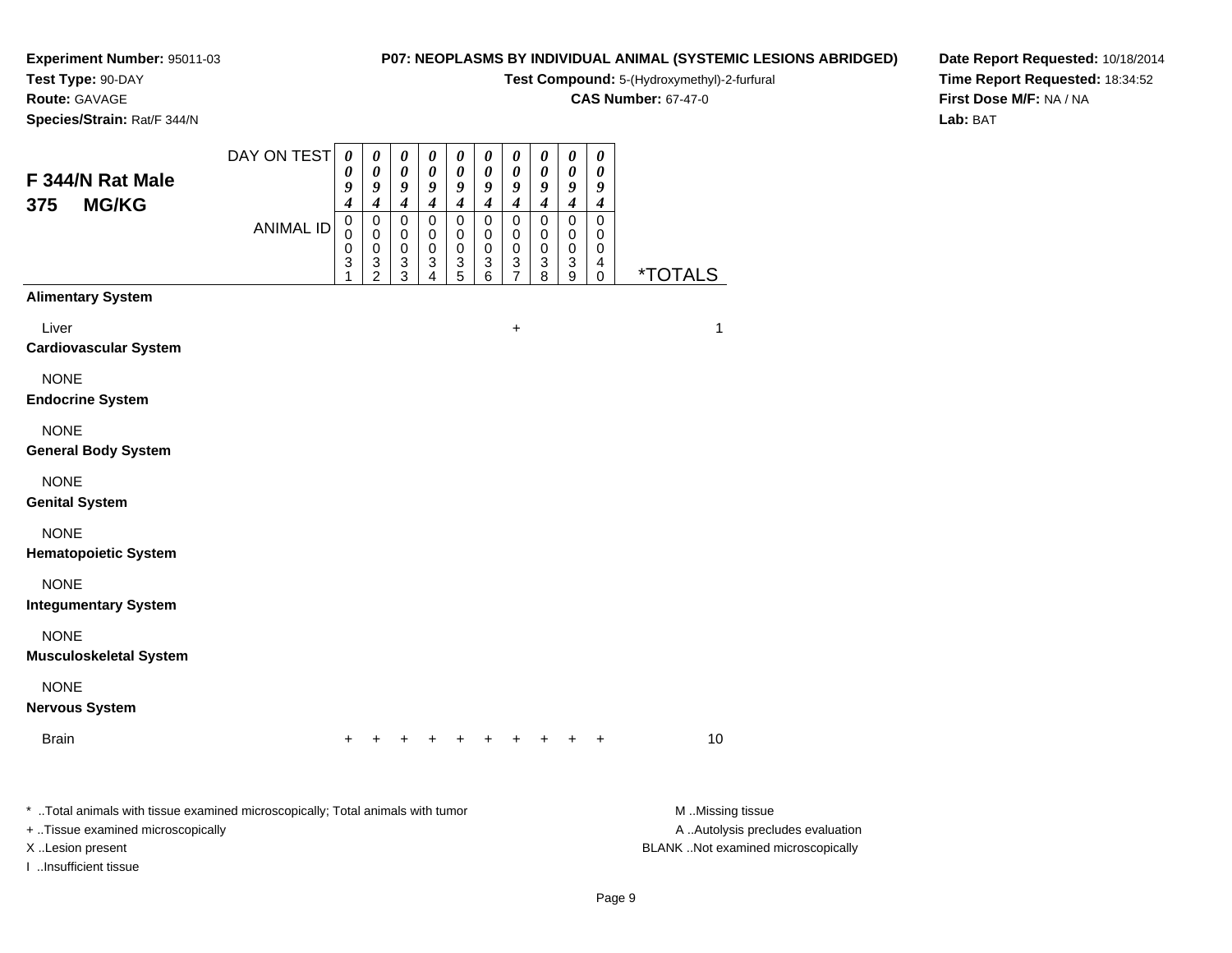**Test Type:** 90-DAY

**Route:** GAVAGE

**Species/Strain:** Rat/F 344/N

## **P07: NEOPLASMS BY INDIVIDUAL ANIMAL (SYSTEMIC LESIONS ABRIDGED)**

**Test Compound:** 5-(Hydroxymethyl)-2-furfural

**CAS Number:** 67-47-0

**Date Report Requested:** 10/18/2014**Time Report Requested:** 18:34:52**First Dose M/F:** NA / NA**Lab:** BAT

| F 344/N Rat Male<br><b>MG/KG</b><br>375     | DAY ON TEST      | 0<br>0<br>9<br>4 | $\boldsymbol{\theta}$<br>$\boldsymbol{\theta}$<br>9<br>$\boldsymbol{4}$ | $\boldsymbol{\theta}$<br>0<br>9<br>4   | $\boldsymbol{\theta}$<br>$\boldsymbol{\theta}$<br>9<br>4 | 0<br>$\theta$<br>9<br>4                 | $\boldsymbol{\theta}$<br>$\boldsymbol{\theta}$<br>9<br>$\boldsymbol{4}$ | 0<br>$\boldsymbol{\theta}$<br>9<br>4    | 0<br>0<br>9<br>4      | 0<br>0<br>9<br>4      | $\boldsymbol{\theta}$<br>0<br>9<br>4 |                       |    |
|---------------------------------------------|------------------|------------------|-------------------------------------------------------------------------|----------------------------------------|----------------------------------------------------------|-----------------------------------------|-------------------------------------------------------------------------|-----------------------------------------|-----------------------|-----------------------|--------------------------------------|-----------------------|----|
| <b>Respiratory System</b>                   | <b>ANIMAL ID</b> | 0<br>0<br>0<br>3 | 0<br>$\boldsymbol{0}$<br>$\mathbf 0$<br>3<br>2                          | 0<br>$\mathbf 0$<br>$\frac{0}{3}$<br>3 | $\begin{matrix} 0 \\ 0 \\ 0 \\ 3 \end{matrix}$<br>4      | 0<br>$\mathbf 0$<br>$\pmb{0}$<br>3<br>5 | 0<br>$\begin{matrix} 0 \\ 0 \\ 3 \end{matrix}$<br>6                     | 0<br>0<br>$\pmb{0}$<br>$\mathsf 3$<br>7 | 0<br>0<br>$_3^0$<br>8 | 0<br>0<br>0<br>3<br>9 | 0<br>0<br>0<br>4<br>0                | <i><b>*TOTALS</b></i> |    |
|                                             |                  |                  |                                                                         |                                        |                                                          |                                         |                                                                         |                                         |                       |                       |                                      |                       |    |
| <b>NONE</b><br><b>Special Senses System</b> |                  |                  |                                                                         |                                        |                                                          |                                         |                                                                         |                                         |                       |                       |                                      |                       |    |
| <b>NONE</b><br><b>Urinary System</b>        |                  |                  |                                                                         |                                        |                                                          |                                         |                                                                         |                                         |                       |                       |                                      |                       |    |
| <b>NONE</b><br><b>SYSTEMIC LESIONS</b>      |                  |                  |                                                                         |                                        |                                                          |                                         |                                                                         |                                         |                       |                       |                                      |                       |    |
| Multiple Organ                              |                  | +                |                                                                         |                                        |                                                          |                                         |                                                                         |                                         |                       |                       | ÷                                    |                       | 10 |

\* ..Total animals with tissue examined microscopically; Total animals with tumor **M** . Missing tissue M ..Missing tissue

+ ..Tissue examined microscopically

I ..Insufficient tissue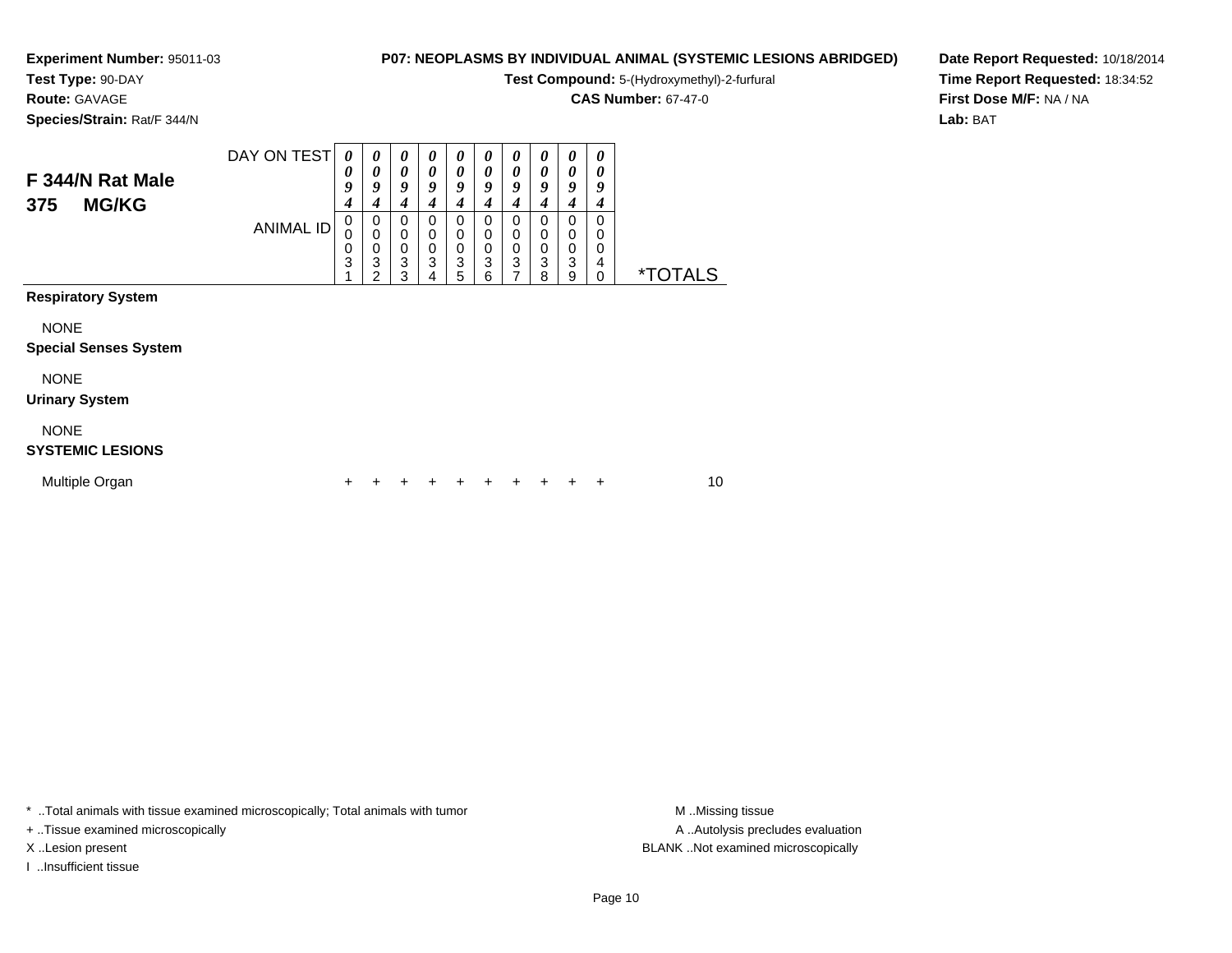**Test Type:** 90-DAY

## **Route:** GAVAGE

**Species/Strain:** Rat/F 344/N

## **P07: NEOPLASMS BY INDIVIDUAL ANIMAL (SYSTEMIC LESIONS ABRIDGED)**

**Test Compound:** 5-(Hydroxymethyl)-2-furfural

**CAS Number:** 67-47-0

**Date Report Requested:** 10/18/2014 **Time Report Requested:** 18:34:52**First Dose M/F:** NA / NA**Lab:** BAT

| F 344/N Rat Male<br><b>MG/KG</b><br>750                                                                                                                          | DAY ON TEST      | $\boldsymbol{\theta}$<br>0<br>9<br>4 | $\boldsymbol{\theta}$<br>$\boldsymbol{\theta}$<br>9<br>4 | 0<br>$\pmb{\theta}$<br>9<br>4   | $\pmb{\theta}$<br>0<br>9<br>$\boldsymbol{4}$ | 0<br>0<br>9<br>4      | 0<br>0<br>9<br>4      | 0<br>$\boldsymbol{\theta}$<br>$\boldsymbol{9}$<br>$\boldsymbol{4}$ | $\pmb{\theta}$<br>$\boldsymbol{\theta}$<br>9<br>$\boldsymbol{4}$ | $\boldsymbol{\theta}$<br>$\boldsymbol{\theta}$<br>$\boldsymbol{g}$<br>$\boldsymbol{4}$ | $\boldsymbol{\theta}$<br>0<br>9<br>$\boldsymbol{4}$ |                                                                                             |
|------------------------------------------------------------------------------------------------------------------------------------------------------------------|------------------|--------------------------------------|----------------------------------------------------------|---------------------------------|----------------------------------------------|-----------------------|-----------------------|--------------------------------------------------------------------|------------------------------------------------------------------|----------------------------------------------------------------------------------------|-----------------------------------------------------|---------------------------------------------------------------------------------------------|
|                                                                                                                                                                  | <b>ANIMAL ID</b> | $\pmb{0}$<br>0<br>0<br>4<br>1        | $\pmb{0}$<br>$\mathbf 0$<br>0<br>4<br>$\overline{c}$     | $\mathbf 0$<br>0<br>0<br>4<br>3 | $\pmb{0}$<br>0<br>0<br>4<br>4                | 0<br>0<br>0<br>4<br>5 | 0<br>0<br>0<br>4<br>6 | $\mathbf 0$<br>0<br>0<br>4<br>$\overline{7}$                       | 0<br>0<br>0<br>4<br>8                                            | $\pmb{0}$<br>$\mathbf 0$<br>$\pmb{0}$<br>4<br>$\boldsymbol{9}$                         | $\pmb{0}$<br>0<br>0<br>$\sqrt{5}$<br>$\mathbf 0$    | <i><b>*TOTALS</b></i>                                                                       |
| <b>Alimentary System</b>                                                                                                                                         |                  |                                      |                                                          |                                 |                                              |                       |                       |                                                                    |                                                                  |                                                                                        |                                                     |                                                                                             |
| Liver<br><b>Cardiovascular System</b>                                                                                                                            |                  |                                      |                                                          |                                 |                                              |                       |                       | $\ddot{}$                                                          |                                                                  | $\ddot{}$                                                                              |                                                     | $\overline{c}$                                                                              |
| <b>NONE</b><br><b>Endocrine System</b>                                                                                                                           |                  |                                      |                                                          |                                 |                                              |                       |                       |                                                                    |                                                                  |                                                                                        |                                                     |                                                                                             |
| <b>NONE</b><br><b>General Body System</b>                                                                                                                        |                  |                                      |                                                          |                                 |                                              |                       |                       |                                                                    |                                                                  |                                                                                        |                                                     |                                                                                             |
| <b>NONE</b><br><b>Genital System</b>                                                                                                                             |                  |                                      |                                                          |                                 |                                              |                       |                       |                                                                    |                                                                  |                                                                                        |                                                     |                                                                                             |
| <b>NONE</b><br><b>Hematopoietic System</b>                                                                                                                       |                  |                                      |                                                          |                                 |                                              |                       |                       |                                                                    |                                                                  |                                                                                        |                                                     |                                                                                             |
| <b>NONE</b><br><b>Integumentary System</b>                                                                                                                       |                  |                                      |                                                          |                                 |                                              |                       |                       |                                                                    |                                                                  |                                                                                        |                                                     |                                                                                             |
| <b>NONE</b><br><b>Musculoskeletal System</b>                                                                                                                     |                  |                                      |                                                          |                                 |                                              |                       |                       |                                                                    |                                                                  |                                                                                        |                                                     |                                                                                             |
| <b>NONE</b><br><b>Nervous System</b>                                                                                                                             |                  |                                      |                                                          |                                 |                                              |                       |                       |                                                                    |                                                                  |                                                                                        |                                                     |                                                                                             |
| <b>Brain</b>                                                                                                                                                     |                  |                                      |                                                          |                                 |                                              |                       |                       |                                                                    |                                                                  |                                                                                        |                                                     | 10                                                                                          |
| * Total animals with tissue examined microscopically; Total animals with tumor<br>+ Tissue examined microscopically<br>X Lesion present<br>I Insufficient tissue |                  |                                      |                                                          |                                 |                                              |                       |                       |                                                                    |                                                                  |                                                                                        |                                                     | M Missing tissue<br>A  Autolysis precludes evaluation<br>BLANK Not examined microscopically |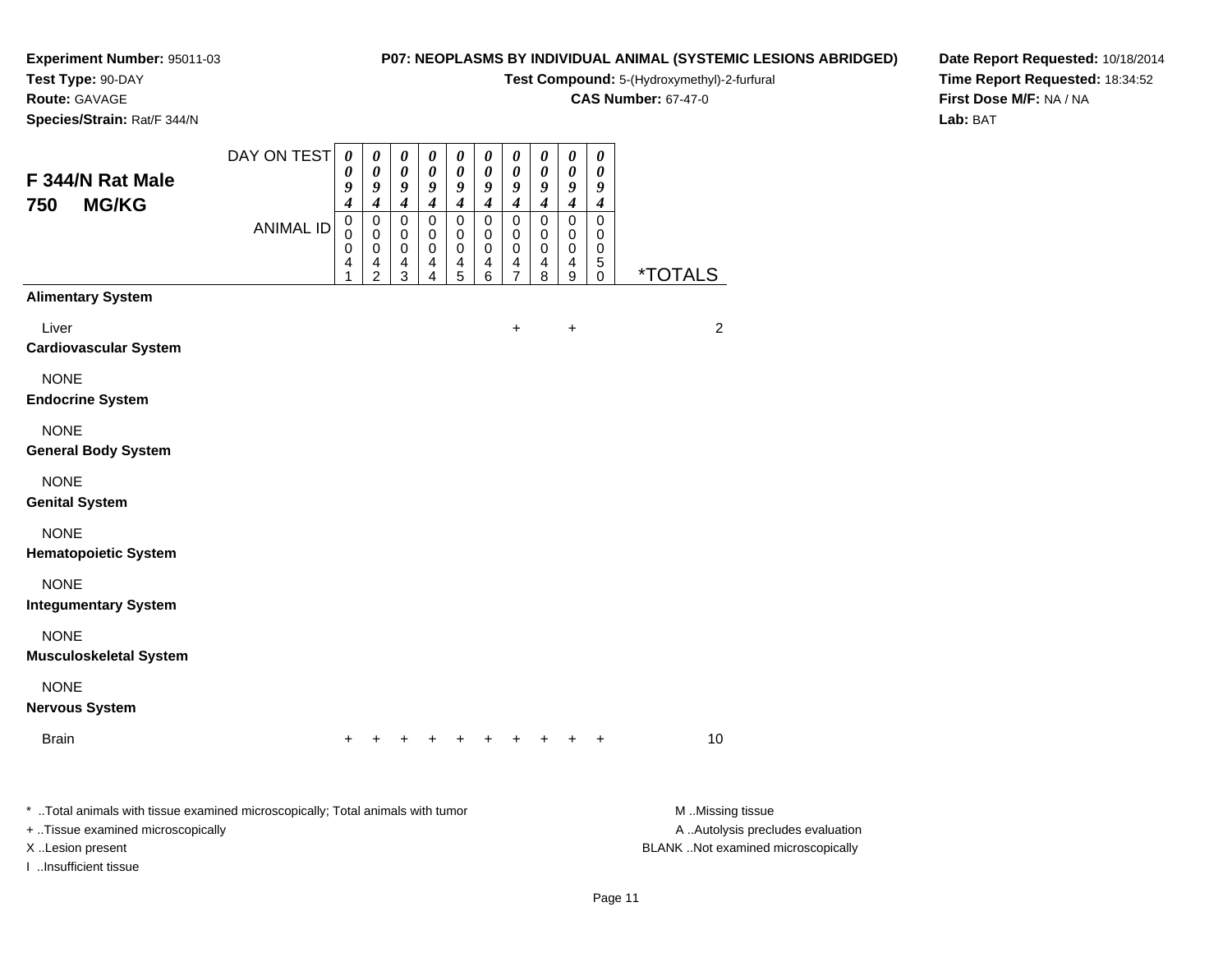**Test Type:** 90-DAY

**Route:** GAVAGE

**Species/Strain:** Rat/F 344/N

### **P07: NEOPLASMS BY INDIVIDUAL ANIMAL (SYSTEMIC LESIONS ABRIDGED)**

**Test Compound:** 5-(Hydroxymethyl)-2-furfural

**CAS Number:** 67-47-0

**Date Report Requested:** 10/18/2014**Time Report Requested:** 18:34:52**First Dose M/F:** NA / NA**Lab:** BAT

| F 344/N Rat Male<br><b>MG/KG</b><br>750     | DAY ON TEST      | 0<br>0<br>9<br>4 | 0<br>0<br>9<br>$\boldsymbol{4}$              | 0<br>0<br>9<br>4      | $\boldsymbol{\theta}$<br>$\boldsymbol{\theta}$<br>9<br>4        | $\boldsymbol{\theta}$<br>0<br>9<br>4 | 0<br>$\boldsymbol{\theta}$<br>9<br>4    | 0<br>$\boldsymbol{\theta}$<br>9<br>4 | $\boldsymbol{\theta}$<br>0<br>9<br>4 | 0<br>0<br>9<br>4      | $\theta$<br>0<br>9<br>4 |                       |  |
|---------------------------------------------|------------------|------------------|----------------------------------------------|-----------------------|-----------------------------------------------------------------|--------------------------------------|-----------------------------------------|--------------------------------------|--------------------------------------|-----------------------|-------------------------|-----------------------|--|
|                                             | <b>ANIMAL ID</b> | 0<br>0<br>0<br>4 | 0<br>$\mathbf 0$<br>0<br>$\overline{4}$<br>2 | 0<br>0<br>0<br>4<br>3 | 0<br>$\mathbf 0$<br>$\mathbf 0$<br>$\overline{\mathbf{4}}$<br>4 | 0<br>0<br>0<br>4<br>5                | 0<br>$\pmb{0}$<br>$\mathbf 0$<br>4<br>6 | 0<br>0<br>0<br>4                     | 0<br>0<br>$\,0\,$<br>4<br>8          | 0<br>0<br>0<br>4<br>9 | 0<br>0<br>0<br>5<br>0   | <i><b>*TOTALS</b></i> |  |
| <b>Respiratory System</b>                   |                  |                  |                                              |                       |                                                                 |                                      |                                         |                                      |                                      |                       |                         |                       |  |
| <b>NONE</b><br><b>Special Senses System</b> |                  |                  |                                              |                       |                                                                 |                                      |                                         |                                      |                                      |                       |                         |                       |  |
| <b>NONE</b><br><b>Urinary System</b>        |                  |                  |                                              |                       |                                                                 |                                      |                                         |                                      |                                      |                       |                         |                       |  |
| <b>NONE</b><br><b>SYSTEMIC LESIONS</b>      |                  |                  |                                              |                       |                                                                 |                                      |                                         |                                      |                                      |                       |                         |                       |  |
| Multiple Organ                              |                  | +                |                                              |                       |                                                                 |                                      |                                         |                                      |                                      |                       | ÷                       | 10                    |  |

\* ..Total animals with tissue examined microscopically; Total animals with tumor **M** . Missing tissue M ..Missing tissue

+ ..Tissue examined microscopically

I ..Insufficient tissue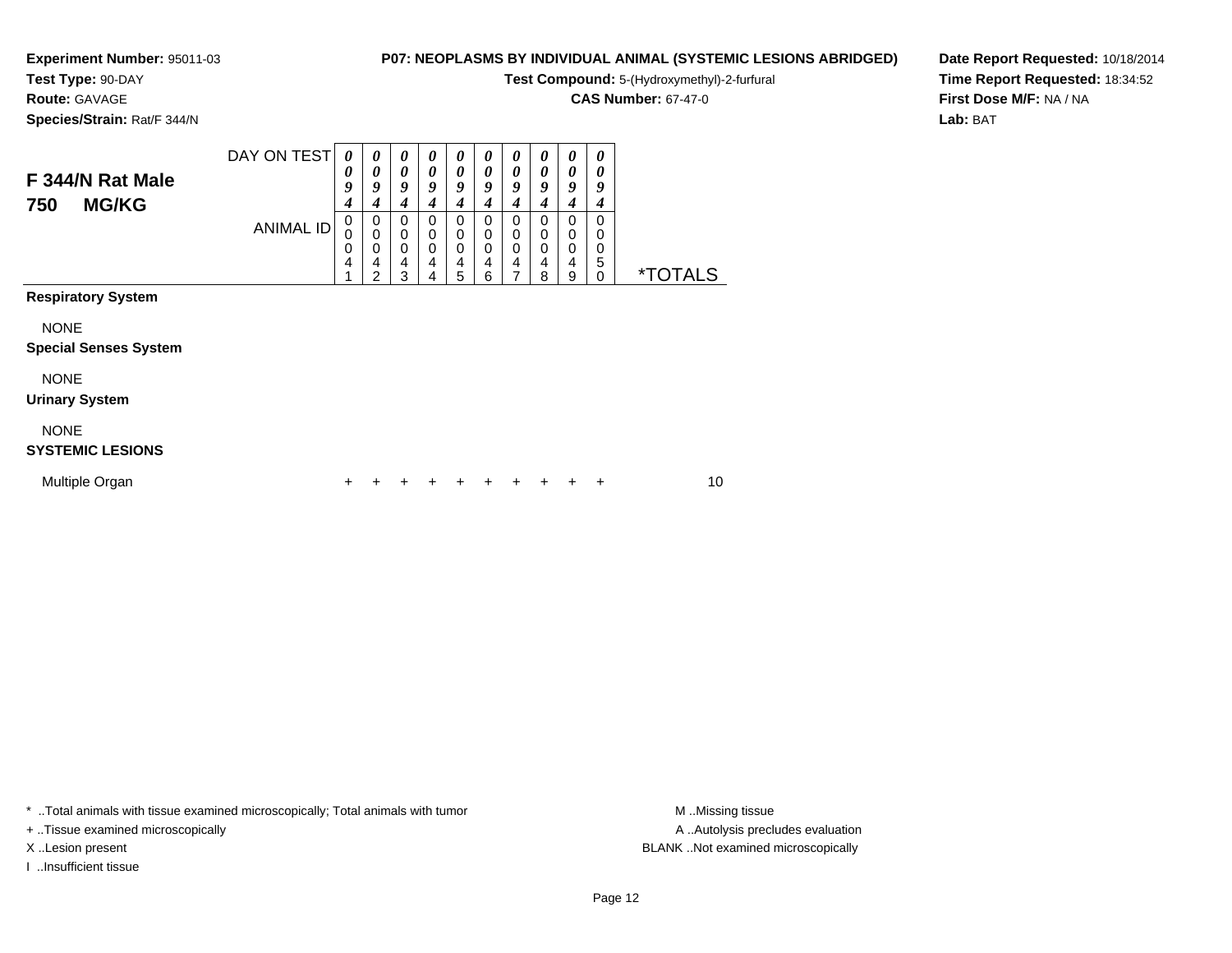**Test Type:** 90-DAY**Route:** GAVAGE

**Species/Strain:** Rat/F 344/N

#### **P07: NEOPLASMS BY INDIVIDUAL ANIMAL (SYSTEMIC LESIONS ABRIDGED)**

**Test Compound:** 5-(Hydroxymethyl)-2-furfural

**CAS Number:** 67-47-0

**Date Report Requested:** 10/18/2014**Time Report Requested:** 18:34:52**First Dose M/F:** NA / NA**Lab:** BAT

| F 344/N Rat Male<br><b>MG/KG</b><br>1500 | DAY ON TEST<br><b>ANIMAL ID</b> | $\boldsymbol{\theta}$<br>0<br>9<br>$\boldsymbol{4}$<br>$\mathbf 0$<br>0<br>$\mathbf 0$<br>5<br>1 | 0<br>$\boldsymbol{\theta}$<br>9<br>$\boldsymbol{4}$<br>$\Omega$<br>$\mathbf 0$<br>$\mathbf 0$<br>5<br>$\overline{2}$ | 0<br>$\boldsymbol{\theta}$<br>9<br>$\boldsymbol{4}$<br>$\Omega$<br>0<br>$\mathbf 0$<br>5<br>3 | 0<br>$\boldsymbol{\theta}$<br>9<br>$\boldsymbol{4}$<br>$\Omega$<br>$\Omega$<br>$\mathbf 0$<br>5<br>4 | 0<br>$\boldsymbol{\theta}$<br>9<br>$\boldsymbol{4}$<br>$\Omega$<br>0<br>$\pmb{0}$<br>5<br>5 | 0<br>$\boldsymbol{\theta}$<br>$\boldsymbol{g}$<br>$\boldsymbol{4}$<br>$\Omega$<br>0<br>$\mathbf 0$<br>5<br>6 | 0<br>$\boldsymbol{\theta}$<br>9<br>$\boldsymbol{4}$<br>$\mathbf 0$<br>0<br>$\pmb{0}$<br>5<br>$\overline{7}$ | 0<br>$\boldsymbol{\theta}$<br>1<br>6<br>$\Omega$<br>0<br>0<br>5<br>8 | 0<br>$\boldsymbol{\theta}$<br>9<br>$\boldsymbol{4}$<br>$\Omega$<br>0<br>0<br>5<br>9 | 0<br>0<br>9<br>$\boldsymbol{4}$<br>$\Omega$<br>$\Omega$<br>$\mathbf 0$<br>6<br>0 | <i><b>*TOTALS</b></i> |
|------------------------------------------|---------------------------------|--------------------------------------------------------------------------------------------------|----------------------------------------------------------------------------------------------------------------------|-----------------------------------------------------------------------------------------------|------------------------------------------------------------------------------------------------------|---------------------------------------------------------------------------------------------|--------------------------------------------------------------------------------------------------------------|-------------------------------------------------------------------------------------------------------------|----------------------------------------------------------------------|-------------------------------------------------------------------------------------|----------------------------------------------------------------------------------|-----------------------|
| <b>Alimentary System</b>                 |                                 |                                                                                                  |                                                                                                                      |                                                                                               |                                                                                                      |                                                                                             |                                                                                                              |                                                                                                             |                                                                      |                                                                                     |                                                                                  |                       |
| Esophagus                                |                                 | +                                                                                                | +                                                                                                                    | +                                                                                             | +                                                                                                    | +                                                                                           | +                                                                                                            | +                                                                                                           | +                                                                    | +                                                                                   | +                                                                                | 10                    |
| Intestine Large, Cecum                   |                                 | $\ddot{}$                                                                                        | $\ddot{}$                                                                                                            | +                                                                                             | $\ddot{}$                                                                                            | $\ddot{}$                                                                                   | $\ddot{}$                                                                                                    | $\ddot{}$                                                                                                   | $\ddot{}$                                                            | $\ddot{}$                                                                           | $\ddot{}$                                                                        | 10                    |
| Intestine Large, Colon                   |                                 | +                                                                                                | +                                                                                                                    | +                                                                                             | +                                                                                                    | $\ddot{}$                                                                                   | +                                                                                                            | +                                                                                                           | +                                                                    | +                                                                                   | $\ddot{}$                                                                        | 10                    |
| Intestine Large, Rectum                  |                                 | $\ddot{}$                                                                                        | $\ddot{}$                                                                                                            | +                                                                                             | +                                                                                                    | $\ddot{}$                                                                                   | $\ddot{}$                                                                                                    | $\ddot{}$                                                                                                   | $\ddot{}$                                                            | $\ddot{}$                                                                           | $\ddot{}$                                                                        | 10                    |
| Intestine Small, Duodenum                |                                 | $\ddot{}$                                                                                        | $\ddot{}$                                                                                                            | +                                                                                             | +                                                                                                    | +                                                                                           | $\ddot{}$                                                                                                    | $\ddot{}$                                                                                                   | $\ddot{}$                                                            | +                                                                                   | $\ddot{}$                                                                        | 10                    |
| Intestine Small, Ileum                   |                                 | $\ddot{}$                                                                                        | $\ddot{}$                                                                                                            | +                                                                                             | $\ddot{}$                                                                                            | +                                                                                           | $\ddot{}$                                                                                                    | $\ddot{}$                                                                                                   | $\ddot{}$                                                            | +                                                                                   | $\ddot{}$                                                                        | 10                    |
| Intestine Small, Jejunum                 |                                 | $\ddot{}$                                                                                        | $\ddot{}$                                                                                                            | $\ddot{}$                                                                                     | $\ddot{}$                                                                                            | $\ddot{}$                                                                                   | $\ddot{}$                                                                                                    | $\ddot{}$                                                                                                   | $\ddot{}$                                                            | $\ddot{}$                                                                           | $\ddot{}$                                                                        | 10                    |
| Liver                                    |                                 | $\ddot{}$                                                                                        | $\ddot{}$                                                                                                            | $\ddot{}$                                                                                     | $\ddot{}$                                                                                            | $\ddot{}$                                                                                   | $\ddot{}$                                                                                                    | $\ddot{}$                                                                                                   | $\ddot{}$                                                            | $\ddot{}$                                                                           | $\ddot{}$                                                                        | 10                    |
| Pancreas                                 |                                 | $\ddot{}$                                                                                        | $\ddot{}$                                                                                                            | +                                                                                             | +                                                                                                    | $\ddot{}$                                                                                   | $\ddot{}$                                                                                                    | $\ddot{}$                                                                                                   | $\pm$                                                                | $\ddot{}$                                                                           | $\ddot{}$                                                                        | 10                    |
| Salivary Glands                          |                                 | $\ddot{}$                                                                                        | +                                                                                                                    | $\ddot{}$                                                                                     | $\ddot{}$                                                                                            | $\ddot{}$                                                                                   | $\ddot{}$                                                                                                    | $\ddot{}$                                                                                                   | $\ddot{}$                                                            | $\ddot{}$                                                                           | $\ddot{}$                                                                        | 10                    |
| Stomach, Forestomach                     |                                 | +                                                                                                | $\ddot{}$                                                                                                            | $\ddot{}$                                                                                     | $\ddot{}$                                                                                            | $\ddot{}$                                                                                   | $\ddot{}$                                                                                                    | $\ddot{}$                                                                                                   | $\ddot{}$                                                            | $\ddot{}$                                                                           | $\ddot{}$                                                                        | 10                    |
| Stomach, Glandular                       |                                 | $\ddot{}$                                                                                        | $\ddot{}$                                                                                                            | $\ddot{}$                                                                                     | $\ddot{}$                                                                                            | $\ddot{}$                                                                                   | $\ddot{}$                                                                                                    | $+$                                                                                                         | $\ddot{}$                                                            | $+$                                                                                 | $\ddot{}$                                                                        | 10                    |
| <b>Cardiovascular System</b>             |                                 |                                                                                                  |                                                                                                                      |                                                                                               |                                                                                                      |                                                                                             |                                                                                                              |                                                                                                             |                                                                      |                                                                                     |                                                                                  |                       |
| <b>Blood Vessel</b>                      |                                 | $\ddot{}$                                                                                        |                                                                                                                      | +                                                                                             | +                                                                                                    | +                                                                                           |                                                                                                              |                                                                                                             |                                                                      | +                                                                                   | +                                                                                | 10                    |
| Heart                                    |                                 | $\ddot{}$                                                                                        |                                                                                                                      | $\ddot{}$                                                                                     | $\ddot{}$                                                                                            | $\ddot{}$                                                                                   | $\ddot{}$                                                                                                    | $\ddot{}$                                                                                                   | ÷                                                                    | +                                                                                   | $\ddot{}$                                                                        | 10                    |
| <b>Endocrine System</b>                  |                                 |                                                                                                  |                                                                                                                      |                                                                                               |                                                                                                      |                                                                                             |                                                                                                              |                                                                                                             |                                                                      |                                                                                     |                                                                                  |                       |
| <b>Adrenal Cortex</b>                    |                                 | +                                                                                                | +                                                                                                                    | +                                                                                             | +                                                                                                    | +                                                                                           | +                                                                                                            | +                                                                                                           | +                                                                    | +                                                                                   | +                                                                                | 10                    |
| Adrenal Medulla                          |                                 | $\ddot{}$                                                                                        | $\ddot{}$                                                                                                            | +                                                                                             | $\ddot{}$                                                                                            | $\ddot{}$                                                                                   | $\ddot{}$                                                                                                    | $\ddot{}$                                                                                                   | $\ddot{}$                                                            | $\ddot{}$                                                                           | $\ddot{}$                                                                        | 10                    |
| Islets, Pancreatic                       |                                 | +                                                                                                | +                                                                                                                    | +                                                                                             | +                                                                                                    | +                                                                                           | $\ddot{}$                                                                                                    | $\ddot{}$                                                                                                   | $\ddot{}$                                                            | +                                                                                   | +                                                                                | 10                    |
| Parathyroid Gland                        |                                 |                                                                                                  |                                                                                                                      | $\ddot{}$                                                                                     | М                                                                                                    | $\ddot{}$                                                                                   | ÷                                                                                                            | M                                                                                                           | $\ddot{}$                                                            | $\ddot{}$                                                                           | $\ddot{}$                                                                        | 8                     |

\* ..Total animals with tissue examined microscopically; Total animals with tumor **M** . Missing tissue M ..Missing tissue

+ ..Tissue examined microscopically

I ..Insufficient tissue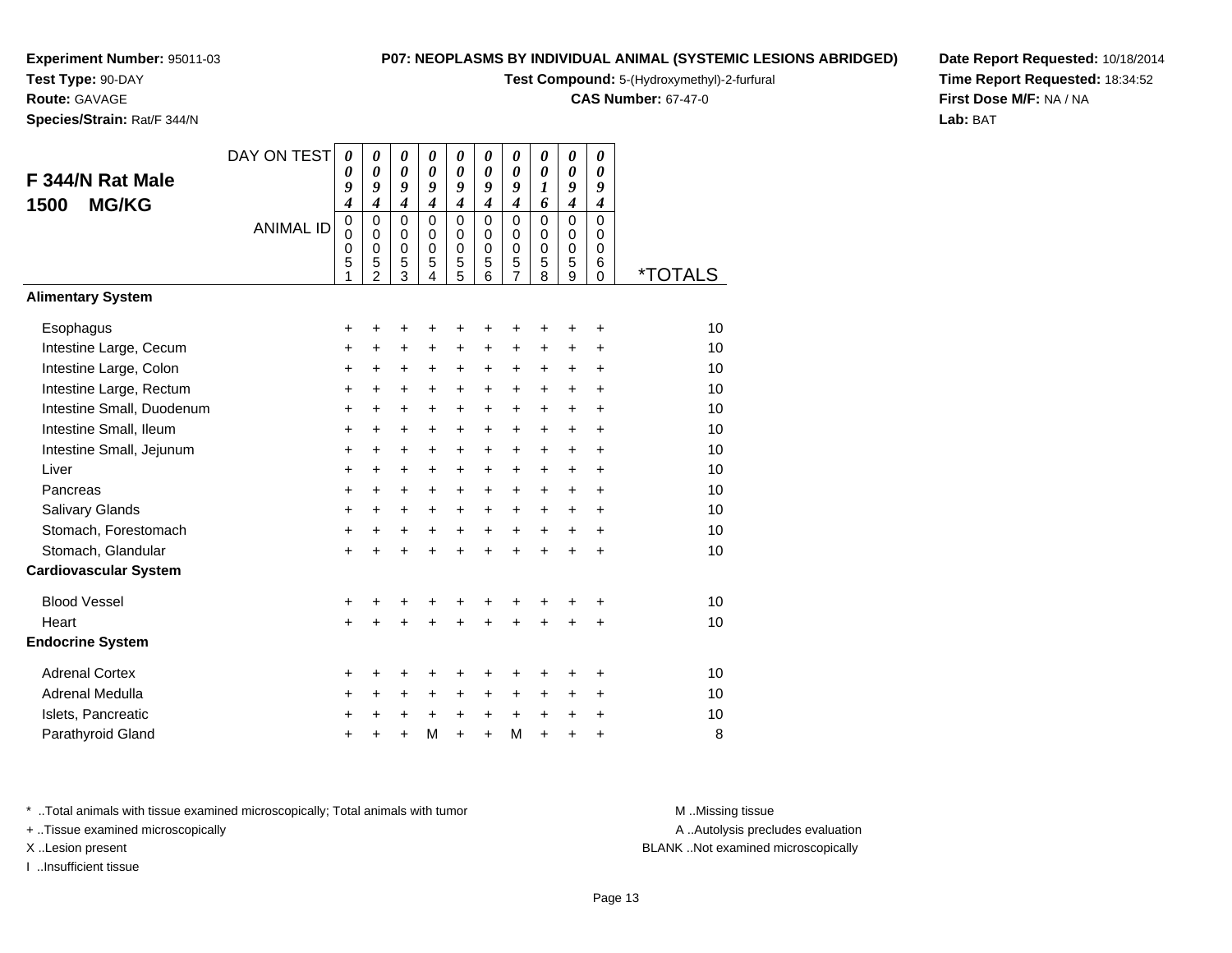**Test Type:** 90-DAY

**Route:** GAVAGE

**Species/Strain:** Rat/F 344/N

#### **P07: NEOPLASMS BY INDIVIDUAL ANIMAL (SYSTEMIC LESIONS ABRIDGED)**

**Test Compound:** 5-(Hydroxymethyl)-2-furfural

**CAS Number:** 67-47-0

**Date Report Requested:** 10/18/2014**Time Report Requested:** 18:34:52**First Dose M/F:** NA / NA**Lab:** BAT

| F 344/N Rat Male<br><b>MG/KG</b><br>1500 | DAY ON TEST      | $\boldsymbol{\theta}$<br>0<br>9<br>4    | 0<br>0<br>9<br>4      | 0<br>$\pmb{\theta}$<br>9<br>$\boldsymbol{4}$ | 0<br>0<br>9<br>$\boldsymbol{4}$           | 0<br>$\boldsymbol{\theta}$<br>9<br>$\boldsymbol{4}$ | 0<br>$\boldsymbol{\theta}$<br>9<br>$\boldsymbol{4}$ | $\boldsymbol{\theta}$<br>0<br>9<br>$\boldsymbol{4}$    | 0<br>0<br>1<br>6                          | $\boldsymbol{\theta}$<br>$\boldsymbol{\theta}$<br>9<br>$\boldsymbol{4}$ | $\boldsymbol{\theta}$<br>$\boldsymbol{\theta}$<br>9<br>$\boldsymbol{4}$ |                       |
|------------------------------------------|------------------|-----------------------------------------|-----------------------|----------------------------------------------|-------------------------------------------|-----------------------------------------------------|-----------------------------------------------------|--------------------------------------------------------|-------------------------------------------|-------------------------------------------------------------------------|-------------------------------------------------------------------------|-----------------------|
|                                          | <b>ANIMAL ID</b> | $\mathbf 0$<br>$\pmb{0}$<br>0<br>5<br>1 | 0<br>0<br>0<br>5<br>2 | $\mathbf 0$<br>0<br>$\mathbf 0$<br>5<br>3    | $\mathbf 0$<br>0<br>$\mathbf 0$<br>5<br>4 | $\mathbf 0$<br>0<br>$\mathbf 0$<br>5<br>5           | $\mathbf 0$<br>0<br>$\mathbf 0$<br>5<br>6           | $\mathbf 0$<br>0<br>$\mathbf 0$<br>5<br>$\overline{7}$ | $\mathbf 0$<br>0<br>$\mathbf 0$<br>5<br>8 | $\mathbf 0$<br>0<br>$\mathbf 0$<br>5<br>$\mathsf g$                     | $\mathbf 0$<br>0<br>$\mathbf 0$<br>6<br>$\mathbf 0$                     | <i><b>*TOTALS</b></i> |
| <b>Pituitary Gland</b>                   |                  | +                                       | $\ddot{}$             | $\ddot{}$                                    | $\ddot{}$                                 | $\ddot{}$                                           | $\ddot{}$                                           | $\ddot{}$                                              | +                                         | $\ddot{}$                                                               | $\ddot{}$                                                               | 10                    |
| <b>Thyroid Gland</b>                     |                  | +                                       | +                     | +                                            | $\ddot{}$                                 | $\ddot{}$                                           | $\ddot{}$                                           | +                                                      | $\ddot{}$                                 | $\ddot{}$                                                               | $\ddot{}$                                                               | 10                    |
| <b>General Body System</b>               |                  |                                         |                       |                                              |                                           |                                                     |                                                     |                                                        |                                           |                                                                         |                                                                         |                       |
| <b>NONE</b>                              |                  |                                         |                       |                                              |                                           |                                                     |                                                     |                                                        |                                           |                                                                         |                                                                         |                       |
| <b>Genital System</b>                    |                  |                                         |                       |                                              |                                           |                                                     |                                                     |                                                        |                                           |                                                                         |                                                                         |                       |
| Epididymis                               |                  | +                                       | +                     | +                                            | +                                         | +                                                   |                                                     | +                                                      |                                           | +                                                                       | +                                                                       | 10                    |
| <b>Preputial Gland</b>                   |                  | +                                       | +                     | +                                            | +                                         | +                                                   | +                                                   | +                                                      | +                                         | +                                                                       | ÷                                                                       | 10                    |
| Prostate                                 |                  | +                                       | +                     | +                                            | +                                         | $\ddot{}$                                           | $\ddot{}$                                           | $\ddot{}$                                              | +                                         | $\ddot{}$                                                               | $\ddot{}$                                                               | 10                    |
| <b>Seminal Vesicle</b>                   |                  | +                                       | +                     | +                                            | $\ddot{}$                                 | $\ddot{}$                                           | $\ddot{}$                                           | $\ddot{}$                                              | $\ddot{}$                                 | $\ddot{}$                                                               | +                                                                       | 10                    |
| <b>Testes</b>                            |                  | $\ddot{}$                               | +                     | $\ddot{}$                                    | +                                         | $\ddot{}$                                           | $\ddot{}$                                           | $\ddot{}$                                              | $\ddot{}$                                 | $\ddot{}$                                                               | $\ddot{}$                                                               | 10                    |
| <b>Hematopoietic System</b>              |                  |                                         |                       |                                              |                                           |                                                     |                                                     |                                                        |                                           |                                                                         |                                                                         |                       |
| <b>Bone Marrow</b>                       |                  | +                                       | +                     | +                                            | +                                         | +                                                   | +                                                   | +                                                      |                                           | +                                                                       | +                                                                       | 10                    |
| Lymph Node, Mandibular                   |                  | M                                       | $+$                   | M                                            | $\ddot{}$                                 | $\ddot{}$                                           | M                                                   | $\ddot{}$                                              | +                                         | +                                                                       | $\ddot{}$                                                               | $\overline{7}$        |
| Lymph Node, Mesenteric                   |                  | +                                       | $\ddot{}$             | $\ddot{}$                                    | +                                         | +                                                   | +                                                   | $\ddot{}$                                              | $\ddot{}$                                 | $\ddot{}$                                                               | $\ddot{}$                                                               | 10                    |
| Spleen                                   |                  | +                                       | +                     | +                                            | $\ddot{}$                                 | $\ddot{}$                                           | $\ddot{}$                                           | $\ddot{}$                                              | +                                         | +                                                                       | +                                                                       | 10                    |
| Thymus                                   |                  | +                                       | +                     | $\ddot{}$                                    | +                                         | $\ddot{}$                                           | $\ddot{}$                                           | $\ddot{}$                                              | $\ddot{}$                                 | $\ddot{}$                                                               | $\ddot{}$                                                               | 10                    |
| <b>Integumentary System</b>              |                  |                                         |                       |                                              |                                           |                                                     |                                                     |                                                        |                                           |                                                                         |                                                                         |                       |
| <b>Mammary Gland</b>                     |                  | +                                       | +                     | M                                            | +                                         | +                                                   | +                                                   | +                                                      | M                                         | +                                                                       | +                                                                       | 8                     |
| <b>Skin</b>                              |                  | +                                       |                       | +                                            |                                           | +                                                   |                                                     | +                                                      |                                           | +                                                                       | +                                                                       | 10                    |
| <b>Musculoskeletal System</b>            |                  |                                         |                       |                                              |                                           |                                                     |                                                     |                                                        |                                           |                                                                         |                                                                         |                       |

\* ..Total animals with tissue examined microscopically; Total animals with tumor **M** . Missing tissue M ..Missing tissue

+ ..Tissue examined microscopically

I ..Insufficient tissue

A ..Autolysis precludes evaluation

X ..Lesion present BLANK ..Not examined microscopically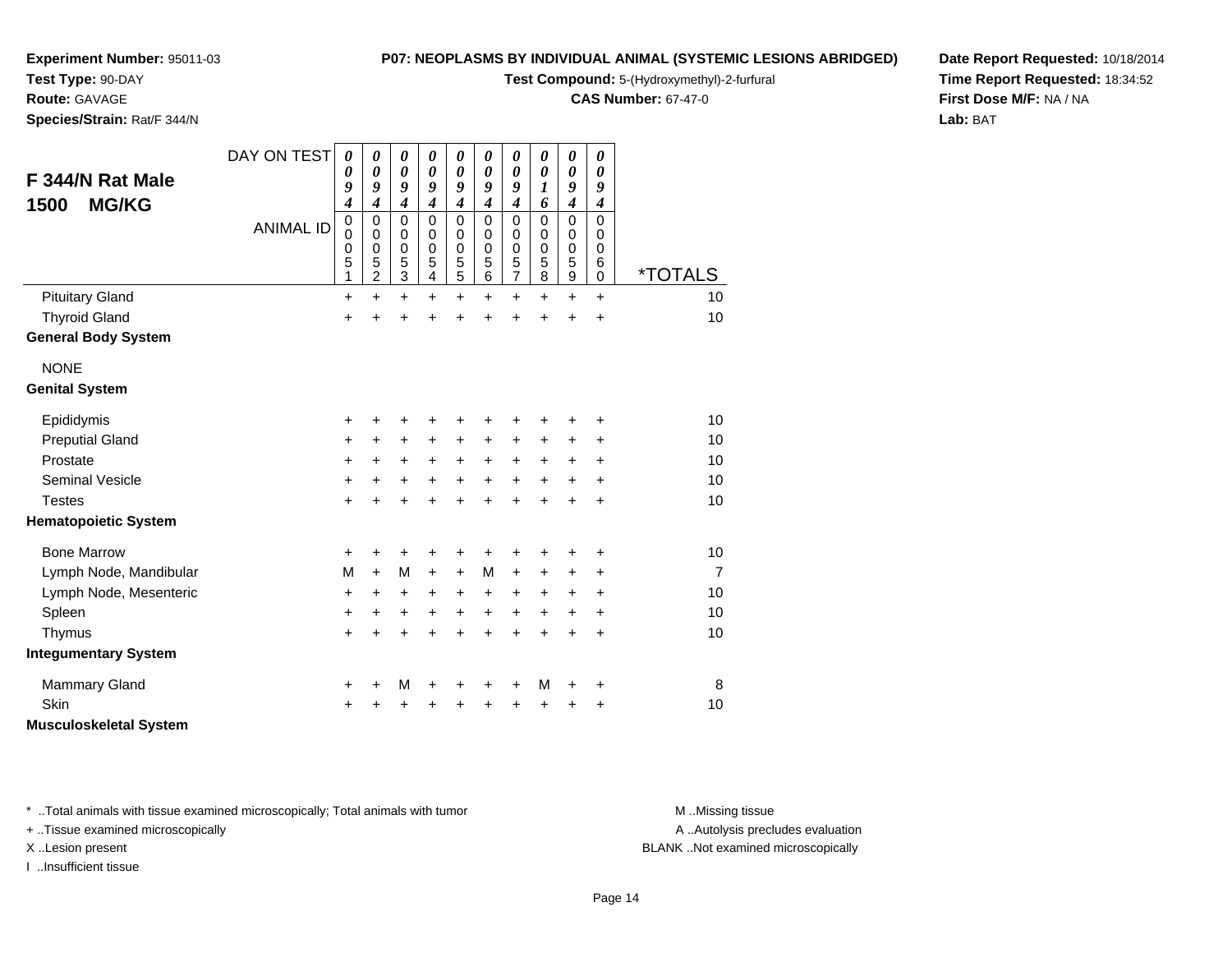**Test Type:** 90-DAY

**Route:** GAVAGE

**Species/Strain:** Rat/F 344/N

#### **P07: NEOPLASMS BY INDIVIDUAL ANIMAL (SYSTEMIC LESIONS ABRIDGED)**

**Test Compound:** 5-(Hydroxymethyl)-2-furfural

**CAS Number:** 67-47-0

**Date Report Requested:** 10/18/2014**Time Report Requested:** 18:34:52**First Dose M/F:** NA / NA**Lab:** BAT

| F 344/N Rat Male<br><b>MG/KG</b><br>1500 | DAY ON TEST<br><b>ANIMAL ID</b> | 0<br>0<br>9<br>4<br>$\pmb{0}$<br>0<br>$\mathbf 0$<br>5<br>1 | 0<br>0<br>9<br>4<br>$\mathbf 0$<br>$\mathbf 0$<br>$\mathbf 0$<br>5<br>$\overline{2}$ | 0<br>0<br>9<br>$\boldsymbol{4}$<br>$\mathbf 0$<br>$\mathbf 0$<br>$\mathbf 0$<br>5<br>3 | 0<br>0<br>9<br>$\boldsymbol{4}$<br>$\mathbf 0$<br>0<br>$\mathbf 0$<br>5<br>4 | 0<br>0<br>9<br>4<br>$\mathbf 0$<br>$\mathbf 0$<br>$\mathbf 0$<br>$\frac{5}{5}$ | 0<br>0<br>9<br>4<br>$\mathbf 0$<br>0<br>0<br>5<br>6 | 0<br>0<br>9<br>$\boldsymbol{4}$<br>$\mathbf 0$<br>0<br>0<br>$\frac{5}{7}$ | 0<br>0<br>1<br>6<br>$\overline{0}$<br>0<br>0<br>5<br>8 | 0<br>0<br>9<br>$\boldsymbol{4}$<br>0<br>0<br>0<br>5<br>9 | 0<br>0<br>9<br>4<br>$\mathbf{0}$<br>$\Omega$<br>0<br>6<br>$\mathbf 0$ | <i><b>*TOTALS</b></i>   |
|------------------------------------------|---------------------------------|-------------------------------------------------------------|--------------------------------------------------------------------------------------|----------------------------------------------------------------------------------------|------------------------------------------------------------------------------|--------------------------------------------------------------------------------|-----------------------------------------------------|---------------------------------------------------------------------------|--------------------------------------------------------|----------------------------------------------------------|-----------------------------------------------------------------------|-------------------------|
| <b>Bone</b>                              |                                 | $\ddot{}$                                                   |                                                                                      | $\ddot{}$                                                                              | +                                                                            | +                                                                              | +                                                   | $\ddot{}$                                                                 | $\ddot{}$                                              | $\ddot{}$                                                | $\ddot{}$                                                             | 10                      |
| <b>Nervous System</b>                    |                                 |                                                             |                                                                                      |                                                                                        |                                                                              |                                                                                |                                                     |                                                                           |                                                        |                                                          |                                                                       |                         |
| <b>Brain</b>                             |                                 | $\ddot{}$                                                   |                                                                                      |                                                                                        |                                                                              |                                                                                |                                                     |                                                                           |                                                        |                                                          | $\ddot{}$                                                             | 10                      |
| <b>Respiratory System</b>                |                                 |                                                             |                                                                                      |                                                                                        |                                                                              |                                                                                |                                                     |                                                                           |                                                        |                                                          |                                                                       |                         |
| Lung                                     |                                 | +                                                           | +                                                                                    | +                                                                                      |                                                                              | +                                                                              | +                                                   | +                                                                         | +                                                      | ٠                                                        | +                                                                     | 10                      |
| <b>Nose</b>                              |                                 | +                                                           | $\ddot{}$                                                                            | $\ddot{}$                                                                              | $\ddot{}$                                                                    | $\ddot{}$                                                                      | $\ddot{}$                                           | $\ddot{}$                                                                 | $\ddot{}$                                              | $\pm$                                                    | ÷                                                                     | 10                      |
| Trachea                                  |                                 | $\ddot{}$                                                   | $\ddot{}$                                                                            | $\ddot{}$                                                                              | $\ddot{}$                                                                    | $+$                                                                            | $\ddot{}$                                           | $\ddot{}$                                                                 | $\ddot{}$                                              | $\ddot{}$                                                | $\ddot{}$                                                             | 10                      |
| <b>Special Senses System</b>             |                                 |                                                             |                                                                                      |                                                                                        |                                                                              |                                                                                |                                                     |                                                                           |                                                        |                                                          |                                                                       |                         |
| <b>NONE</b>                              |                                 |                                                             |                                                                                      |                                                                                        |                                                                              |                                                                                |                                                     |                                                                           |                                                        |                                                          |                                                                       |                         |
| <b>Urinary System</b>                    |                                 |                                                             |                                                                                      |                                                                                        |                                                                              |                                                                                |                                                     |                                                                           |                                                        |                                                          |                                                                       |                         |
| Kidney                                   |                                 | $\ddot{}$                                                   |                                                                                      |                                                                                        |                                                                              |                                                                                |                                                     |                                                                           |                                                        | +                                                        | ٠                                                                     | 10                      |
| <b>Urinary Bladder</b>                   |                                 | $\ddot{}$                                                   |                                                                                      | $\ddot{}$                                                                              |                                                                              |                                                                                |                                                     | $\ddot{}$                                                                 | $\ddot{}$                                              | $\ddot{}$                                                | $\ddot{}$                                                             | 10                      |
| <b>SYSTEMIC LESIONS</b>                  |                                 |                                                             |                                                                                      |                                                                                        |                                                                              |                                                                                |                                                     |                                                                           |                                                        |                                                          |                                                                       |                         |
| Multiple Organ                           |                                 | +                                                           |                                                                                      |                                                                                        |                                                                              |                                                                                |                                                     |                                                                           |                                                        | +                                                        | +                                                                     | 10                      |
|                                          |                                 |                                                             |                                                                                      |                                                                                        |                                                                              |                                                                                |                                                     |                                                                           |                                                        |                                                          |                                                                       | *** END OF MALE DATA*** |

\* ..Total animals with tissue examined microscopically; Total animals with tumor **M** . Missing tissue M ..Missing tissue

+ ..Tissue examined microscopically

I ..Insufficient tissue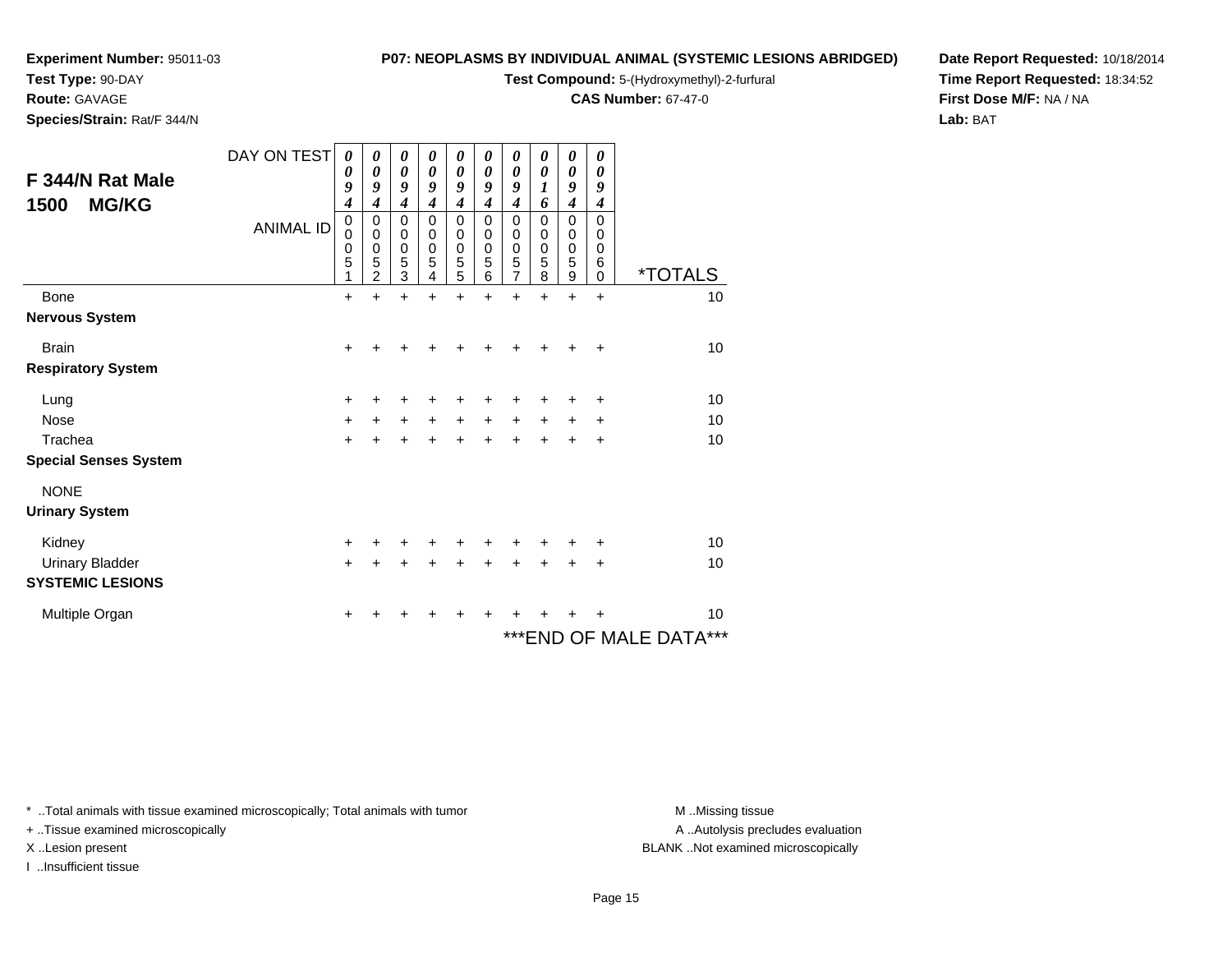**Test Type:** 90-DAY

**Route:** GAVAGE

**Species/Strain:** Rat/F 344/N

#### **P07: NEOPLASMS BY INDIVIDUAL ANIMAL (SYSTEMIC LESIONS ABRIDGED)**

**Test Compound:** 5-(Hydroxymethyl)-2-furfural

**CAS Number:** 67-47-0

**Date Report Requested:** 10/18/2014**Time Report Requested:** 18:34:52**First Dose M/F:** NA / NA**Lab:** BAT

| F 344/N Rat Female<br>0 MG/KG | DAY ON TEST<br><b>ANIMAL ID</b> | $\boldsymbol{\theta}$<br>0<br>9<br>4<br>$\pmb{0}$<br>$\mathbf 0$<br>0<br>6 | 0<br>$\boldsymbol{\theta}$<br>9<br>$\boldsymbol{4}$<br>$\mathbf 0$<br>$\mathbf 0$<br>$\mathbf 0$<br>$6\phantom{1}6$ | 0<br>0<br>9<br>$\boldsymbol{4}$<br>$\mathbf 0$<br>$\mathbf 0$<br>0<br>6 | 0<br>$\boldsymbol{\theta}$<br>9<br>$\boldsymbol{4}$<br>$\Omega$<br>$\Omega$<br>$\mathbf 0$<br>6 | 0<br>$\boldsymbol{\theta}$<br>9<br>$\boldsymbol{4}$<br>$\mathbf 0$<br>0<br>0<br>$\,6$ | 0<br>$\boldsymbol{\theta}$<br>9<br>$\boldsymbol{4}$<br>$\mathbf 0$<br>$\Omega$<br>$\mathbf 0$<br>6 | 0<br>$\boldsymbol{\theta}$<br>9<br>$\boldsymbol{4}$<br>$\mathbf 0$<br>$\mathbf 0$<br>$\mathbf 0$<br>$\,6$ | 0<br>$\boldsymbol{\theta}$<br>9<br>$\boldsymbol{4}$<br>$\Omega$<br>$\Omega$<br>$\mathbf 0$<br>6 | 0<br>$\boldsymbol{\theta}$<br>9<br>$\boldsymbol{4}$<br>$\mathbf 0$<br>$\mathbf 0$<br>0<br>6 | 0<br>0<br>9<br>$\boldsymbol{4}$<br>$\Omega$<br>$\Omega$<br>0<br>$\overline{7}$ |                       |
|-------------------------------|---------------------------------|----------------------------------------------------------------------------|---------------------------------------------------------------------------------------------------------------------|-------------------------------------------------------------------------|-------------------------------------------------------------------------------------------------|---------------------------------------------------------------------------------------|----------------------------------------------------------------------------------------------------|-----------------------------------------------------------------------------------------------------------|-------------------------------------------------------------------------------------------------|---------------------------------------------------------------------------------------------|--------------------------------------------------------------------------------|-----------------------|
|                               |                                 | 1                                                                          | $\overline{2}$                                                                                                      | 3                                                                       | 4                                                                                               | 5                                                                                     | 6                                                                                                  | $\overline{7}$                                                                                            | 8                                                                                               | 9                                                                                           | $\mathbf 0$                                                                    | <i><b>*TOTALS</b></i> |
| <b>Alimentary System</b>      |                                 |                                                                            |                                                                                                                     |                                                                         |                                                                                                 |                                                                                       |                                                                                                    |                                                                                                           |                                                                                                 |                                                                                             |                                                                                |                       |
| Esophagus                     |                                 | +                                                                          | +                                                                                                                   | +                                                                       | +                                                                                               | +                                                                                     | +                                                                                                  | +                                                                                                         | +                                                                                               | +                                                                                           | +                                                                              | 10                    |
| Intestine Large, Cecum        |                                 | +                                                                          | +                                                                                                                   | +                                                                       | +                                                                                               | +                                                                                     | +                                                                                                  | +                                                                                                         | +                                                                                               | +                                                                                           | +                                                                              | 10                    |
| Intestine Large, Colon        |                                 | +                                                                          | $\ddot{}$                                                                                                           | +                                                                       | +                                                                                               | +                                                                                     | +                                                                                                  | +                                                                                                         | +                                                                                               | +                                                                                           | +                                                                              | 10                    |
| Intestine Large, Rectum       |                                 | $\ddot{}$                                                                  | $\ddot{}$                                                                                                           | $\ddot{}$                                                               | $\ddot{}$                                                                                       | $\ddot{}$                                                                             | $\ddot{}$                                                                                          | $\ddot{}$                                                                                                 | $\ddot{}$                                                                                       | $\ddot{}$                                                                                   | $\ddot{}$                                                                      | 10                    |
| Intestine Small, Duodenum     |                                 | $\ddot{}$                                                                  | +                                                                                                                   | $\ddot{}$                                                               | $\ddot{}$                                                                                       | $\ddot{}$                                                                             | $\ddot{}$                                                                                          | $+$                                                                                                       | $\ddot{}$                                                                                       | $\ddot{}$                                                                                   | $\ddot{}$                                                                      | 10                    |
| Intestine Small, Ileum        |                                 | +                                                                          | $\ddot{}$                                                                                                           | +                                                                       | +                                                                                               | +                                                                                     | +                                                                                                  | +                                                                                                         | +                                                                                               | +                                                                                           | +                                                                              | 10                    |
| Intestine Small, Jejunum      |                                 | +                                                                          | $\ddot{}$                                                                                                           | $\ddot{}$                                                               | $\ddot{}$                                                                                       | $\ddot{}$                                                                             | $\ddot{}$                                                                                          | $\ddot{}$                                                                                                 | $\ddot{}$                                                                                       | $\ddot{}$                                                                                   | $\ddot{}$                                                                      | 10                    |
| Liver                         |                                 | $\ddot{}$                                                                  | $\ddot{}$                                                                                                           | $\ddot{}$                                                               | $\ddot{}$                                                                                       | $\ddot{}$                                                                             | $\ddot{}$                                                                                          | $+$                                                                                                       | $\ddot{}$                                                                                       | $\ddot{}$                                                                                   | $\ddot{}$                                                                      | 10                    |
| Mesentery                     |                                 |                                                                            |                                                                                                                     |                                                                         |                                                                                                 |                                                                                       |                                                                                                    | +                                                                                                         |                                                                                                 |                                                                                             |                                                                                | $\mathbf 1$           |
| Pancreas                      |                                 | +                                                                          | $\pm$                                                                                                               | +                                                                       | +                                                                                               | +                                                                                     | +                                                                                                  | $\ddot{}$                                                                                                 | +                                                                                               | +                                                                                           | +                                                                              | 10                    |
| Salivary Glands               |                                 | $\ddot{}$                                                                  | $\ddot{}$                                                                                                           | $\ddot{}$                                                               | $\ddot{}$                                                                                       | $\ddot{}$                                                                             | $\ddot{}$                                                                                          | $\ddot{}$                                                                                                 | +                                                                                               | $\ddot{}$                                                                                   | $\ddot{}$                                                                      | 10                    |
| Stomach, Forestomach          |                                 | +                                                                          | +                                                                                                                   | +                                                                       | +                                                                                               | $\ddot{}$                                                                             | $\ddot{}$                                                                                          | $\ddot{}$                                                                                                 | $\ddot{}$                                                                                       | +                                                                                           | +                                                                              | 10                    |
| Stomach, Glandular            |                                 | $\ddot{}$                                                                  | +                                                                                                                   | +                                                                       | +                                                                                               | +                                                                                     | $\ddot{}$                                                                                          | $\ddot{}$                                                                                                 | $\ddot{}$                                                                                       | $\ddot{}$                                                                                   | $\ddot{}$                                                                      | 10                    |
| <b>Cardiovascular System</b>  |                                 |                                                                            |                                                                                                                     |                                                                         |                                                                                                 |                                                                                       |                                                                                                    |                                                                                                           |                                                                                                 |                                                                                             |                                                                                |                       |
| <b>Blood Vessel</b>           |                                 | +                                                                          | +                                                                                                                   | +                                                                       | +                                                                                               | +                                                                                     | +                                                                                                  | +                                                                                                         | +                                                                                               | +                                                                                           | +                                                                              | 10                    |
| Heart                         |                                 | $\ddot{}$                                                                  |                                                                                                                     | +                                                                       | +                                                                                               | +                                                                                     |                                                                                                    | $\ddot{}$                                                                                                 |                                                                                                 | +                                                                                           | $\ddot{}$                                                                      | 10                    |
| <b>Endocrine System</b>       |                                 |                                                                            |                                                                                                                     |                                                                         |                                                                                                 |                                                                                       |                                                                                                    |                                                                                                           |                                                                                                 |                                                                                             |                                                                                |                       |
| <b>Adrenal Cortex</b>         |                                 | +                                                                          | +                                                                                                                   | +                                                                       | +                                                                                               | +                                                                                     | +                                                                                                  | +                                                                                                         | ٠                                                                                               | +                                                                                           | +                                                                              | 10                    |
| Adrenal Medulla               |                                 | +                                                                          | +                                                                                                                   | +                                                                       | $\ddot{}$                                                                                       | $\ddot{}$                                                                             | $\ddot{}$                                                                                          | +                                                                                                         | $\ddot{}$                                                                                       | +                                                                                           | +                                                                              | 10                    |
| Islets, Pancreatic            |                                 | +                                                                          | +                                                                                                                   | +                                                                       | +                                                                                               | +                                                                                     | $\ddot{}$                                                                                          | +                                                                                                         | +                                                                                               | +                                                                                           | +                                                                              | 10                    |

\* ..Total animals with tissue examined microscopically; Total animals with tumor **M** . Missing tissue M ..Missing tissue

+ ..Tissue examined microscopically

I ..Insufficient tissue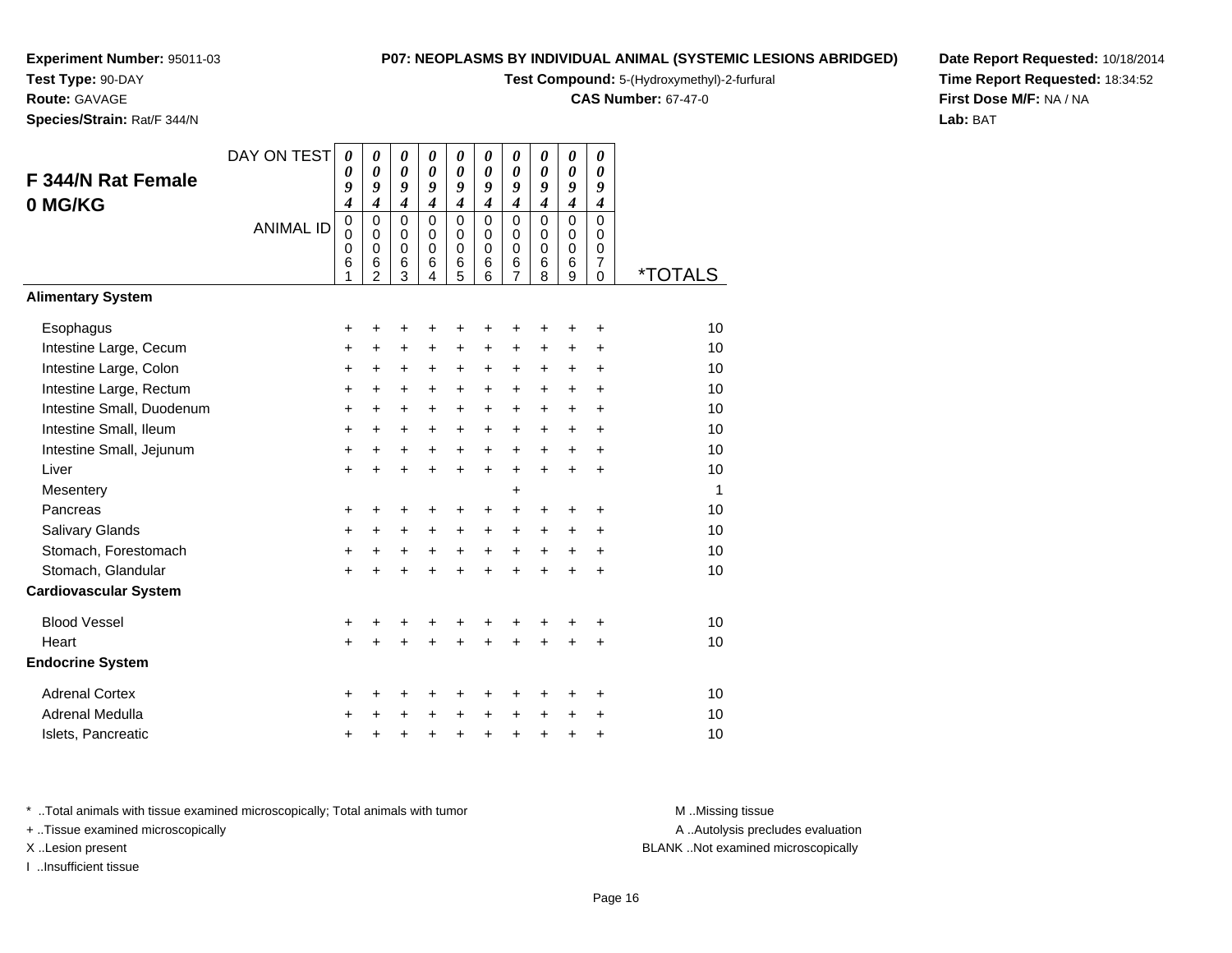**Test Type:** 90-DAY

**Route:** GAVAGE

**Species/Strain:** Rat/F 344/N

#### **P07: NEOPLASMS BY INDIVIDUAL ANIMAL (SYSTEMIC LESIONS ABRIDGED)**

**Test Compound:** 5-(Hydroxymethyl)-2-furfural

**CAS Number:** 67-47-0

**Date Report Requested:** 10/18/2014**Time Report Requested:** 18:34:52**First Dose M/F:** NA / NA**Lab:** BAT

| F 344/N Rat Female<br>0 MG/KG                      | DAY ON TEST      | 0<br>0<br>9<br>4      | 0<br>0<br>9<br>4                   | $\boldsymbol{\theta}$<br>$\boldsymbol{\theta}$<br>9<br>$\boldsymbol{4}$ | 0<br>$\boldsymbol{\theta}$<br>9<br>$\boldsymbol{4}$ | 0<br>0<br>9<br>$\boldsymbol{4}$           | 0<br>0<br>9<br>$\boldsymbol{4}$            | 0<br>$\boldsymbol{\theta}$<br>9<br>$\boldsymbol{4}$                  | 0<br>0<br>9<br>$\boldsymbol{4}$ | $\pmb{\theta}$<br>0<br>9<br>$\boldsymbol{4}$                       | 0<br>0<br>9<br>$\boldsymbol{4}$                     |                       |
|----------------------------------------------------|------------------|-----------------------|------------------------------------|-------------------------------------------------------------------------|-----------------------------------------------------|-------------------------------------------|--------------------------------------------|----------------------------------------------------------------------|---------------------------------|--------------------------------------------------------------------|-----------------------------------------------------|-----------------------|
|                                                    | <b>ANIMAL ID</b> | 0<br>0<br>0<br>6<br>1 | 0<br>0<br>0<br>6<br>$\overline{c}$ | $\mathbf 0$<br>0<br>$\mathbf 0$<br>6<br>$\ensuremath{\mathsf{3}}$       | $\mathbf{0}$<br>0<br>$\mathbf 0$<br>6<br>4          | $\mathbf 0$<br>0<br>$\mathbf 0$<br>6<br>5 | $\mathbf{0}$<br>0<br>$\mathbf 0$<br>6<br>6 | $\mathbf 0$<br>$\mathbf 0$<br>$\mathbf 0$<br>$\,6$<br>$\overline{7}$ | $\Omega$<br>0<br>0<br>6<br>8    | $\mathbf 0$<br>$\pmb{0}$<br>$\pmb{0}$<br>$\,6$<br>$\boldsymbol{9}$ | $\Omega$<br>0<br>0<br>$\overline{7}$<br>$\mathbf 0$ | <i><b>*TOTALS</b></i> |
| Parathyroid Gland                                  |                  | $\ddot{}$             | $\ddot{}$                          | $\ddot{}$                                                               | +                                                   | $\ddot{}$                                 | +                                          | $\ddot{}$                                                            | M                               | $+$                                                                | M                                                   | 8                     |
| <b>Pituitary Gland</b>                             |                  | +                     | +                                  | +                                                                       | +                                                   | +                                         | +                                          | +                                                                    | +                               | +                                                                  | +                                                   | 10                    |
| <b>Thyroid Gland</b><br><b>General Body System</b> |                  | $\ddot{}$             | +                                  | +                                                                       | +                                                   | +                                         | +                                          | $\ddot{}$                                                            | $\ddot{}$                       | $\ddot{}$                                                          | $\ddot{}$                                           | 10                    |
| <b>NONE</b><br><b>Genital System</b>               |                  |                       |                                    |                                                                         |                                                     |                                           |                                            |                                                                      |                                 |                                                                    |                                                     |                       |
| <b>Clitoral Gland</b>                              |                  |                       |                                    |                                                                         |                                                     |                                           |                                            |                                                                      |                                 |                                                                    |                                                     | 10                    |
| Ovary                                              |                  | +<br>+                | +<br>+                             | +<br>+                                                                  | +<br>+                                              | $\ddot{}$                                 | +                                          | $\ddot{}$                                                            | +                               |                                                                    | +<br>+                                              | 10                    |
| <b>Uterus</b>                                      |                  | $\ddot{}$             |                                    | $\ddot{}$                                                               | +                                                   | $\ddot{}$                                 |                                            | $\ddot{}$                                                            |                                 | +<br>Ŧ.                                                            | $\ddot{}$                                           | 10                    |
| <b>Hematopoietic System</b>                        |                  |                       |                                    |                                                                         |                                                     |                                           |                                            |                                                                      |                                 |                                                                    |                                                     |                       |
| <b>Bone Marrow</b>                                 |                  | +                     | +                                  | +                                                                       | +                                                   | +                                         |                                            |                                                                      |                                 | +                                                                  | +                                                   | 10                    |
| Lymph Node, Mandibular                             |                  | +                     | М                                  | M                                                                       | +                                                   | $\ddot{}$                                 | M                                          | $\ddot{}$                                                            | +                               | +                                                                  | +                                                   | $\overline{7}$        |
| Lymph Node, Mesenteric                             |                  | +                     | +                                  | +                                                                       | +                                                   | +                                         | +                                          | +                                                                    | +                               | +                                                                  | +                                                   | 10                    |
| Spleen                                             |                  | +                     | +                                  | +                                                                       | +                                                   | +                                         | +                                          | +                                                                    | +                               | +                                                                  | +                                                   | 10                    |
| Thymus                                             |                  | $\ddot{}$             | +                                  | +                                                                       | +                                                   | +                                         |                                            | $\ddot{}$                                                            | $\ddot{}$                       | $\ddot{}$                                                          | $\ddot{}$                                           | 10                    |
| <b>Integumentary System</b>                        |                  |                       |                                    |                                                                         |                                                     |                                           |                                            |                                                                      |                                 |                                                                    |                                                     |                       |
| Mammary Gland                                      |                  | +                     | +                                  | +                                                                       | +                                                   | +                                         | +                                          | +                                                                    | +                               | +                                                                  | +                                                   | 10                    |
| Skin                                               |                  | $\ddot{}$             |                                    | +                                                                       |                                                     |                                           |                                            |                                                                      |                                 | ÷                                                                  | $\ddot{}$                                           | 10                    |
| <b>Musculoskeletal System</b>                      |                  |                       |                                    |                                                                         |                                                     |                                           |                                            |                                                                      |                                 |                                                                    |                                                     |                       |
| <b>Bone</b>                                        |                  | +                     |                                    |                                                                         |                                                     |                                           |                                            |                                                                      |                                 | +                                                                  | +                                                   | 10                    |

\* ..Total animals with tissue examined microscopically; Total animals with tumor **M** . Missing tissue M ..Missing tissue A ..Autolysis precludes evaluation + ..Tissue examined microscopically X ..Lesion present BLANK ..Not examined microscopicallyI ..Insufficient tissue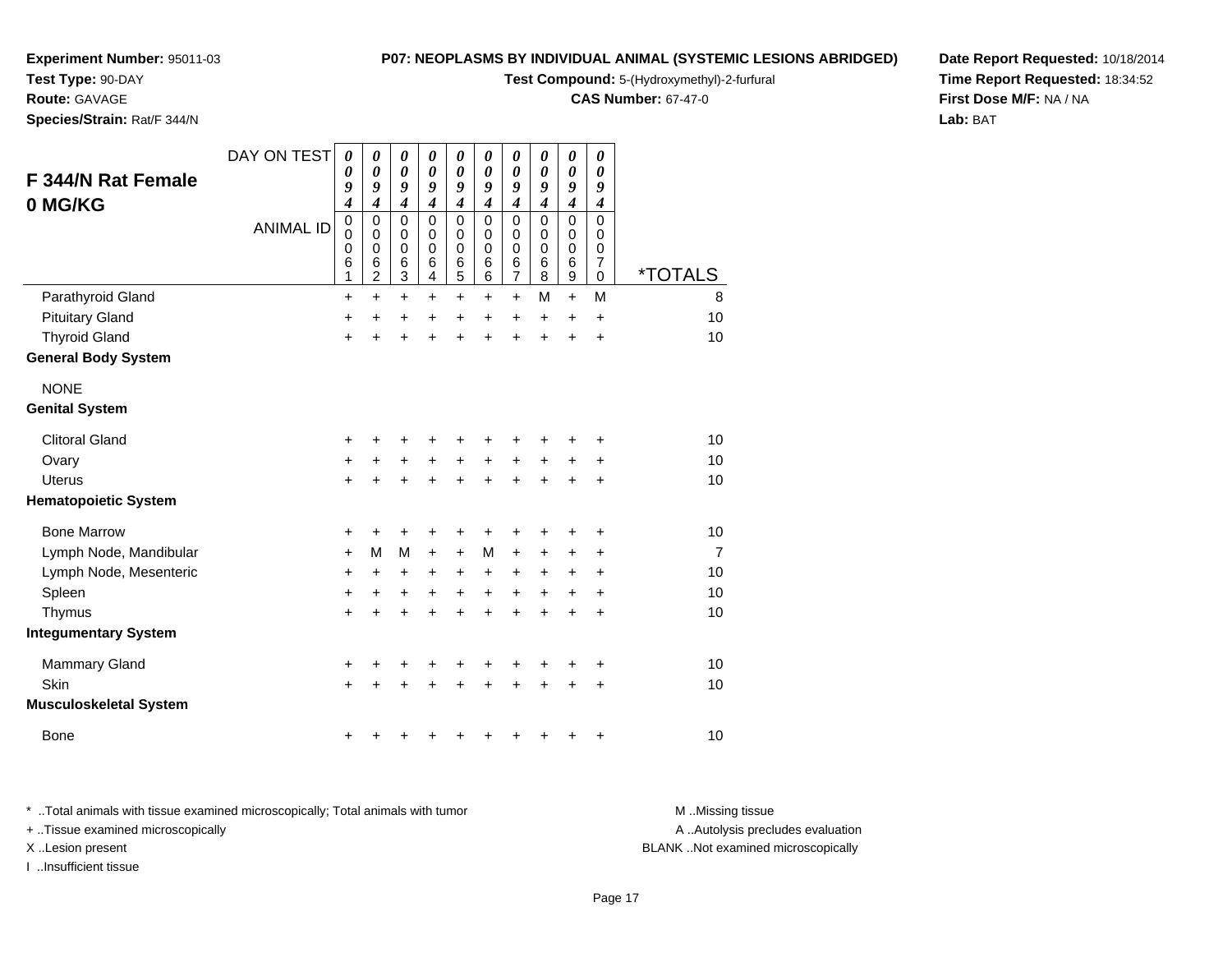**Test Type:** 90-DAY

#### **Route:** GAVAGE

**Species/Strain:** Rat/F 344/N

#### **P07: NEOPLASMS BY INDIVIDUAL ANIMAL (SYSTEMIC LESIONS ABRIDGED)**

**Test Compound:** 5-(Hydroxymethyl)-2-furfural

**CAS Number:** 67-47-0

**Date Report Requested:** 10/18/2014**Time Report Requested:** 18:34:53**First Dose M/F:** NA / NA**Lab:** BAT

| <b>F 344/N Rat Female</b>                         | DAY ON TEST      | 0<br>0                | 0<br>0                                                 | 0<br>$\boldsymbol{\theta}$                      | 0<br>$\boldsymbol{\theta}$                          | 0<br>$\boldsymbol{\theta}$                                           | 0<br>0                                    | 0<br>$\boldsymbol{\theta}$                                       | 0<br>0                                    | 0<br>0                        | 0<br>$\boldsymbol{\theta}$                 |                       |
|---------------------------------------------------|------------------|-----------------------|--------------------------------------------------------|-------------------------------------------------|-----------------------------------------------------|----------------------------------------------------------------------|-------------------------------------------|------------------------------------------------------------------|-------------------------------------------|-------------------------------|--------------------------------------------|-----------------------|
| 0 MG/KG                                           |                  | 9<br>4                | 9<br>4                                                 | 9<br>$\boldsymbol{4}$                           | 9<br>4                                              | 9<br>$\boldsymbol{4}$                                                | 9<br>$\boldsymbol{4}$                     | 9<br>$\boldsymbol{4}$                                            | 9<br>4                                    | 9<br>$\boldsymbol{4}$         | 9<br>$\boldsymbol{4}$                      |                       |
|                                                   | <b>ANIMAL ID</b> | 0<br>0<br>0<br>6<br>1 | 0<br>$\mathbf 0$<br>$\mathbf 0$<br>6<br>$\overline{2}$ | $\mathbf 0$<br>$\pmb{0}$<br>$\pmb{0}$<br>6<br>3 | $\mathbf 0$<br>$\mathbf 0$<br>$\mathbf 0$<br>6<br>4 | $\mathbf 0$<br>$\mathbf 0$<br>$\mathbf 0$<br>$\,6$<br>$\overline{5}$ | $\mathbf 0$<br>0<br>$\mathbf 0$<br>6<br>6 | $\mathbf 0$<br>$\pmb{0}$<br>$\pmb{0}$<br>$\,6$<br>$\overline{7}$ | $\mathbf 0$<br>0<br>$\mathbf 0$<br>6<br>8 | 0<br>$\pmb{0}$<br>0<br>6<br>9 | $\Omega$<br>$\Omega$<br>0<br>7<br>$\Omega$ | <i><b>*TOTALS</b></i> |
| <b>Nervous System</b>                             |                  |                       |                                                        |                                                 |                                                     |                                                                      |                                           |                                                                  |                                           |                               |                                            |                       |
| <b>Brain</b>                                      |                  | $\ddot{}$             |                                                        |                                                 |                                                     |                                                                      |                                           |                                                                  |                                           |                               | $\ddot{}$                                  | 10                    |
| <b>Respiratory System</b>                         |                  |                       |                                                        |                                                 |                                                     |                                                                      |                                           |                                                                  |                                           |                               |                                            |                       |
| Lung                                              |                  | $\ddot{}$             | +                                                      | +                                               | +                                                   | +                                                                    | +                                         | ٠                                                                | ٠                                         | +                             | $\ddot{}$                                  | 10                    |
| <b>Nose</b>                                       |                  | $\ddot{}$             | $+$                                                    | $+$                                             | $+$                                                 | $+$                                                                  | $+$                                       | $+$                                                              | $+$                                       | $\ddot{}$                     | $\ddot{}$                                  | 10                    |
| Trachea                                           |                  | $\ddot{}$             | $\ddot{}$                                              | $\ddot{}$                                       | $+$                                                 | $\ddot{}$                                                            | $\ddot{}$                                 | $+$                                                              | $\ddot{}$                                 | $\ddot{}$                     | $\ddot{}$                                  | 10                    |
| <b>Special Senses System</b>                      |                  |                       |                                                        |                                                 |                                                     |                                                                      |                                           |                                                                  |                                           |                               |                                            |                       |
| <b>NONE</b>                                       |                  |                       |                                                        |                                                 |                                                     |                                                                      |                                           |                                                                  |                                           |                               |                                            |                       |
| <b>Urinary System</b>                             |                  |                       |                                                        |                                                 |                                                     |                                                                      |                                           |                                                                  |                                           |                               |                                            |                       |
| Kidney                                            |                  | $\ddot{}$             |                                                        | +                                               | $\pm$                                               | +                                                                    |                                           | ٠                                                                |                                           | +                             | ÷                                          | 10                    |
| <b>Urinary Bladder</b><br><b>SYSTEMIC LESIONS</b> |                  | $\ddot{}$             | +                                                      | $\ddot{}$                                       | $\ddot{}$                                           | $\ddot{}$                                                            | $\ddot{}$                                 | $\pm$                                                            | $\ddot{}$                                 | $\ddot{}$                     | $\ddot{}$                                  | 10                    |
| Multiple Organ                                    |                  | $\ddot{}$             |                                                        |                                                 |                                                     |                                                                      |                                           |                                                                  |                                           | +                             | $\ddot{}$                                  | 10                    |

\* ..Total animals with tissue examined microscopically; Total animals with tumor **M** . Missing tissue M ..Missing tissue

+ ..Tissue examined microscopically

I ..Insufficient tissue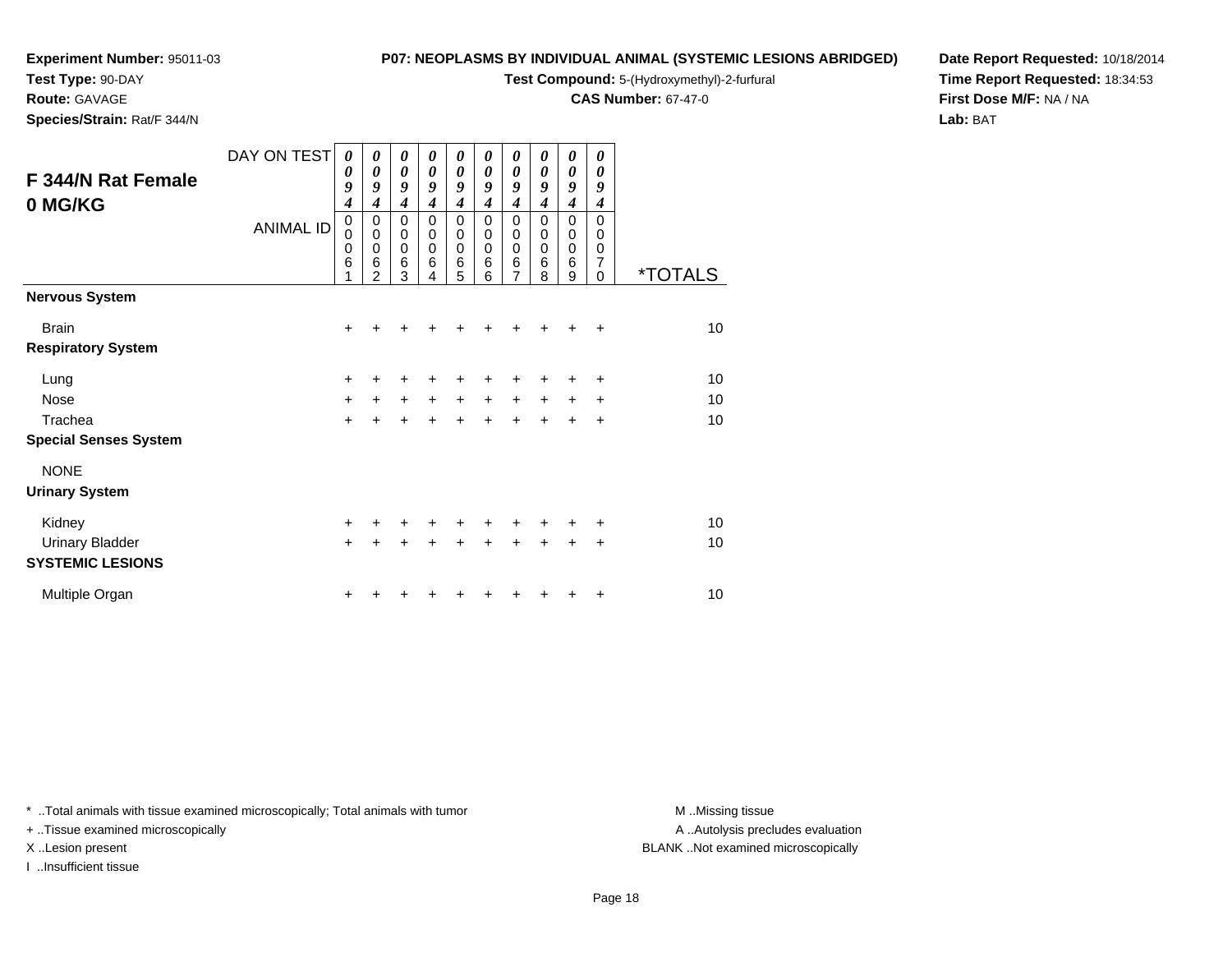**Test Type:** 90-DAY

**Route:** GAVAGE

**Species/Strain:** Rat/F 344/N

### **P07: NEOPLASMS BY INDIVIDUAL ANIMAL (SYSTEMIC LESIONS ABRIDGED)**

**Test Compound:** 5-(Hydroxymethyl)-2-furfural

**CAS Number:** 67-47-0

**Date Report Requested:** 10/18/2014**Time Report Requested:** 18:34:53**First Dose M/F:** NA / NA**Lab:** BAT

| F 344/N Rat Female<br>94 MG/KG               | DAY ON TEST<br><b>ANIMAL ID</b> | $\boldsymbol{\theta}$<br>0<br>9<br>$\overline{\boldsymbol{4}}$<br>$\mathbf 0$<br>$\mathsf 0$<br>0 | $\boldsymbol{\theta}$<br>$\pmb{\theta}$<br>9<br>$\overline{\boldsymbol{4}}$<br>$\pmb{0}$<br>$\mathbf 0$<br>$\mathbf 0$ | $\pmb{\theta}$<br>$\boldsymbol{\theta}$<br>9<br>$\boldsymbol{4}$<br>$\pmb{0}$<br>$\pmb{0}$<br>$\pmb{0}$ | $\boldsymbol{\theta}$<br>$\pmb{\theta}$<br>$\boldsymbol{g}$<br>$\boldsymbol{4}$<br>$\mathsf 0$<br>$\mathbf 0$<br>$\mathbf 0$ | 0<br>$\pmb{\theta}$<br>$\boldsymbol{g}$<br>$\boldsymbol{4}$<br>$\pmb{0}$<br>$\pmb{0}$<br>$\pmb{0}$ | $\boldsymbol{\theta}$<br>$\pmb{\theta}$<br>$\pmb{9}$<br>$\boldsymbol{4}$<br>$\pmb{0}$<br>$\mathbf 0$<br>$\mathbf 0$ | 0<br>$\pmb{\theta}$<br>$\boldsymbol{g}$<br>$\boldsymbol{4}$<br>$\mathbf 0$<br>0<br>$\pmb{0}$ | 0<br>$\pmb{\theta}$<br>9<br>$\boldsymbol{4}$<br>$\pmb{0}$<br>$\mathbf 0$<br>$\,0\,$ | $\boldsymbol{\theta}$<br>$\boldsymbol{\theta}$<br>$\boldsymbol{9}$<br>$\boldsymbol{4}$<br>$\pmb{0}$<br>$\mathbf 0$<br>$\pmb{0}$ | 0<br>$\pmb{\theta}$<br>9<br>$\boldsymbol{4}$<br>0<br>0<br>0 |                       |
|----------------------------------------------|---------------------------------|---------------------------------------------------------------------------------------------------|------------------------------------------------------------------------------------------------------------------------|---------------------------------------------------------------------------------------------------------|------------------------------------------------------------------------------------------------------------------------------|----------------------------------------------------------------------------------------------------|---------------------------------------------------------------------------------------------------------------------|----------------------------------------------------------------------------------------------|-------------------------------------------------------------------------------------|---------------------------------------------------------------------------------------------------------------------------------|-------------------------------------------------------------|-----------------------|
|                                              |                                 | $\overline{7}$<br>1                                                                               | $\overline{7}$<br>$\overline{2}$                                                                                       | $\overline{7}$<br>3                                                                                     | $\overline{7}$<br>4                                                                                                          | $\overline{7}$<br>5                                                                                | $\boldsymbol{7}$<br>6                                                                                               | $\overline{7}$<br>$\overline{7}$                                                             | $\boldsymbol{7}$<br>8                                                               | $\overline{7}$<br>$\boldsymbol{9}$                                                                                              | 8<br>0                                                      | <i><b>*TOTALS</b></i> |
| <b>Alimentary System</b>                     |                                 |                                                                                                   |                                                                                                                        |                                                                                                         |                                                                                                                              |                                                                                                    |                                                                                                                     |                                                                                              |                                                                                     |                                                                                                                                 |                                                             |                       |
| Liver<br><b>Cardiovascular System</b>        |                                 | $\pm$                                                                                             | $\ddot{}$                                                                                                              | $\ddot{}$                                                                                               |                                                                                                                              |                                                                                                    | $\ddot{}$                                                                                                           |                                                                                              | $\ddot{}$                                                                           |                                                                                                                                 |                                                             | 5                     |
| <b>NONE</b><br><b>Endocrine System</b>       |                                 |                                                                                                   |                                                                                                                        |                                                                                                         |                                                                                                                              |                                                                                                    |                                                                                                                     |                                                                                              |                                                                                     |                                                                                                                                 |                                                             |                       |
| <b>NONE</b><br><b>General Body System</b>    |                                 |                                                                                                   |                                                                                                                        |                                                                                                         |                                                                                                                              |                                                                                                    |                                                                                                                     |                                                                                              |                                                                                     |                                                                                                                                 |                                                             |                       |
| <b>NONE</b><br><b>Genital System</b>         |                                 |                                                                                                   |                                                                                                                        |                                                                                                         |                                                                                                                              |                                                                                                    |                                                                                                                     |                                                                                              |                                                                                     |                                                                                                                                 |                                                             |                       |
| <b>NONE</b><br><b>Hematopoietic System</b>   |                                 |                                                                                                   |                                                                                                                        |                                                                                                         |                                                                                                                              |                                                                                                    |                                                                                                                     |                                                                                              |                                                                                     |                                                                                                                                 |                                                             |                       |
| Lymph Node, Mesenteric<br>Spleen             |                                 |                                                                                                   |                                                                                                                        |                                                                                                         |                                                                                                                              |                                                                                                    | +                                                                                                                   |                                                                                              |                                                                                     |                                                                                                                                 | $\ddot{}$                                                   | 1<br>1                |
| <b>Integumentary System</b>                  |                                 |                                                                                                   |                                                                                                                        |                                                                                                         |                                                                                                                              |                                                                                                    |                                                                                                                     |                                                                                              |                                                                                     |                                                                                                                                 |                                                             |                       |
| <b>NONE</b><br><b>Musculoskeletal System</b> |                                 |                                                                                                   |                                                                                                                        |                                                                                                         |                                                                                                                              |                                                                                                    |                                                                                                                     |                                                                                              |                                                                                     |                                                                                                                                 |                                                             |                       |
| <b>NONE</b><br><b>Nervous System</b>         |                                 |                                                                                                   |                                                                                                                        |                                                                                                         |                                                                                                                              |                                                                                                    |                                                                                                                     |                                                                                              |                                                                                     |                                                                                                                                 |                                                             |                       |

\* ..Total animals with tissue examined microscopically; Total animals with tumor **M** . Missing tissue M ..Missing tissue

+ ..Tissue examined microscopically

I ..Insufficient tissue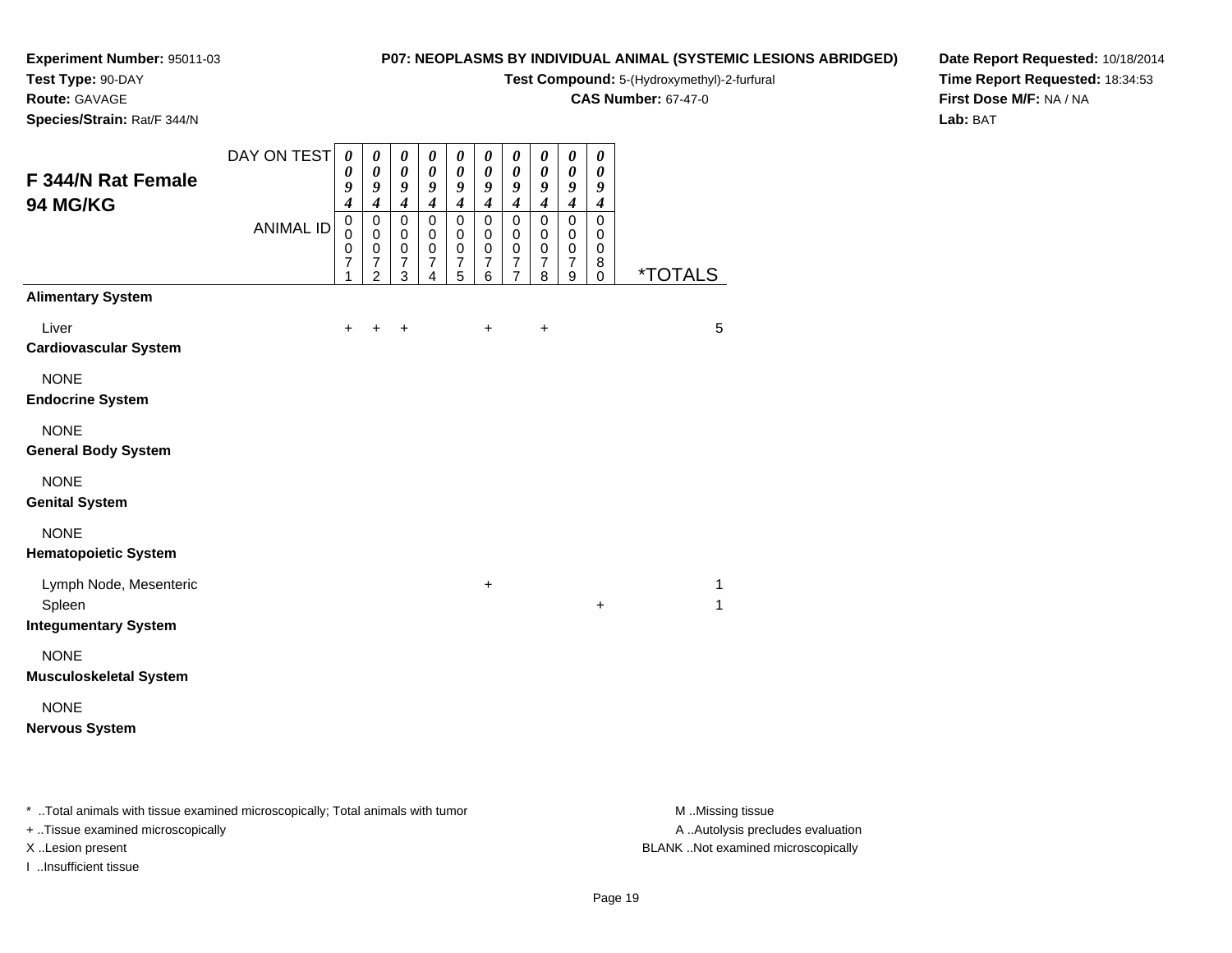**Test Type:** 90-DAY

**Route:** GAVAGE

**Species/Strain:** Rat/F 344/N

### **P07: NEOPLASMS BY INDIVIDUAL ANIMAL (SYSTEMIC LESIONS ABRIDGED)**

**Test Compound:** 5-(Hydroxymethyl)-2-furfural

**CAS Number:** 67-47-0

**Date Report Requested:** 10/18/2014**Time Report Requested:** 18:34:53**First Dose M/F:** NA / NA**Lab:** BAT

| F 344/N Rat Female<br><b>94 MG/KG</b>       | DAY ON TEST<br><b>ANIMAL ID</b> | 0<br>0<br>9<br>4<br>0<br>0<br>0<br>7 | 0<br>0<br>9<br>4<br>0<br>$\mathbf 0$<br>0<br>7<br>$\mathfrak{p}$ | 0<br>0<br>9<br>4<br>0<br>0<br>0<br>7<br>3 | $\boldsymbol{\theta}$<br>0<br>9<br>4<br>0<br>$\mathbf 0$<br>0<br>7<br>4 | 0<br>0<br>9<br>4<br>0<br>$\mathbf 0$<br>0<br>7<br>5 | $\boldsymbol{\theta}$<br>0<br>9<br>4<br>0<br>$\mathbf 0$<br>0<br>7<br>6 | 0<br>0<br>9<br>4<br>0<br>0<br>0<br>7 | 0<br>0<br>9<br>4<br>$\mathbf 0$<br>0<br>$\mathbf 0$<br>7<br>8 | 0<br>0<br>9<br>4<br>0<br>0<br>0<br>7<br>9 | 0<br>0<br>9<br>4<br>$\Omega$<br>0<br>0<br>8<br>0 | <i><b>*TOTALS</b></i> |
|---------------------------------------------|---------------------------------|--------------------------------------|------------------------------------------------------------------|-------------------------------------------|-------------------------------------------------------------------------|-----------------------------------------------------|-------------------------------------------------------------------------|--------------------------------------|---------------------------------------------------------------|-------------------------------------------|--------------------------------------------------|-----------------------|
| <b>Brain</b><br><b>Respiratory System</b>   |                                 | $\ddot{}$                            | ÷                                                                | $\div$                                    | ÷                                                                       | +                                                   | +                                                                       | +                                    | $\ddot{}$                                                     | ÷                                         | $\ddot{}$                                        | 10                    |
| <b>NONE</b><br><b>Special Senses System</b> |                                 |                                      |                                                                  |                                           |                                                                         |                                                     |                                                                         |                                      |                                                               |                                           |                                                  |                       |
| <b>NONE</b><br><b>Urinary System</b>        |                                 |                                      |                                                                  |                                           |                                                                         |                                                     |                                                                         |                                      |                                                               |                                           |                                                  |                       |
| <b>NONE</b><br><b>SYSTEMIC LESIONS</b>      |                                 |                                      |                                                                  |                                           |                                                                         |                                                     |                                                                         |                                      |                                                               |                                           |                                                  |                       |
| Multiple Organ                              |                                 | ٠                                    |                                                                  |                                           |                                                                         |                                                     |                                                                         |                                      |                                                               |                                           | +                                                | 10                    |

\* ..Total animals with tissue examined microscopically; Total animals with tumor **M** . Missing tissue M ..Missing tissue

+ ..Tissue examined microscopically

I ..Insufficient tissue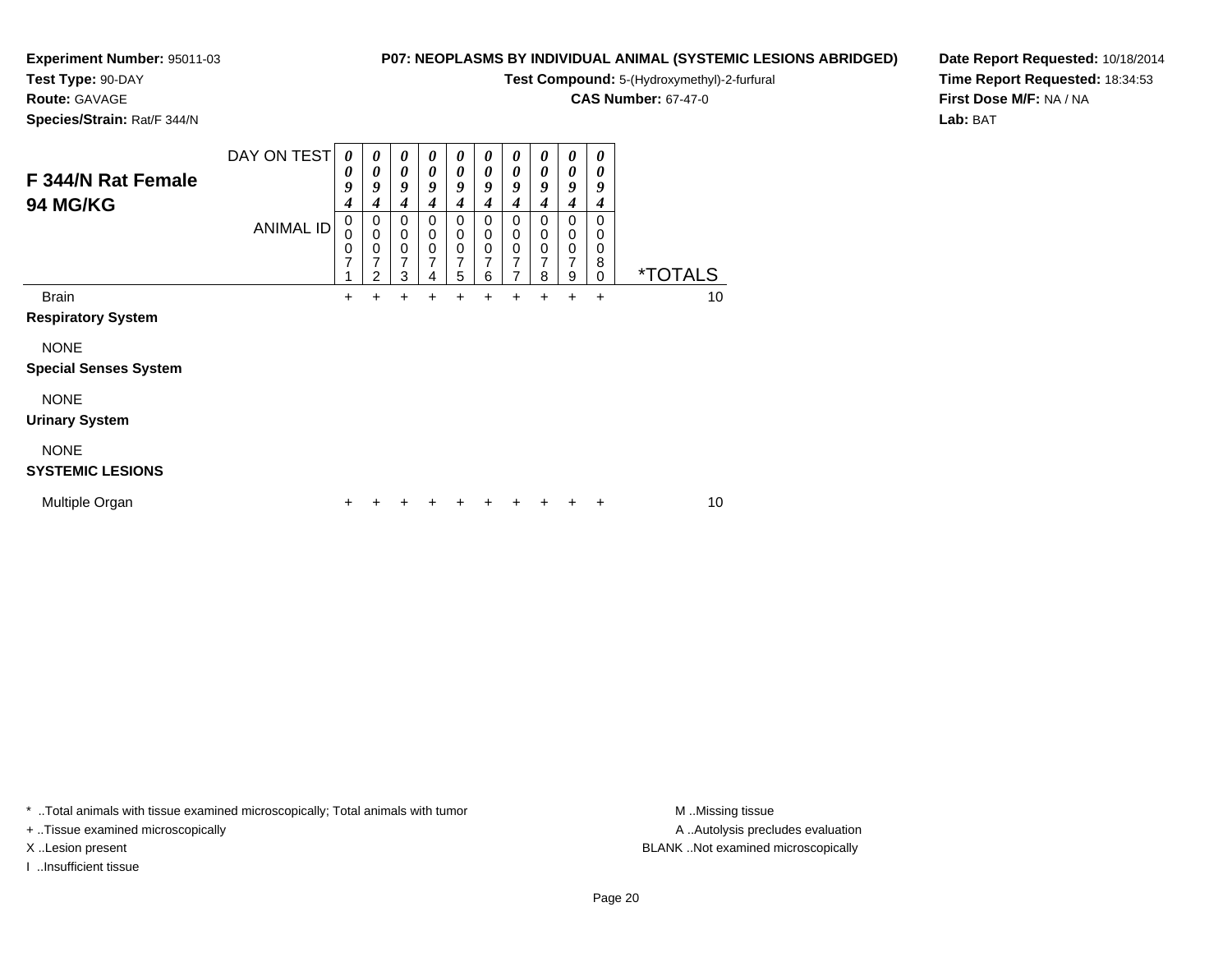**Test Type:** 90-DAY

**Route:** GAVAGE

**Species/Strain:** Rat/F 344/N

### **P07: NEOPLASMS BY INDIVIDUAL ANIMAL (SYSTEMIC LESIONS ABRIDGED)**

**Test Compound:** 5-(Hydroxymethyl)-2-furfural

**CAS Number:** 67-47-0

**Date Report Requested:** 10/18/2014**Time Report Requested:** 18:34:53**First Dose M/F:** NA / NA**Lab:** BAT

| F 344/N Rat Female<br>188<br><b>MG/KG</b>             | DAY ON TEST      | $\boldsymbol{\theta}$<br>$\boldsymbol{\theta}$<br>9<br>$\boldsymbol{4}$ | 0<br>0<br>9<br>$\boldsymbol{4}$                            | 0<br>$\pmb{\theta}$<br>9<br>$\boldsymbol{4}$           | $\boldsymbol{\theta}$<br>$\boldsymbol{\theta}$<br>$\boldsymbol{g}$<br>$\boldsymbol{4}$ | 0<br>$\boldsymbol{\theta}$<br>9<br>$\boldsymbol{4}$ | 0<br>0<br>9<br>$\boldsymbol{4}$           | $\boldsymbol{\theta}$<br>$\boldsymbol{\theta}$<br>9<br>$\boldsymbol{4}$ | 0<br>0<br>9<br>$\boldsymbol{4}$           | 0<br>$\pmb{\theta}$<br>9<br>$\boldsymbol{4}$ | 0<br>0<br>9<br>$\boldsymbol{4}$                   |                                |
|-------------------------------------------------------|------------------|-------------------------------------------------------------------------|------------------------------------------------------------|--------------------------------------------------------|----------------------------------------------------------------------------------------|-----------------------------------------------------|-------------------------------------------|-------------------------------------------------------------------------|-------------------------------------------|----------------------------------------------|---------------------------------------------------|--------------------------------|
|                                                       | <b>ANIMAL ID</b> | $\mathbf 0$<br>$\mathbf 0$<br>$\mathbf 0$<br>8<br>1                     | $\pmb{0}$<br>$\,0\,$<br>$\mathbf 0$<br>8<br>$\overline{2}$ | $\pmb{0}$<br>$\pmb{0}$<br>$\mathsf 0$<br>$\frac{8}{3}$ | $\mathbf 0$<br>0<br>$\pmb{0}$<br>8<br>4                                                | $\mathbf 0$<br>0<br>$\pmb{0}$<br>8<br>5             | $\mathbf 0$<br>0<br>$\mathbf 0$<br>8<br>6 | $\pmb{0}$<br>$\,0\,$<br>$\mathbf 0$<br>8<br>$\overline{7}$              | $\mathbf 0$<br>0<br>$\mathbf 0$<br>8<br>8 | 0<br>0<br>$\pmb{0}$<br>8<br>9                | $\pmb{0}$<br>0<br>$\mathbf 0$<br>9<br>$\mathbf 0$ | *TOTALS                        |
| <b>Alimentary System</b>                              |                  |                                                                         |                                                            |                                                        |                                                                                        |                                                     |                                           |                                                                         |                                           |                                              |                                                   |                                |
| Liver<br>Mesentery<br><b>Cardiovascular System</b>    |                  |                                                                         | $\ddot{}$                                                  |                                                        |                                                                                        | $\boldsymbol{+}$                                    |                                           | +                                                                       |                                           |                                              |                                                   | $\overline{2}$<br>$\mathbf{1}$ |
| <b>NONE</b><br><b>Endocrine System</b>                |                  |                                                                         |                                                            |                                                        |                                                                                        |                                                     |                                           |                                                                         |                                           |                                              |                                                   |                                |
| <b>NONE</b><br><b>General Body System</b>             |                  |                                                                         |                                                            |                                                        |                                                                                        |                                                     |                                           |                                                                         |                                           |                                              |                                                   |                                |
| <b>NONE</b><br><b>Genital System</b>                  |                  |                                                                         |                                                            |                                                        |                                                                                        |                                                     |                                           |                                                                         |                                           |                                              |                                                   |                                |
| <b>NONE</b><br><b>Hematopoietic System</b>            |                  |                                                                         |                                                            |                                                        |                                                                                        |                                                     |                                           |                                                                         |                                           |                                              |                                                   |                                |
| Lymph Node, Mesenteric<br><b>Integumentary System</b> |                  |                                                                         |                                                            |                                                        |                                                                                        |                                                     |                                           | +                                                                       |                                           |                                              |                                                   | 1                              |
| <b>NONE</b><br><b>Musculoskeletal System</b>          |                  |                                                                         |                                                            |                                                        |                                                                                        |                                                     |                                           |                                                                         |                                           |                                              |                                                   |                                |
| <b>NONE</b><br><b>Nervous System</b>                  |                  |                                                                         |                                                            |                                                        |                                                                                        |                                                     |                                           |                                                                         |                                           |                                              |                                                   |                                |

\* ..Total animals with tissue examined microscopically; Total animals with tumor **M** . Missing tissue M ..Missing tissue

+ ..Tissue examined microscopically

I ..Insufficient tissue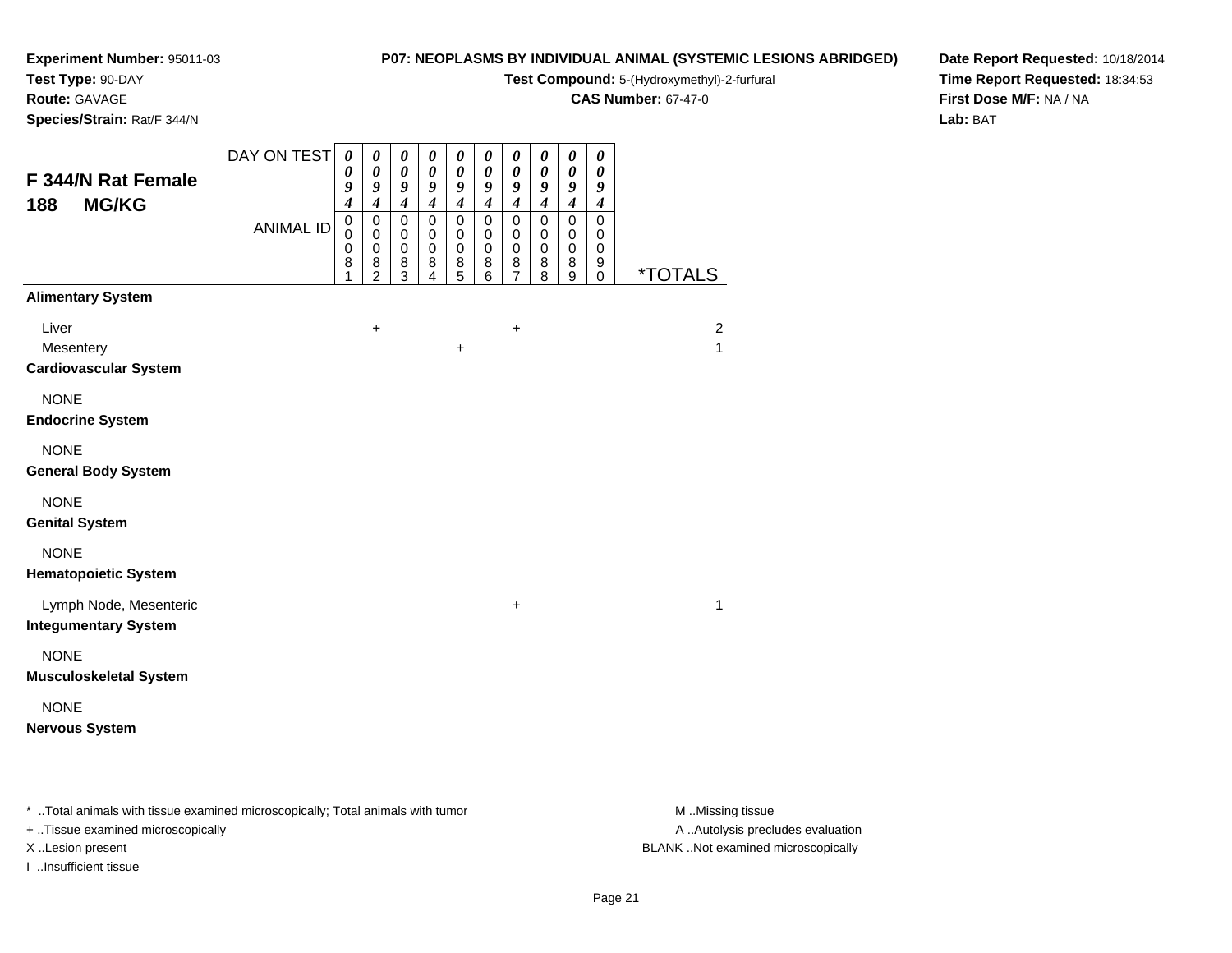# **Test Type:** 90-DAY

**Route:** GAVAGE

**Species/Strain:** Rat/F 344/N

### **P07: NEOPLASMS BY INDIVIDUAL ANIMAL (SYSTEMIC LESIONS ABRIDGED)**

**Test Compound:** 5-(Hydroxymethyl)-2-furfural

**CAS Number:** 67-47-0

**Date Report Requested:** 10/18/2014**Time Report Requested:** 18:34:53**First Dose M/F:** NA / NA**Lab:** BAT

| F 344/N Rat Female<br><b>MG/KG</b><br>188                | DAY ON TEST<br><b>ANIMAL ID</b> | 0<br>0<br>9<br>4<br>0<br>0<br>0<br>8 | $\boldsymbol{\theta}$<br>0<br>9<br>4<br>0<br>$\mathbf 0$<br>0<br>8<br>2 | $\boldsymbol{\theta}$<br>0<br>9<br>4<br>0<br>0<br>0<br>8<br>3 | $\boldsymbol{\theta}$<br>0<br>9<br>4<br>0<br>0<br>0<br>8<br>4 | 0<br>0<br>9<br>4<br>0<br>0<br>0<br>8<br>5 | 0<br>0<br>9<br>4<br>0<br>0<br>0<br>8<br>6 | 0<br>0<br>9<br>4<br>0<br>0<br>0<br>8<br>7 | 0<br>0<br>9<br>4<br>0<br>0<br>0<br>8<br>8 | 0<br>0<br>9<br>4<br>0<br>0<br>0<br>8<br>9 | 0<br>0<br>9<br>4<br>0<br>0<br>0<br>9<br>0 | <i><b>*TOTALS</b></i> |    |
|----------------------------------------------------------|---------------------------------|--------------------------------------|-------------------------------------------------------------------------|---------------------------------------------------------------|---------------------------------------------------------------|-------------------------------------------|-------------------------------------------|-------------------------------------------|-------------------------------------------|-------------------------------------------|-------------------------------------------|-----------------------|----|
| <b>Brain</b><br><b>Respiratory System</b><br><b>NONE</b> |                                 | +                                    | +                                                                       | +                                                             | +                                                             |                                           | +                                         |                                           | +                                         | +                                         | +                                         |                       | 10 |
| <b>Special Senses System</b>                             |                                 |                                      |                                                                         |                                                               |                                                               |                                           |                                           |                                           |                                           |                                           |                                           |                       |    |
| <b>NONE</b><br><b>Urinary System</b>                     |                                 |                                      |                                                                         |                                                               |                                                               |                                           |                                           |                                           |                                           |                                           |                                           |                       |    |
| <b>NONE</b><br><b>SYSTEMIC LESIONS</b>                   |                                 |                                      |                                                                         |                                                               |                                                               |                                           |                                           |                                           |                                           |                                           |                                           |                       |    |
| Multiple Organ                                           |                                 | ٠                                    |                                                                         |                                                               |                                                               |                                           | ٠                                         | ٠                                         |                                           | +                                         | ÷                                         |                       | 10 |

\* ..Total animals with tissue examined microscopically; Total animals with tumor **M** . Missing tissue M ..Missing tissue

+ ..Tissue examined microscopically

I ..Insufficient tissue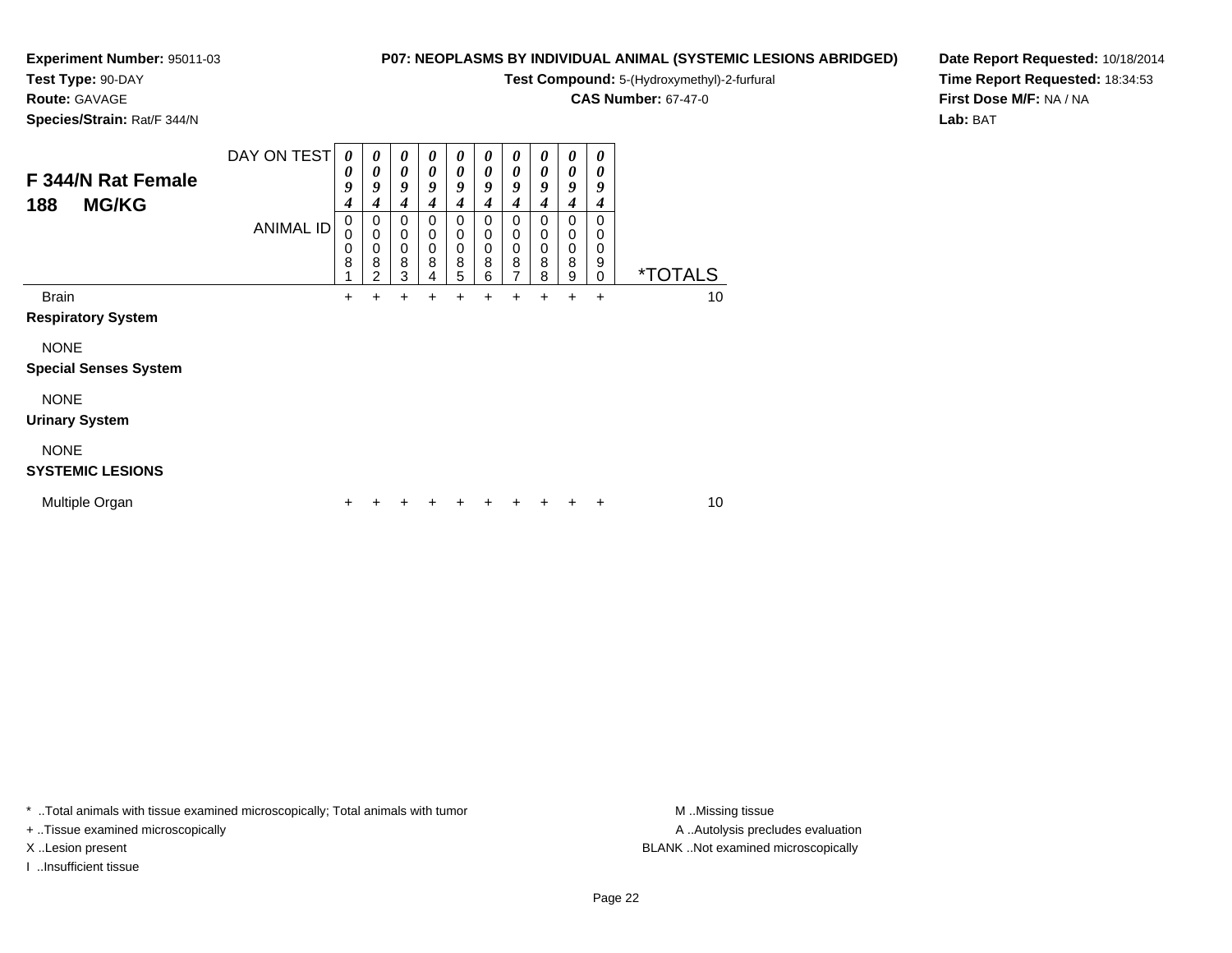## **Test Type:** 90-DAY

**Route:** GAVAGE

**Species/Strain:** Rat/F 344/N

## **P07: NEOPLASMS BY INDIVIDUAL ANIMAL (SYSTEMIC LESIONS ABRIDGED)**

**Test Compound:** 5-(Hydroxymethyl)-2-furfural

**CAS Number:** 67-47-0

**Date Report Requested:** 10/18/2014**Time Report Requested:** 18:34:53**First Dose M/F:** NA / NA**Lab:** BAT

| F 344/N Rat Female                                                                                                                                               | DAY ON TEST      | $\boldsymbol{\theta}$<br>0<br>9 | $\pmb{\theta}$<br>0<br>9                  | $\boldsymbol{\theta}$<br>0<br>9                               | 0<br>0<br>9                                         | 0<br>0<br>9                               | $\boldsymbol{\theta}$<br>0<br>9    | $\pmb{\theta}$<br>0<br>9                                                 | $\pmb{\theta}$<br>0<br>9                                      | $\pmb{\theta}$<br>0<br>$\pmb{9}$                                        | $\pmb{\theta}$<br>0<br>9                                              |                                                                                             |
|------------------------------------------------------------------------------------------------------------------------------------------------------------------|------------------|---------------------------------|-------------------------------------------|---------------------------------------------------------------|-----------------------------------------------------|-------------------------------------------|------------------------------------|--------------------------------------------------------------------------|---------------------------------------------------------------|-------------------------------------------------------------------------|-----------------------------------------------------------------------|---------------------------------------------------------------------------------------------|
| <b>MG/KG</b><br>375                                                                                                                                              | <b>ANIMAL ID</b> | 4<br>$\mathbf 0$<br>0<br>0<br>9 | 4<br>$\pmb{0}$<br>0<br>0<br>$\frac{9}{2}$ | $\boldsymbol{4}$<br>$\mathbf 0$<br>$\mathbf 0$<br>0<br>9<br>3 | $\boldsymbol{4}$<br>$\mathbf 0$<br>0<br>0<br>9<br>4 | $\boldsymbol{4}$<br>0<br>0<br>0<br>9<br>5 | 4<br>0<br>0<br>$\pmb{0}$<br>9<br>6 | $\boldsymbol{4}$<br>$\pmb{0}$<br>0<br>$\mathbf 0$<br>9<br>$\overline{7}$ | $\boldsymbol{4}$<br>$\mathbf 0$<br>0<br>$\mathbf 0$<br>9<br>8 | $\boldsymbol{4}$<br>$\mathbf 0$<br>$\mathbf 0$<br>$\mathbf 0$<br>9<br>9 | $\boldsymbol{4}$<br>$\pmb{0}$<br>0<br>$\mathbf 1$<br>0<br>$\mathbf 0$ | <i><b>*TOTALS</b></i>                                                                       |
| <b>Alimentary System</b>                                                                                                                                         |                  |                                 |                                           |                                                               |                                                     |                                           |                                    |                                                                          |                                                               |                                                                         |                                                                       |                                                                                             |
| Liver<br><b>Cardiovascular System</b>                                                                                                                            |                  |                                 |                                           |                                                               |                                                     |                                           |                                    |                                                                          |                                                               | +                                                                       | $\ddot{}$                                                             | $\overline{c}$                                                                              |
| <b>NONE</b><br><b>Endocrine System</b>                                                                                                                           |                  |                                 |                                           |                                                               |                                                     |                                           |                                    |                                                                          |                                                               |                                                                         |                                                                       |                                                                                             |
| <b>NONE</b><br><b>General Body System</b>                                                                                                                        |                  |                                 |                                           |                                                               |                                                     |                                           |                                    |                                                                          |                                                               |                                                                         |                                                                       |                                                                                             |
| <b>NONE</b><br><b>Genital System</b>                                                                                                                             |                  |                                 |                                           |                                                               |                                                     |                                           |                                    |                                                                          |                                                               |                                                                         |                                                                       |                                                                                             |
| <b>NONE</b><br><b>Hematopoietic System</b>                                                                                                                       |                  |                                 |                                           |                                                               |                                                     |                                           |                                    |                                                                          |                                                               |                                                                         |                                                                       |                                                                                             |
| <b>NONE</b><br><b>Integumentary System</b>                                                                                                                       |                  |                                 |                                           |                                                               |                                                     |                                           |                                    |                                                                          |                                                               |                                                                         |                                                                       |                                                                                             |
| <b>NONE</b><br><b>Musculoskeletal System</b>                                                                                                                     |                  |                                 |                                           |                                                               |                                                     |                                           |                                    |                                                                          |                                                               |                                                                         |                                                                       |                                                                                             |
| <b>NONE</b><br><b>Nervous System</b>                                                                                                                             |                  |                                 |                                           |                                                               |                                                     |                                           |                                    |                                                                          |                                                               |                                                                         |                                                                       |                                                                                             |
| <b>Brain</b>                                                                                                                                                     |                  |                                 |                                           |                                                               |                                                     |                                           |                                    |                                                                          |                                                               |                                                                         |                                                                       | 10                                                                                          |
| * Total animals with tissue examined microscopically; Total animals with tumor<br>+ Tissue examined microscopically<br>X Lesion present<br>I Insufficient tissue |                  |                                 |                                           |                                                               |                                                     |                                           |                                    |                                                                          |                                                               |                                                                         |                                                                       | M Missing tissue<br>A  Autolysis precludes evaluation<br>BLANK Not examined microscopically |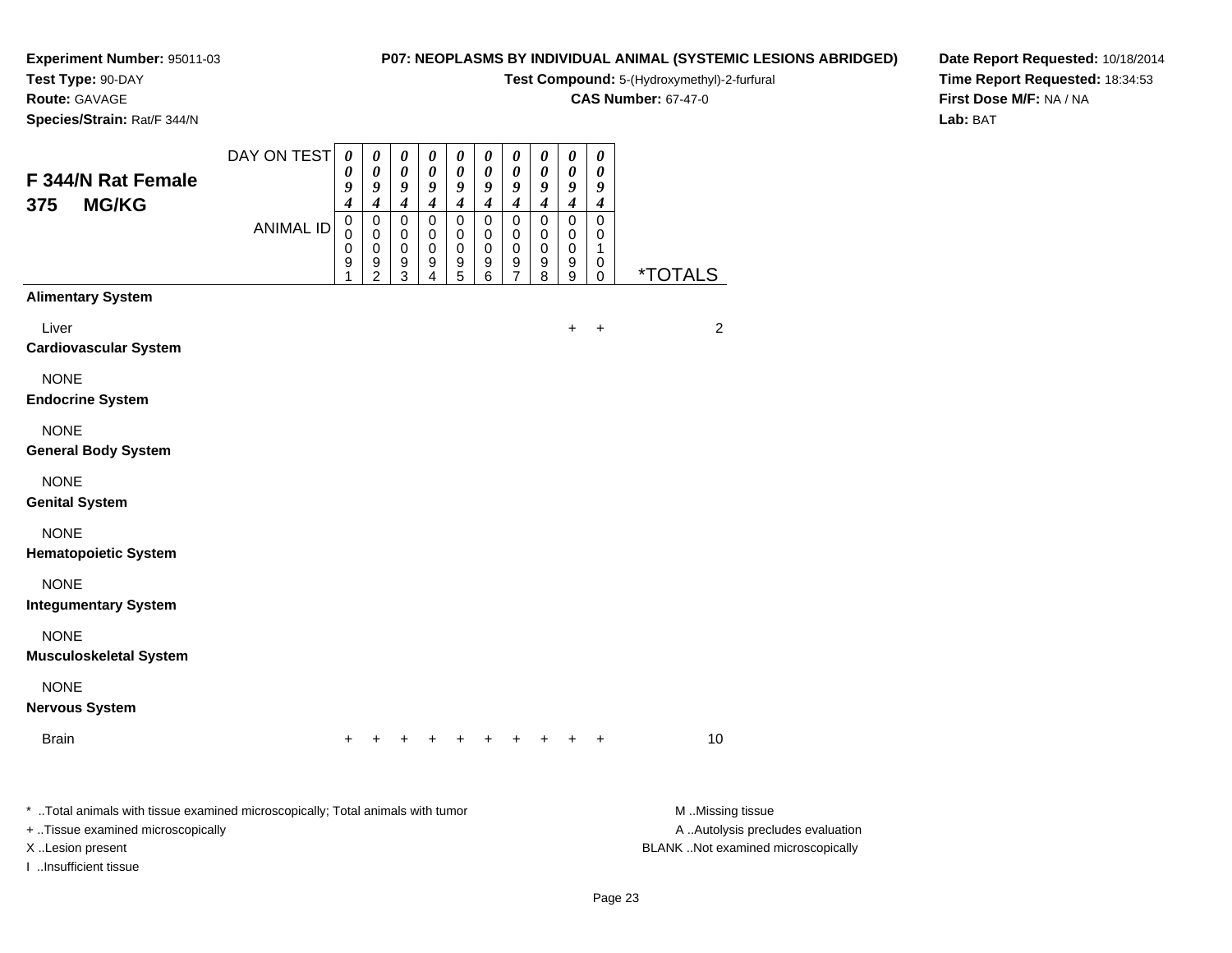**Test Type:** 90-DAY

## **Route:** GAVAGE

**Species/Strain:** Rat/F 344/N

## **P07: NEOPLASMS BY INDIVIDUAL ANIMAL (SYSTEMIC LESIONS ABRIDGED)**

**Test Compound:** 5-(Hydroxymethyl)-2-furfural

**CAS Number:** 67-47-0

**Date Report Requested:** 10/18/2014**Time Report Requested:** 18:34:53**First Dose M/F:** NA / NA**Lab:** BAT

| F 344/N Rat Female<br><b>MG/KG</b><br>375   | DAY ON TEST      | 0<br>0<br>9<br>4 | 0<br>0<br>9<br>4                   | $\boldsymbol{\theta}$<br>0<br>9<br>4 | 0<br>0<br>9<br>4                               | 0<br>0<br>9<br>4      | 0<br>0<br>9<br>4                | 0<br>0<br>9<br>4                   | 0<br>0<br>9<br>4                     | 0<br>0<br>9<br>4      | 0<br>0<br>9<br>4 |                       |    |
|---------------------------------------------|------------------|------------------|------------------------------------|--------------------------------------|------------------------------------------------|-----------------------|---------------------------------|------------------------------------|--------------------------------------|-----------------------|------------------|-----------------------|----|
|                                             | <b>ANIMAL ID</b> | 0<br>0<br>0<br>9 | 0<br>0<br>0<br>9<br>$\overline{2}$ | 0<br>0<br>$\mathbf 0$<br>9<br>3      | 0<br>0<br>$\mathbf 0$<br>$\boldsymbol{9}$<br>4 | 0<br>0<br>0<br>9<br>5 | 0<br>0<br>0<br>$\mathsf g$<br>6 | 0<br>0<br>0<br>9<br>$\overline{ }$ | 0<br>0<br>$\boldsymbol{0}$<br>9<br>8 | 0<br>0<br>0<br>9<br>9 | 0<br>0<br>0<br>0 | <i><b>*TOTALS</b></i> |    |
| <b>Respiratory System</b>                   |                  |                  |                                    |                                      |                                                |                       |                                 |                                    |                                      |                       |                  |                       |    |
| <b>NONE</b><br><b>Special Senses System</b> |                  |                  |                                    |                                      |                                                |                       |                                 |                                    |                                      |                       |                  |                       |    |
| <b>NONE</b><br><b>Urinary System</b>        |                  |                  |                                    |                                      |                                                |                       |                                 |                                    |                                      |                       |                  |                       |    |
| <b>NONE</b><br><b>SYSTEMIC LESIONS</b>      |                  |                  |                                    |                                      |                                                |                       |                                 |                                    |                                      |                       |                  |                       |    |
| Multiple Organ                              |                  | +                |                                    |                                      |                                                |                       |                                 |                                    |                                      |                       | ÷                |                       | 10 |

\* ..Total animals with tissue examined microscopically; Total animals with tumor **M** . Missing tissue M ..Missing tissue

+ ..Tissue examined microscopically

I ..Insufficient tissue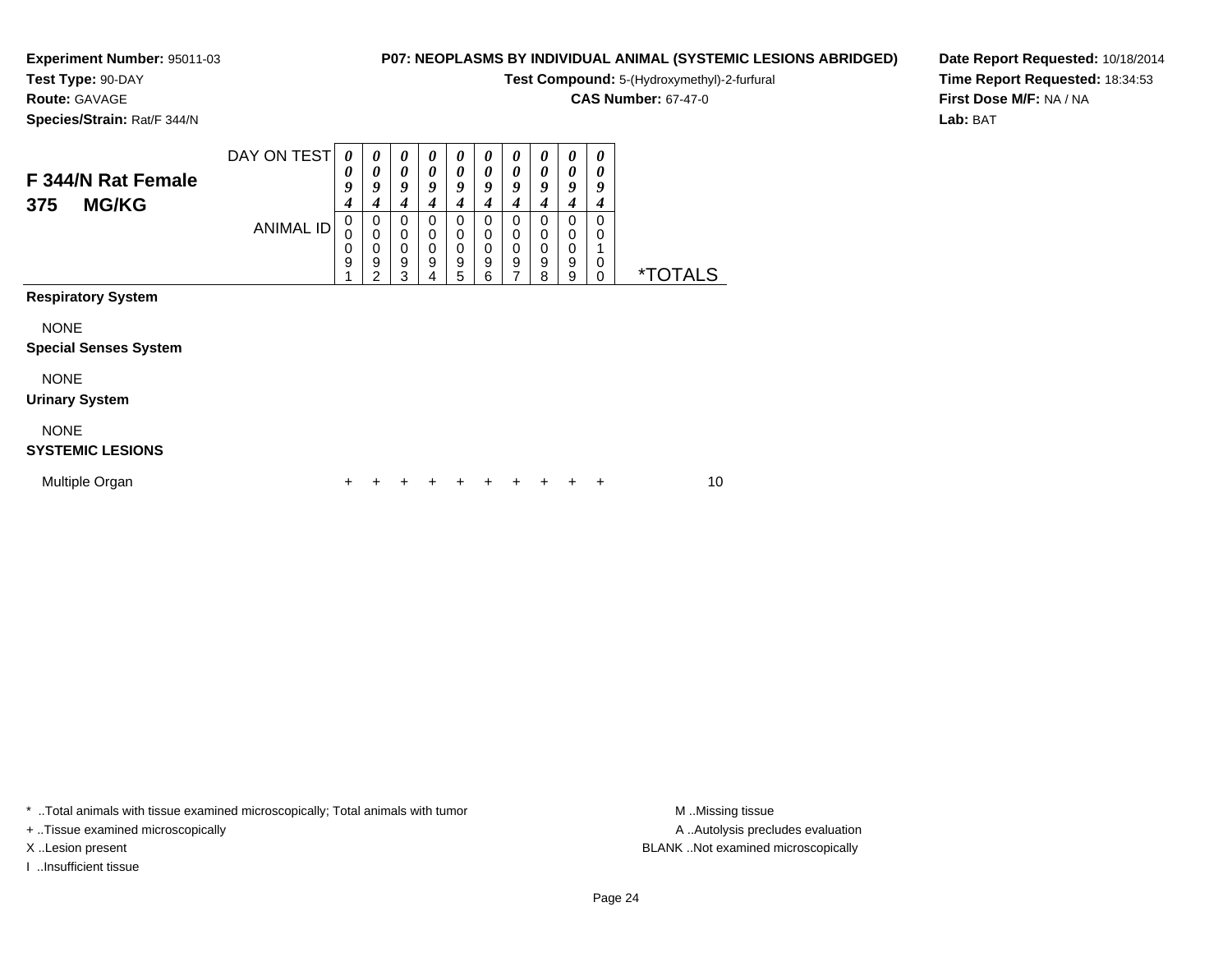**Test Type:** 90-DAY

## **Route:** GAVAGE

**Species/Strain:** Rat/F 344/N

### **P07: NEOPLASMS BY INDIVIDUAL ANIMAL (SYSTEMIC LESIONS ABRIDGED)**

**Test Compound:** 5-(Hydroxymethyl)-2-furfural

**CAS Number:** 67-47-0

**Date Report Requested:** 10/18/2014**Time Report Requested:** 18:34:53**First Dose M/F:** NA / NA**Lab:** BAT

| F 344/N Rat Female<br><b>MG/KG</b><br>750          | DAY ON TEST<br><b>ANIMAL ID</b> | $\pmb{\theta}$<br>0<br>9<br>$\boldsymbol{4}$<br>$\mathbf 0$<br>0<br>1<br>$\pmb{0}$<br>1 | $\boldsymbol{\theta}$<br>$\boldsymbol{\theta}$<br>9<br>$\boldsymbol{4}$<br>$\pmb{0}$<br>$\mathbf 0$<br>$\mathbf{1}$<br>$\pmb{0}$<br>$\overline{2}$ | $\pmb{\theta}$<br>$\boldsymbol{\theta}$<br>$\pmb{9}$<br>$\boldsymbol{4}$<br>$\mathbf 0$<br>0<br>$\mathbf{1}$<br>$\pmb{0}$<br>3 | $\pmb{\theta}$<br>$\pmb{\theta}$<br>9<br>$\boldsymbol{4}$<br>$\mathsf 0$<br>$\mathbf 0$<br>$\mathbf{1}$<br>0<br>4 | $\pmb{\theta}$<br>$\pmb{\theta}$<br>$\boldsymbol{g}$<br>$\boldsymbol{4}$<br>$\pmb{0}$<br>0<br>$\mathbf{1}$<br>$\pmb{0}$<br>5 | $\boldsymbol{\theta}$<br>$\boldsymbol{\theta}$<br>$\boldsymbol{g}$<br>$\boldsymbol{4}$<br>$\pmb{0}$<br>0<br>$\mathbf{1}$<br>0<br>6 | $\pmb{\theta}$<br>$\pmb{\theta}$<br>9<br>$\boldsymbol{4}$<br>$\mathsf 0$<br>0<br>$\mathbf{1}$<br>$\mathsf 0$<br>$\overline{7}$ | $\boldsymbol{\theta}$<br>$\boldsymbol{\theta}$<br>9<br>$\boldsymbol{4}$<br>$\pmb{0}$<br>$\mathbf 0$<br>$\mathbf{1}$<br>$\pmb{0}$<br>8 | $\pmb{\theta}$<br>$\pmb{\theta}$<br>9<br>$\boldsymbol{4}$<br>$\mathbf 0$<br>0<br>$\mathbf{1}$<br>$\pmb{0}$<br>$\boldsymbol{9}$ | 0<br>$\boldsymbol{\theta}$<br>$\boldsymbol{9}$<br>$\boldsymbol{4}$<br>$\mathsf 0$<br>0<br>$\mathbf{1}$<br>1<br>$\mathbf 0$ | <i><b>*TOTALS</b></i> |
|----------------------------------------------------|---------------------------------|-----------------------------------------------------------------------------------------|----------------------------------------------------------------------------------------------------------------------------------------------------|--------------------------------------------------------------------------------------------------------------------------------|-------------------------------------------------------------------------------------------------------------------|------------------------------------------------------------------------------------------------------------------------------|------------------------------------------------------------------------------------------------------------------------------------|--------------------------------------------------------------------------------------------------------------------------------|---------------------------------------------------------------------------------------------------------------------------------------|--------------------------------------------------------------------------------------------------------------------------------|----------------------------------------------------------------------------------------------------------------------------|-----------------------|
| <b>Alimentary System</b>                           |                                 |                                                                                         |                                                                                                                                                    |                                                                                                                                |                                                                                                                   |                                                                                                                              |                                                                                                                                    |                                                                                                                                |                                                                                                                                       |                                                                                                                                |                                                                                                                            |                       |
| Liver<br>Mesentery<br><b>Cardiovascular System</b> |                                 |                                                                                         | $\ddot{}$                                                                                                                                          |                                                                                                                                |                                                                                                                   | $\ddot{}$                                                                                                                    |                                                                                                                                    |                                                                                                                                |                                                                                                                                       |                                                                                                                                |                                                                                                                            | 1<br>1                |
| <b>NONE</b><br><b>Endocrine System</b>             |                                 |                                                                                         |                                                                                                                                                    |                                                                                                                                |                                                                                                                   |                                                                                                                              |                                                                                                                                    |                                                                                                                                |                                                                                                                                       |                                                                                                                                |                                                                                                                            |                       |
| <b>NONE</b><br><b>General Body System</b>          |                                 |                                                                                         |                                                                                                                                                    |                                                                                                                                |                                                                                                                   |                                                                                                                              |                                                                                                                                    |                                                                                                                                |                                                                                                                                       |                                                                                                                                |                                                                                                                            |                       |
| <b>NONE</b><br><b>Genital System</b>               |                                 |                                                                                         |                                                                                                                                                    |                                                                                                                                |                                                                                                                   |                                                                                                                              |                                                                                                                                    |                                                                                                                                |                                                                                                                                       |                                                                                                                                |                                                                                                                            |                       |
| <b>NONE</b><br><b>Hematopoietic System</b>         |                                 |                                                                                         |                                                                                                                                                    |                                                                                                                                |                                                                                                                   |                                                                                                                              |                                                                                                                                    |                                                                                                                                |                                                                                                                                       |                                                                                                                                |                                                                                                                            |                       |
| <b>NONE</b><br><b>Integumentary System</b>         |                                 |                                                                                         |                                                                                                                                                    |                                                                                                                                |                                                                                                                   |                                                                                                                              |                                                                                                                                    |                                                                                                                                |                                                                                                                                       |                                                                                                                                |                                                                                                                            |                       |
| <b>NONE</b><br><b>Musculoskeletal System</b>       |                                 |                                                                                         |                                                                                                                                                    |                                                                                                                                |                                                                                                                   |                                                                                                                              |                                                                                                                                    |                                                                                                                                |                                                                                                                                       |                                                                                                                                |                                                                                                                            |                       |
| <b>NONE</b><br><b>Nervous System</b>               |                                 |                                                                                         |                                                                                                                                                    |                                                                                                                                |                                                                                                                   |                                                                                                                              |                                                                                                                                    |                                                                                                                                |                                                                                                                                       |                                                                                                                                |                                                                                                                            |                       |

\* ..Total animals with tissue examined microscopically; Total animals with tumor **M** . Missing tissue M ..Missing tissue

+ ..Tissue examined microscopically

I ..Insufficient tissue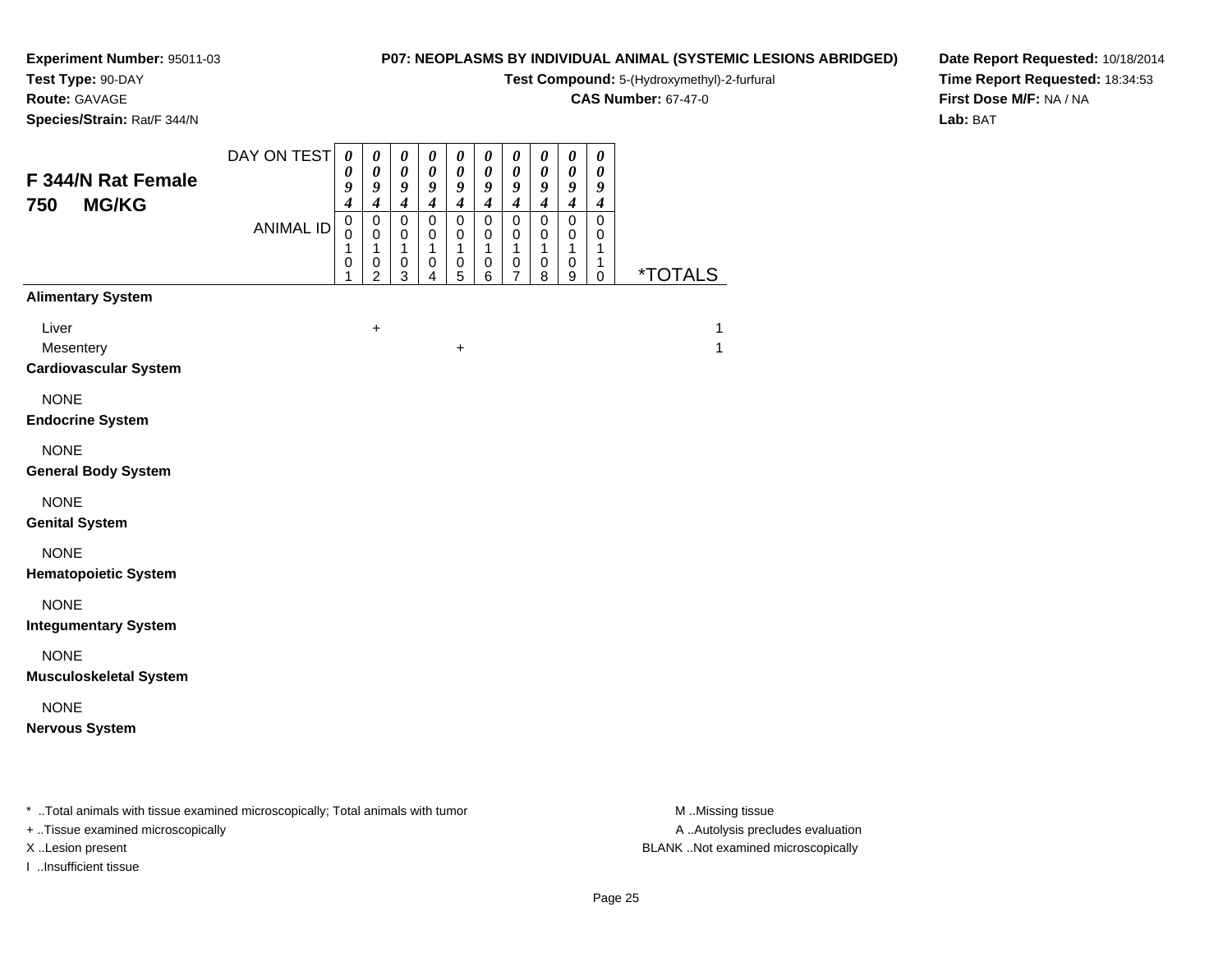# **Test Type:** 90-DAY

**Route:** GAVAGE

**Species/Strain:** Rat/F 344/N

### **P07: NEOPLASMS BY INDIVIDUAL ANIMAL (SYSTEMIC LESIONS ABRIDGED)**

**Test Compound:** 5-(Hydroxymethyl)-2-furfural

**CAS Number:** 67-47-0

**Date Report Requested:** 10/18/2014**Time Report Requested:** 18:34:53**First Dose M/F:** NA / NA**Lab:** BAT

| F 344/N Rat Female<br><b>MG/KG</b><br>750   | DAY ON TEST | 0<br>0<br>9<br>4<br>0 | 0<br>0<br>9<br>4<br>0              | 0<br>0<br>9<br>4<br>0 | $\boldsymbol{\theta}$<br>0<br>9<br>4<br>0 | 0<br>0<br>9<br>4<br>0 | 0<br>0<br>9<br>4<br>0 | 0<br>$\boldsymbol{\theta}$<br>9<br>4<br>0 | 0<br>0<br>9<br>4<br>0 | 0<br>$\boldsymbol{\theta}$<br>9<br>4<br>$\Omega$ | 0<br>0<br>9<br>4<br>0 |                       |    |
|---------------------------------------------|-------------|-----------------------|------------------------------------|-----------------------|-------------------------------------------|-----------------------|-----------------------|-------------------------------------------|-----------------------|--------------------------------------------------|-----------------------|-----------------------|----|
|                                             | ANIMAL ID   | $\Omega$<br>0         | 0<br>$\mathbf 0$<br>$\overline{2}$ | 0<br>0<br>3           | 0<br>0<br>4                               | 0<br>0<br>5           | 0<br>0<br>6           | $\mathbf 0$<br>0<br>7                     | 0<br>0<br>8           | 0<br>0<br>9                                      | 0<br>0                | <i><b>*TOTALS</b></i> |    |
| <b>Brain</b><br><b>Respiratory System</b>   |             | $\ddot{}$             | +                                  | +                     | +                                         |                       | +                     |                                           | +                     | $\ddot{}$                                        | $\ddot{}$             |                       | 10 |
| <b>NONE</b><br><b>Special Senses System</b> |             |                       |                                    |                       |                                           |                       |                       |                                           |                       |                                                  |                       |                       |    |
| <b>NONE</b><br><b>Urinary System</b>        |             |                       |                                    |                       |                                           |                       |                       |                                           |                       |                                                  |                       |                       |    |
| <b>NONE</b><br><b>SYSTEMIC LESIONS</b>      |             |                       |                                    |                       |                                           |                       |                       |                                           |                       |                                                  |                       |                       |    |
| Multiple Organ                              |             | ٠                     |                                    |                       | ٠                                         |                       |                       | ٠                                         | ٠                     | ÷                                                | ÷                     |                       | 10 |

\* ..Total animals with tissue examined microscopically; Total animals with tumor **M** . Missing tissue M ..Missing tissue

+ ..Tissue examined microscopically

I ..Insufficient tissue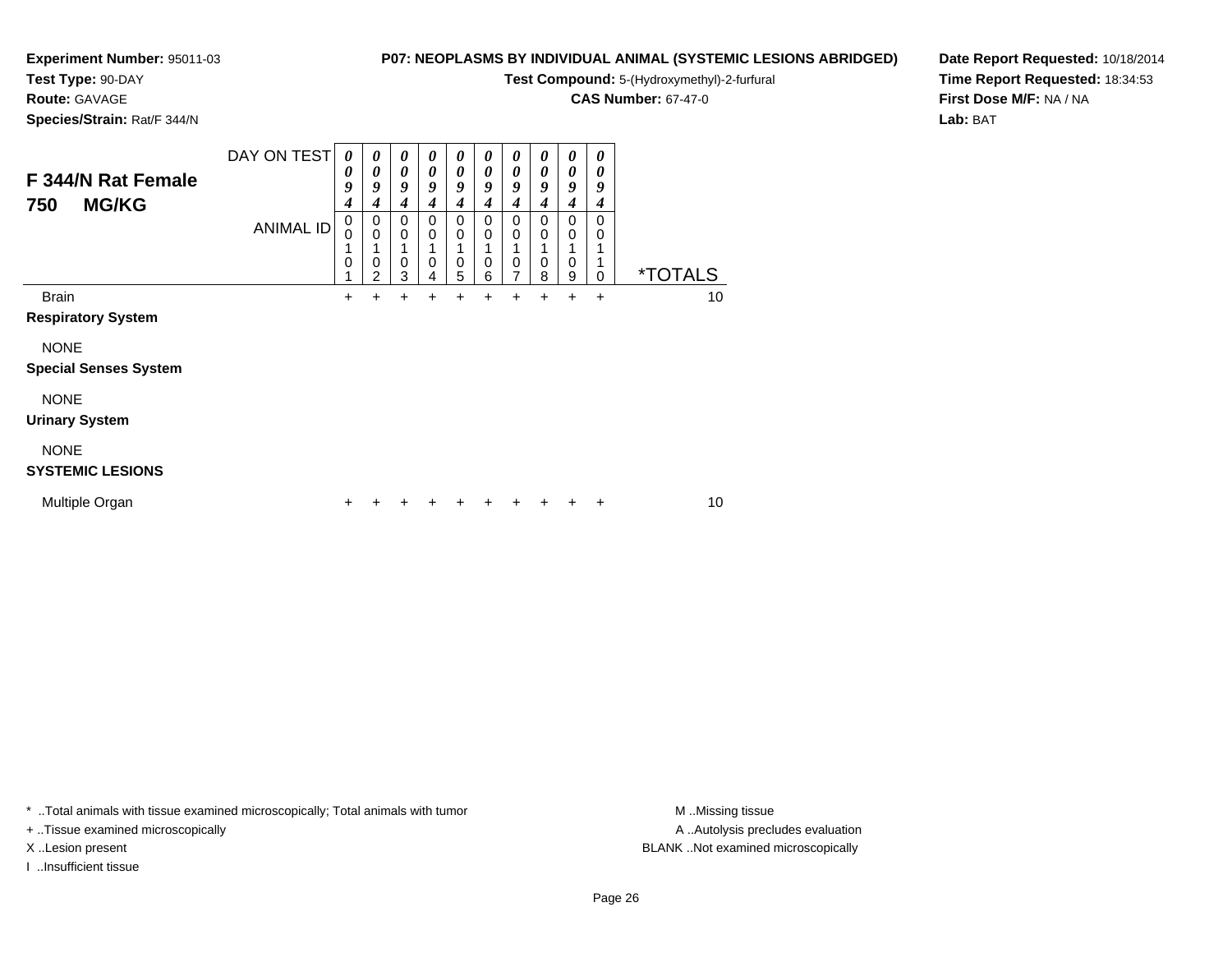**Test Type:** 90-DAY**Route:** GAVAGE

**Species/Strain:** Rat/F 344/N

#### **P07: NEOPLASMS BY INDIVIDUAL ANIMAL (SYSTEMIC LESIONS ABRIDGED)**

**Test Compound:** 5-(Hydroxymethyl)-2-furfural

**CAS Number:** 67-47-0

**Date Report Requested:** 10/18/2014**Time Report Requested:** 18:34:53**First Dose M/F:** NA / NA**Lab:** BAT

| F 344/N Rat Female<br><b>MG/KG</b><br>1500<br><b>Alimentary System</b> | DAY ON TEST<br><b>ANIMAL ID</b> | 0<br>0<br>9<br>$\boldsymbol{4}$<br>0<br>0<br>1<br>1<br>1 | $\boldsymbol{\theta}$<br>$\boldsymbol{\theta}$<br>$\boldsymbol{\theta}$<br>$\boldsymbol{4}$<br>$\Omega$<br>$\Omega$<br>1<br>1<br>$\overline{2}$ | 0<br>$\boldsymbol{\theta}$<br>9<br>$\overline{2}$<br>$\Omega$<br>0<br>1<br>1<br>3 | 0<br>$\boldsymbol{\theta}$<br>$\boldsymbol{2}$<br>$\boldsymbol{g}$<br>$\mathbf 0$<br>$\Omega$<br>1<br>1<br>4 | 0<br>$\theta$<br>9<br>$\boldsymbol{4}$<br>$\Omega$<br>0<br>1<br>1<br>5 | 0<br>$\boldsymbol{\theta}$<br>9<br>$\boldsymbol{4}$<br>$\Omega$<br>$\Omega$<br>1<br>1<br>6 | 0<br>$\boldsymbol{\theta}$<br>9<br>$\boldsymbol{4}$<br>$\Omega$<br>0<br>1<br>$\mathbf{1}$<br>$\overline{7}$ | $\boldsymbol{\theta}$<br>$\boldsymbol{\theta}$<br>9<br>$\boldsymbol{4}$<br>$\Omega$<br>$\Omega$<br>$\mathbf{1}$<br>$\mathbf{1}$<br>8 | 0<br>$\boldsymbol{\theta}$<br>9<br>$\boldsymbol{4}$<br>$\mathbf 0$<br>$\mathbf 0$<br>$\mathbf{1}$<br>1<br>9 | 0<br>0<br>9<br>4<br>$\Omega$<br>0<br>$\mathbf{1}$<br>$\overline{c}$<br>0 | <i><b>*TOTALS</b></i> |
|------------------------------------------------------------------------|---------------------------------|----------------------------------------------------------|-------------------------------------------------------------------------------------------------------------------------------------------------|-----------------------------------------------------------------------------------|--------------------------------------------------------------------------------------------------------------|------------------------------------------------------------------------|--------------------------------------------------------------------------------------------|-------------------------------------------------------------------------------------------------------------|--------------------------------------------------------------------------------------------------------------------------------------|-------------------------------------------------------------------------------------------------------------|--------------------------------------------------------------------------|-----------------------|
|                                                                        |                                 |                                                          |                                                                                                                                                 |                                                                                   |                                                                                                              |                                                                        |                                                                                            |                                                                                                             |                                                                                                                                      |                                                                                                             |                                                                          |                       |
| Esophagus                                                              |                                 | +                                                        | +                                                                                                                                               | +                                                                                 | ٠                                                                                                            | +                                                                      | +                                                                                          | +                                                                                                           | ÷                                                                                                                                    | +                                                                                                           | +                                                                        | 10                    |
| Intestine Large, Cecum                                                 |                                 | +                                                        | +                                                                                                                                               | $\ddot{}$                                                                         | $\ddot{}$                                                                                                    | +                                                                      | +                                                                                          | +                                                                                                           | +                                                                                                                                    | +                                                                                                           | $\ddot{}$                                                                | 10                    |
| Intestine Large, Colon                                                 |                                 | +                                                        | +                                                                                                                                               | $\ddot{}$                                                                         | $\ddot{}$                                                                                                    | $+$                                                                    | $+$                                                                                        | $\ddot{}$                                                                                                   | $\ddot{}$                                                                                                                            | $\ddot{}$                                                                                                   | $\ddot{}$                                                                | 10                    |
| Intestine Large, Rectum                                                |                                 | +                                                        | +                                                                                                                                               | $\ddot{}$                                                                         | $\ddot{}$                                                                                                    | +                                                                      | +                                                                                          | +                                                                                                           | +                                                                                                                                    | $\ddot{}$                                                                                                   | $\ddot{}$                                                                | 10                    |
| Intestine Small, Duodenum                                              |                                 | $\ddot{}$                                                | $\ddot{}$                                                                                                                                       | $\ddot{}$                                                                         | $\ddot{}$                                                                                                    | $\ddot{}$                                                              | $\ddot{}$                                                                                  | $\ddot{}$                                                                                                   | $\ddot{}$                                                                                                                            | $\ddot{}$                                                                                                   | $\ddot{}$                                                                | 10                    |
| Intestine Small, Ileum                                                 |                                 | $\ddot{}$                                                | $\ddot{}$                                                                                                                                       | $\ddot{}$                                                                         | $\ddot{}$                                                                                                    | $\ddot{}$                                                              | +                                                                                          | $\ddot{}$                                                                                                   | $\ddot{}$                                                                                                                            | $\ddot{}$                                                                                                   | $\ddot{}$                                                                | 10                    |
| Intestine Small, Jejunum                                               |                                 | $\ddot{}$                                                | $\ddot{}$                                                                                                                                       | $\ddot{}$                                                                         | $\ddot{}$                                                                                                    | $\ddot{}$                                                              | +                                                                                          | +                                                                                                           | $\ddot{}$                                                                                                                            | $\ddot{}$                                                                                                   | $\ddot{}$                                                                | 10                    |
| Liver                                                                  |                                 | $\ddot{}$                                                | $\ddot{}$                                                                                                                                       | $\ddot{}$                                                                         | $\ddot{}$                                                                                                    | +                                                                      | +                                                                                          | $\ddot{}$                                                                                                   | $\ddot{}$                                                                                                                            | $\ddot{}$                                                                                                   | $\ddot{}$                                                                | 10                    |
| Pancreas                                                               |                                 | $\ddot{}$                                                | $\ddot{}$                                                                                                                                       | $\ddot{}$                                                                         | $\ddot{}$                                                                                                    | $\ddot{}$                                                              | $\ddot{}$                                                                                  | $\ddot{}$                                                                                                   | $\ddot{}$                                                                                                                            | $\ddot{}$                                                                                                   | $\ddot{}$                                                                | 10                    |
| Salivary Glands                                                        |                                 | $\ddot{}$                                                | $\ddot{}$                                                                                                                                       | $\ddot{}$                                                                         | $\ddot{}$                                                                                                    | $\ddot{}$                                                              | $\ddot{}$                                                                                  | $\ddot{}$                                                                                                   | $\ddot{}$                                                                                                                            | $+$                                                                                                         | $\ddot{}$                                                                | 10                    |
| Stomach, Forestomach                                                   |                                 | +                                                        | +                                                                                                                                               | $\ddot{}$                                                                         | $+$                                                                                                          | $\ddot{}$                                                              | $+$                                                                                        | $+$                                                                                                         | $+$                                                                                                                                  | $\ddot{}$                                                                                                   | $+$                                                                      | 10                    |
| Stomach, Glandular                                                     |                                 | $\ddot{}$                                                | $\ddot{}$                                                                                                                                       | $\ddot{}$                                                                         | $\ddot{}$                                                                                                    | $\ddot{}$                                                              | $\ddot{}$                                                                                  | $\ddot{}$                                                                                                   | $\ddot{}$                                                                                                                            | $\ddot{}$                                                                                                   | $\ddot{}$                                                                | 10                    |
| <b>Cardiovascular System</b>                                           |                                 |                                                          |                                                                                                                                                 |                                                                                   |                                                                                                              |                                                                        |                                                                                            |                                                                                                             |                                                                                                                                      |                                                                                                             |                                                                          |                       |
| <b>Blood Vessel</b>                                                    |                                 | +                                                        | +                                                                                                                                               |                                                                                   |                                                                                                              | +                                                                      | +                                                                                          | +                                                                                                           |                                                                                                                                      | +                                                                                                           | +                                                                        | 10                    |
| Heart                                                                  |                                 | $\ddot{}$                                                | $\ddot{}$                                                                                                                                       | $\ddot{}$                                                                         | $\ddot{}$                                                                                                    | $\ddot{}$                                                              | ÷                                                                                          | $\ddot{}$                                                                                                   | $\ddot{}$                                                                                                                            | $\ddot{}$                                                                                                   | $\div$                                                                   | 10                    |
| <b>Endocrine System</b>                                                |                                 |                                                          |                                                                                                                                                 |                                                                                   |                                                                                                              |                                                                        |                                                                                            |                                                                                                             |                                                                                                                                      |                                                                                                             |                                                                          |                       |
| <b>Adrenal Cortex</b>                                                  |                                 | +                                                        | +                                                                                                                                               | +                                                                                 | +                                                                                                            | +                                                                      | +                                                                                          | +                                                                                                           | +                                                                                                                                    | +                                                                                                           | +                                                                        | 10                    |
| Adrenal Medulla                                                        |                                 | $\ddot{}$                                                | $\ddot{}$                                                                                                                                       | $\ddot{}$                                                                         | $\ddot{}$                                                                                                    | $\ddot{}$                                                              | $\ddot{}$                                                                                  | $\ddot{}$                                                                                                   | $\ddot{}$                                                                                                                            | $\ddot{}$                                                                                                   | $\ddot{}$                                                                | 10                    |
| Islets, Pancreatic                                                     |                                 | +                                                        | +                                                                                                                                               | +                                                                                 | +                                                                                                            | $\ddot{}$                                                              | $\ddot{}$                                                                                  | $\ddot{}$                                                                                                   | +                                                                                                                                    | +                                                                                                           | +                                                                        | 10                    |
| Parathyroid Gland                                                      |                                 | +                                                        |                                                                                                                                                 |                                                                                   | ÷                                                                                                            | M                                                                      | $\ddot{}$                                                                                  | $\ddot{}$                                                                                                   | M                                                                                                                                    | $\ddot{}$                                                                                                   | $\ddot{}$                                                                | 8                     |

\* ..Total animals with tissue examined microscopically; Total animals with tumor **M** . Missing tissue M ..Missing tissue

+ ..Tissue examined microscopically

I ..Insufficient tissue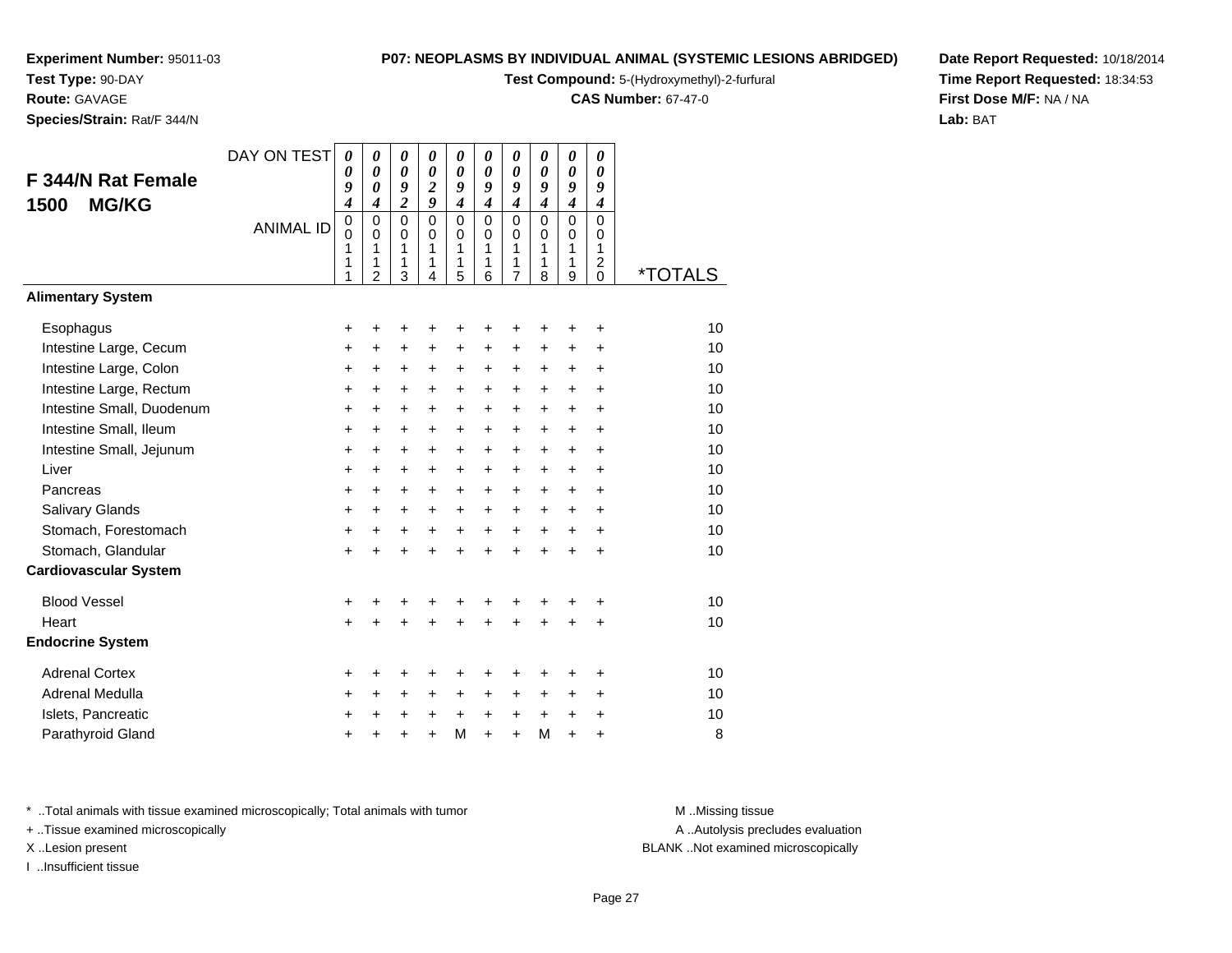**Test Type:** 90-DAY

**Route:** GAVAGE

**Species/Strain:** Rat/F 344/N

#### **P07: NEOPLASMS BY INDIVIDUAL ANIMAL (SYSTEMIC LESIONS ABRIDGED)**

**Test Compound:** 5-(Hydroxymethyl)-2-furfural

**CAS Number:** 67-47-0

**Date Report Requested:** 10/18/2014**Time Report Requested:** 18:34:53**First Dose M/F:** NA / NA**Lab:** BAT

| F 344/N Rat Female<br><b>MG/KG</b><br>1500 | DAY ON TEST<br><b>ANIMAL ID</b> | $\boldsymbol{\theta}$<br>0<br>9<br>4<br>$\mathbf 0$<br>$\mathbf 0$<br>1<br>1<br>1 | 0<br>$\boldsymbol{\theta}$<br>$\boldsymbol{\theta}$<br>4<br>$\mathbf 0$<br>0<br>1<br>1<br>2 | $\boldsymbol{\theta}$<br>$\boldsymbol{\theta}$<br>9<br>$\overline{c}$<br>$\mathbf 0$<br>0<br>1<br>1<br>3 | 0<br>0<br>$\boldsymbol{2}$<br>9<br>$\mathbf 0$<br>0<br>1<br>1<br>4 | 0<br>0<br>9<br>$\boldsymbol{4}$<br>$\pmb{0}$<br>0<br>1<br>1<br>5 | 0<br>0<br>9<br>4<br>$\mathbf 0$<br>$\Omega$<br>1<br>1<br>6 | 0<br>0<br>9<br>$\boldsymbol{4}$<br>$\mathbf 0$<br>0<br>1<br>1<br>$\overline{7}$ | 0<br>0<br>9<br>$\boldsymbol{4}$<br>$\mathbf 0$<br>$\Omega$<br>1<br>1<br>8 | 0<br>$\boldsymbol{\theta}$<br>9<br>$\boldsymbol{4}$<br>$\mathbf 0$<br>0<br>1<br>1<br>$\boldsymbol{9}$ | 0<br>0<br>9<br>$\boldsymbol{4}$<br>$\mathbf 0$<br>0<br>1<br>$\boldsymbol{2}$<br>0 | <i><b>*TOTALS</b></i> |
|--------------------------------------------|---------------------------------|-----------------------------------------------------------------------------------|---------------------------------------------------------------------------------------------|----------------------------------------------------------------------------------------------------------|--------------------------------------------------------------------|------------------------------------------------------------------|------------------------------------------------------------|---------------------------------------------------------------------------------|---------------------------------------------------------------------------|-------------------------------------------------------------------------------------------------------|-----------------------------------------------------------------------------------|-----------------------|
| <b>Pituitary Gland</b>                     |                                 | $\ddot{}$                                                                         | $+$                                                                                         | $\ddot{}$                                                                                                | $\ddot{}$                                                          | $\ddot{}$                                                        | $\ddot{}$                                                  | $\ddot{}$                                                                       | $\ddot{}$                                                                 | $\ddot{}$                                                                                             | $+$                                                                               | 10                    |
| <b>Thyroid Gland</b>                       |                                 | $\ddot{}$                                                                         | +                                                                                           | $\ddot{}$                                                                                                | $\ddot{}$                                                          | $\ddot{}$                                                        | $\ddot{}$                                                  | $\ddot{}$                                                                       | $\ddot{}$                                                                 | +                                                                                                     | $\ddot{}$                                                                         | 10                    |
| <b>General Body System</b>                 |                                 |                                                                                   |                                                                                             |                                                                                                          |                                                                    |                                                                  |                                                            |                                                                                 |                                                                           |                                                                                                       |                                                                                   |                       |
| <b>NONE</b><br><b>Genital System</b>       |                                 |                                                                                   |                                                                                             |                                                                                                          |                                                                    |                                                                  |                                                            |                                                                                 |                                                                           |                                                                                                       |                                                                                   |                       |
| <b>Clitoral Gland</b>                      |                                 | +                                                                                 | ٠                                                                                           | +                                                                                                        | +                                                                  | +                                                                | +                                                          | +                                                                               | +                                                                         | +                                                                                                     | ٠                                                                                 | 10                    |
| Ovary                                      |                                 | $\ddot{}$                                                                         | $\ddot{}$                                                                                   | $\ddot{}$                                                                                                | $+$                                                                | $\ddot{}$                                                        | $+$                                                        | $\ddot{}$                                                                       | $\ddot{}$                                                                 | $\ddot{}$                                                                                             | $\ddot{}$                                                                         | 10                    |
| <b>Uterus</b>                              |                                 | +                                                                                 |                                                                                             | $\ddot{}$                                                                                                | $\ddot{}$                                                          | $\ddot{}$                                                        | $\ddot{}$                                                  | +                                                                               | $\ddot{}$                                                                 | $\ddot{}$                                                                                             | $\ddot{}$                                                                         | 10                    |
| <b>Hematopoietic System</b>                |                                 |                                                                                   |                                                                                             |                                                                                                          |                                                                    |                                                                  |                                                            |                                                                                 |                                                                           |                                                                                                       |                                                                                   |                       |
| <b>Bone Marrow</b>                         |                                 | +                                                                                 |                                                                                             | +                                                                                                        | +                                                                  | +                                                                | +                                                          | +                                                                               | +                                                                         | +                                                                                                     | +                                                                                 | 10                    |
| Lymph Node, Mandibular                     |                                 | $\ddot{}$                                                                         | M                                                                                           | $\ddot{}$                                                                                                | +                                                                  | $\ddot{}$                                                        | M                                                          | M                                                                               | M                                                                         | +                                                                                                     | +                                                                                 | 6                     |
| Lymph Node, Mesenteric                     |                                 | $\ddot{}$                                                                         | +                                                                                           | +                                                                                                        | $\ddot{}$                                                          | $\ddot{}$                                                        | +                                                          | +                                                                               | $\ddot{}$                                                                 | +                                                                                                     | $\ddot{}$                                                                         | 10                    |
| Spleen                                     |                                 | $\ddot{}$                                                                         | $\ddot{}$                                                                                   | $\ddot{}$                                                                                                | +                                                                  | $\ddot{}$                                                        | $\ddot{}$                                                  | +                                                                               | $\ddot{}$                                                                 | $\pm$                                                                                                 | $\ddot{}$                                                                         | 10                    |
| Thymus                                     |                                 | $\ddot{}$                                                                         | $\ddot{}$                                                                                   | $\ddot{}$                                                                                                | $\ddot{}$                                                          | $\ddot{}$                                                        | $\ddot{}$                                                  | $\ddot{}$                                                                       | $\ddot{}$                                                                 | $\ddot{}$                                                                                             | $\ddot{}$                                                                         | 10                    |
| <b>Integumentary System</b>                |                                 |                                                                                   |                                                                                             |                                                                                                          |                                                                    |                                                                  |                                                            |                                                                                 |                                                                           |                                                                                                       |                                                                                   |                       |
| <b>Mammary Gland</b>                       |                                 | +                                                                                 |                                                                                             |                                                                                                          |                                                                    | +                                                                | +                                                          | +                                                                               |                                                                           | +                                                                                                     | +                                                                                 | 10                    |
| Skin                                       |                                 | $\ddot{}$                                                                         |                                                                                             | +                                                                                                        |                                                                    | $\ddot{}$                                                        | $\ddot{}$                                                  | $\ddot{}$                                                                       | $\ddot{}$                                                                 | $\pm$                                                                                                 | $\ddot{}$                                                                         | 10                    |
| <b>Musculoskeletal System</b>              |                                 |                                                                                   |                                                                                             |                                                                                                          |                                                                    |                                                                  |                                                            |                                                                                 |                                                                           |                                                                                                       |                                                                                   |                       |
| <b>Bone</b>                                |                                 | +                                                                                 |                                                                                             |                                                                                                          |                                                                    | ٠                                                                | +                                                          | +                                                                               | +                                                                         | +                                                                                                     | $\ddot{}$                                                                         | 10                    |

\* ..Total animals with tissue examined microscopically; Total animals with tumor **M** . Missing tissue M ..Missing tissue

+ ..Tissue examined microscopically

I ..Insufficient tissue